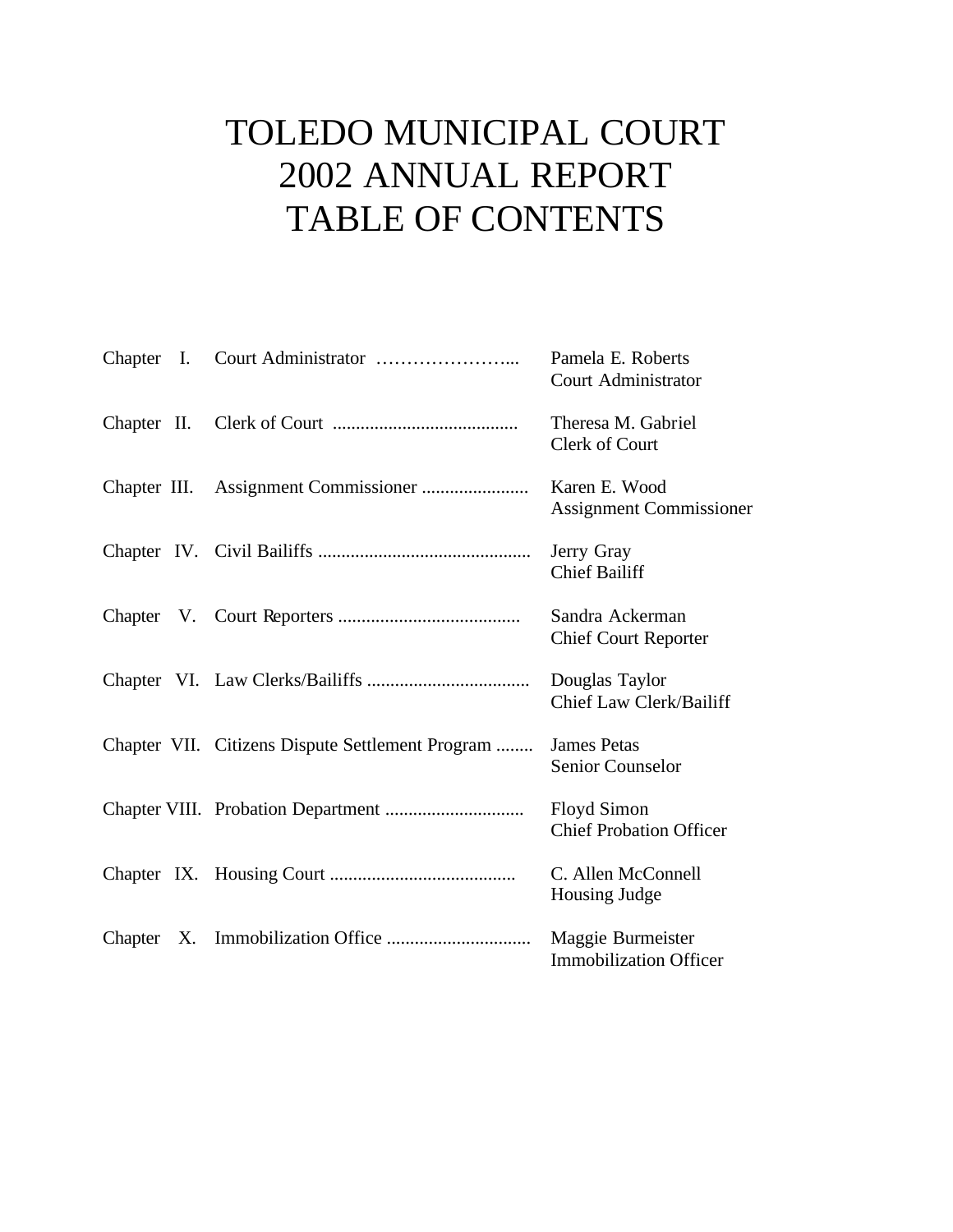# **ANNUAL REPORT – Chapter I**

### COURT ADMINISTRATOR'S OFFICE

Pamela E. Roberts Court Administrator

The Court Administrator's Office was established in 1972 to relieve the Judges of day-today administrative responsibilities and to provide technical assistance for the planning, development and implementation of improved policies, procedures and programs.

The day-to-day responsibilities include the following: policy development and implementation, budget preparation and fiscal administration; personnel administration and payroll; purchasing; statistical data collection and analysis; liaison with other governmental agencies, city divisions, the practicing bar and the public.

The Court Administrator reports directly to the seven Judges and is responsible for general supervision of the Judges Division Departments in addition to the Housing Specialists, Magistrates, the Citizens Dispute Settlement Program, the Small Claims Assistant Program and the RED/Immobilization Program. The Court Administrator also serves as staff for the monthly Judges meetings and acts as the Division Equal Opportunity/Affirmative Action Officer.

Projects undertaken by the Court Administrator's Office in 2002 encompassed the full range of functions and responsibilities mentioned above. Judge C. Allen McConnell was elected Presiding and Administrative Judge for a one-year term beginning January 1, 2002. Presiding Judge McConnell directed three standing committees be established to assist in handling specific areas within the Court: the Personnel Committee (consisting of Chairperson Judge Trimboli, Judge Gorman and Judge Berling); the Caseflow Management Committee (consisting of Chairperson Judge Osowik and Judge Dartt) and the Probation Committee (consisting of Chairperson Judge Singer and Judge Dartt). Presiding Judge McConnell also serves as a member of each committee.

Effective April 30, 2002, the Court discontinued offering the Driver's Intervention Program (DIP). The DIP, which was established more than 19 years ago, provided a sentencing alternative to the Judges of a three-day treatment program for defendants convicted of DUI or DWI. At that time, such treatment was not available to offenders. Since then, several local agencies have filled this gap in service and now offer such treatment options. The Toledo Municipal Court Probation Department will continue to monitor Judges' referrals to outside driver intervention programs.

The Judges enhanced case management procedures by working with the Clerk of Court to separately maintain the files of all pending cases assigned to each Judge. The Court designated the former law library space located on the fourth floor to house these files. After suitable renovations involving shelving, computers, security and wiring modifications, all assigned pending case files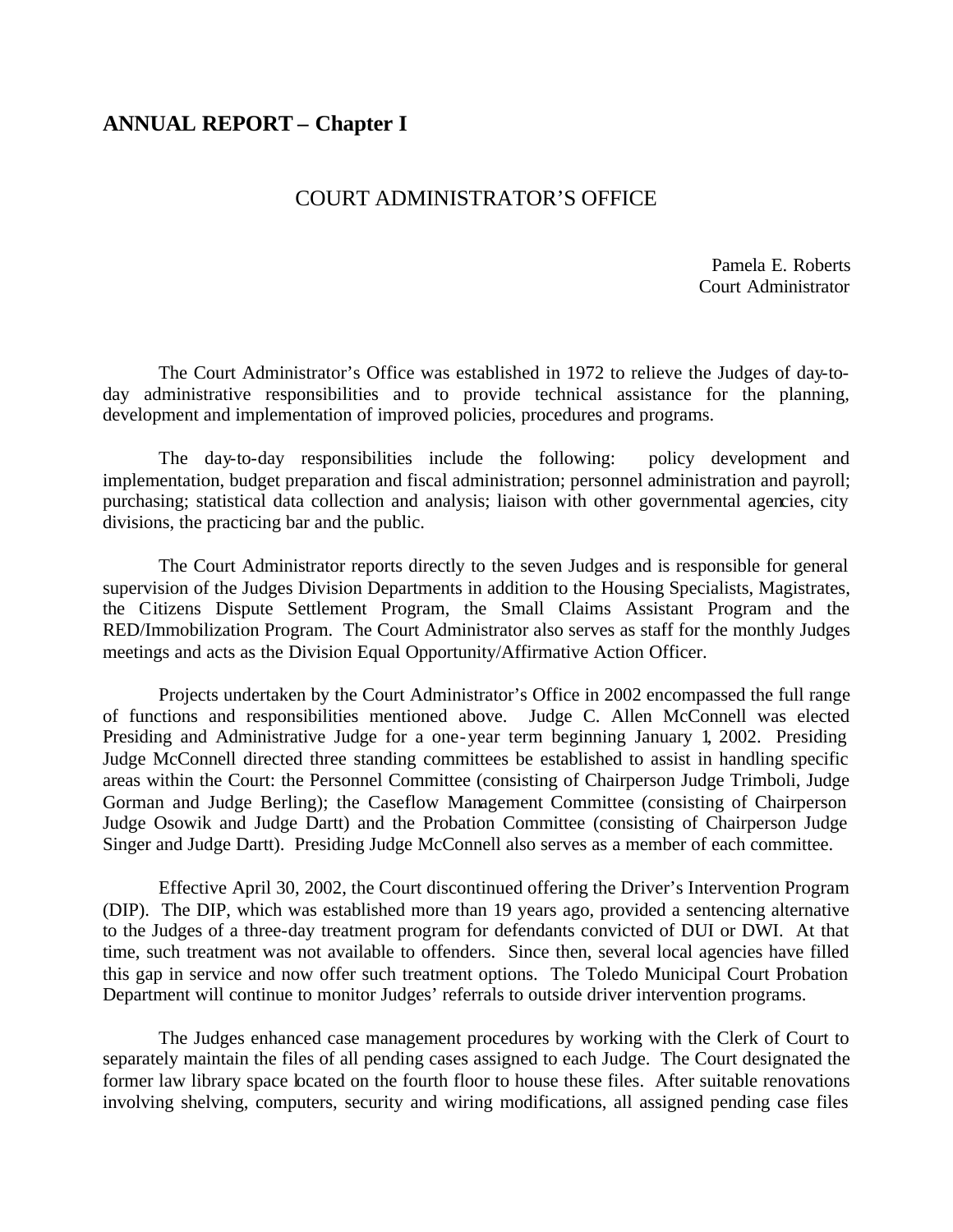were moved to this location. This new filing system permitted the Judges to conduct a rolling annual inventory in much less time, and with nominal personnel, in September 2002.

Pursuant to one of the recommendations of the 2000 Citizens for Effective Government (CEG) Study, the Court issued a request for proposals entitled for a building utilization study. As the year closed, the Court was completing an extensive screening process of the competing vendors. Under a continuing effort to maximize the available space within the Court's Building, space on the fifth floor of the building was secured in order to provide a file storage area for the Court Administrator's Office, the Probation Department and the Citizen Dispute Settlement Program. This measure will free file space in these departments for more pressing needs.

The Judges continue to embrace technical advances to maximize the efficiency of the Court. The Court contracted with the Northwest Ohio Regional Information Systems (NORIS) to develop case management software for the Probation Department and the Housing Court and Housing Specialists. These new applications will utilize data existing in CLIP in order to build case management functioning for each department. The Housing Specialists are using digital cameras in order to present to the Housing Court the most detailed evidence available. One of the most exciting features being developed in the Housing Specialists software is a mapping feature which will permit a user to view a violation address superimposed over a detailed map of the city.

In 2002, the Court coordinated the development of an on-line credit for time served report. This report allows the Corrections Center of Northwest Ohio to calculate credit for time served by inmates at the Lucas County Correction Center. The Court has continued to update its computer hardware as required, and this year, the Judges, Judges' Secretaries, Magistrates, Small Claims Assistants and Law Clerks received new or updated computer hardware. Additionally, the Court upgraded its software to MS Office 2000. Finally, the Court purchased a projector that permits Power Point presentations to enhance the Courts' internal communications capabilities.

Job analyses and job descriptions were completed and approved for the Probation Department. Job analyses and job descriptions were also completed for the positions of Assignment Clerk and Senior Assignment Clerk. The Senior Assignment Clerk position replaces the Assistant Assignment Commissioner.

Training for Toledo Municipal Court staff was conducted throughout the year. Training available to staff in 2002 included LEADS training for all Law Clerks, effective communication, human resource management and supervisory skills. The staff also participated in a number of offsite trainings and conferences. Additionally, software training for Microsoft Windows, Word, Excel and NORIS applications were provided.

Resignations in 2002 included Law Clerks Jane Roman and Doug Taylor. Assistant Assignment Commissioner Kathy Large retired.

Judge McConnell's Law Clerk Gina Lewis was promoted to Chief Law Clerk. Housing Specialist Gwen Wyse was promoted to Senior Housing Specialist. Rick Cutcher was hired as a Housing Specialist. Mary Johnson, James Roman and Kevin Smith were hired as Civil Bailiffs. Susan Padilla was hired as Intake Secretary for the Citizens Dispute Settlement Program. Nick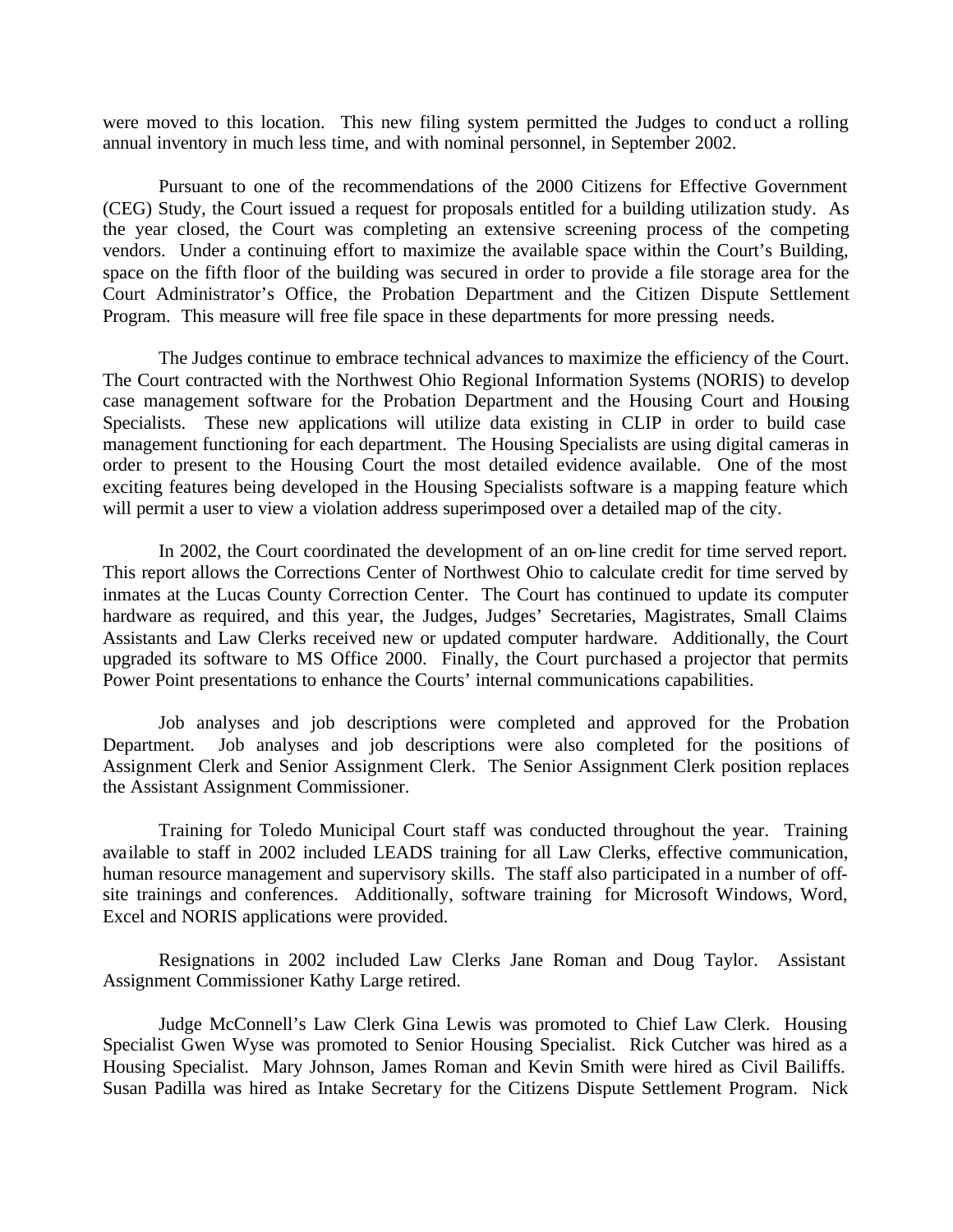Smith was appointed as Judge Berling's Law Clerk. Beth Bales was appointed as Judge Gorman's Law Clerk. Sherry Herrick was hired as an Assignment Clerk. Nancy Jennings and Darla Stahl were hired as Small Claims Assistants.

The Court Administrator's Office continued in 2002 to serve as a facilitator for Magistrate and Court staff videoconferences sponsored by the Ohio Judicial College and The Supreme Court of Ohio. In addition, the office continued to work with the Toledo Bar Association Auxiliary to provide tours for high school students. The Court hosted The Toledo Bar Association's High School Mock Trial Competition. As an appointed member of the Lucas County Community Corrections Board, the Court Administrator serves as Chairperson of the Ad Hoc Electronic Monitoring Committee. The Court Administrator is also an appointed member of the Regional Community Corrections Boards consisting of those counties participating in CCNO.

The Court Administrator's staff is comprised of Deputy Court Administrator Lisa Falgiano, Business Officer Barbara Hunter, and Judges Secretaries Connie Sapp, Patricia North, Diana Jensen and Judy Heslet. The position of Chief of Management Information Systems and Research is currently vacant.

This annual report, as well as other information about the Court, is available at the Court's website www.toledomunicipalcourt.org.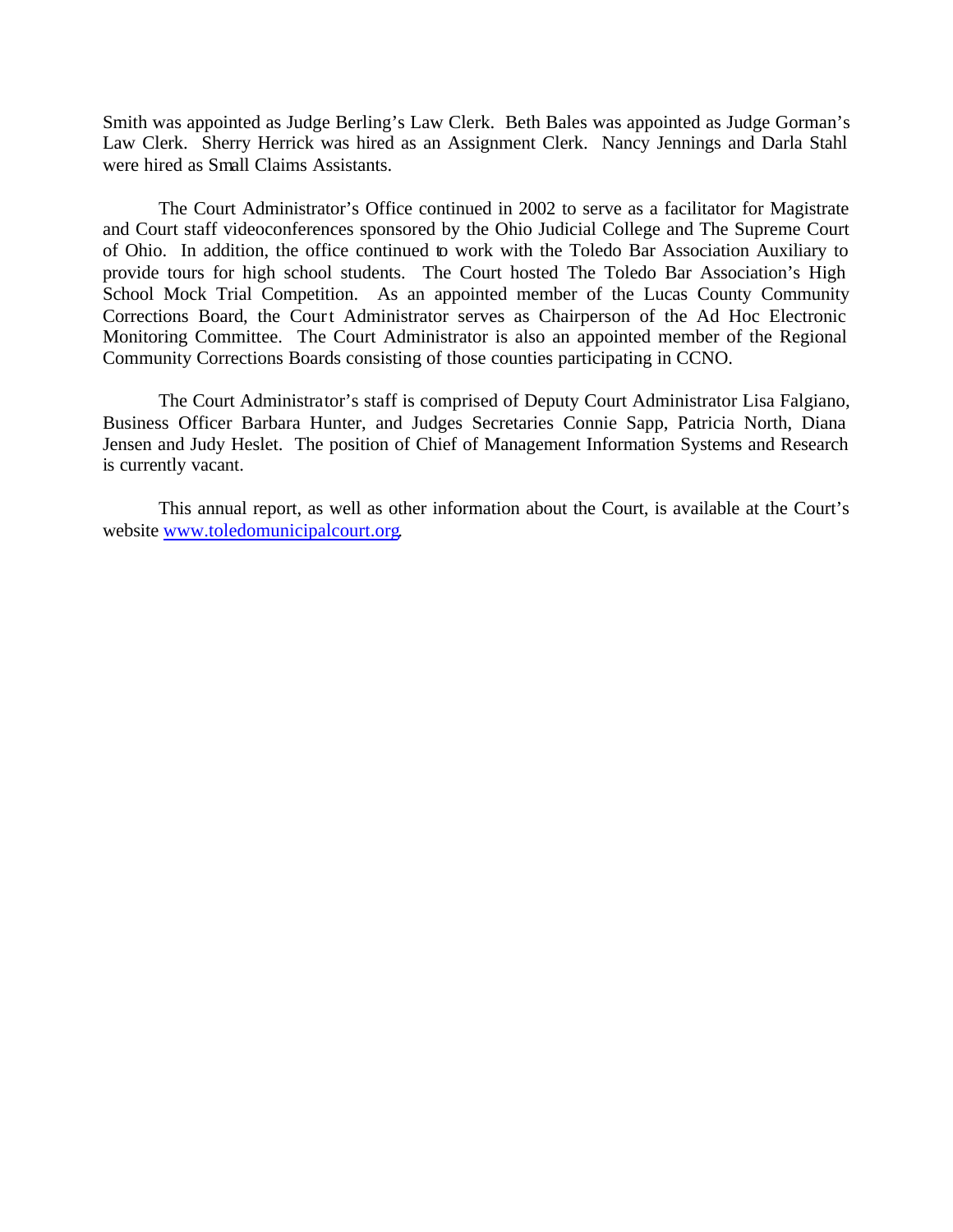# **ANNUAL REPORT – Chapter II**

#### CLERK OF COURT

 Theresa M. Gabriel Clerk of Court

# **GENERAL REPORT**

#### Prepared By THERESA M. GABRIEL, CLERK

 The total revenue collected for the year 2002 in the Toledo Municipal Court, Clerk's Office totaled

\$4,784,050.46. In the year 2001 the receipts totaled \$5,174,048.92, for a decrease of \$389,998.46.

 The City of Toledo General Fund received the sum of \$941,633.18 from the Civil Division of the

Clerk's Office; the sum of \$2,170,468.12 from the Criminal/Traffic Division of the Clerk's Office and the sum of \$10,940.74 from interest on Certificates of Deposit and Concentration Accounts from both the Civil and Criminal/Traffic Divisions for a total of \$3,123,042.04 - for a decrease of \$306,250.18. The total in 2001 was \$3,429,292.22.

 The total case load for the Clerk's Office for year 2002 was 103,987 compared to 96,794 in 2001, for an increase of 7,193.

 A complete and detailed report on the operation for the year 2002 of the Criminal/Traffic and Civil Divisions of the Toledo Municipal Court, Clerk's Office follows.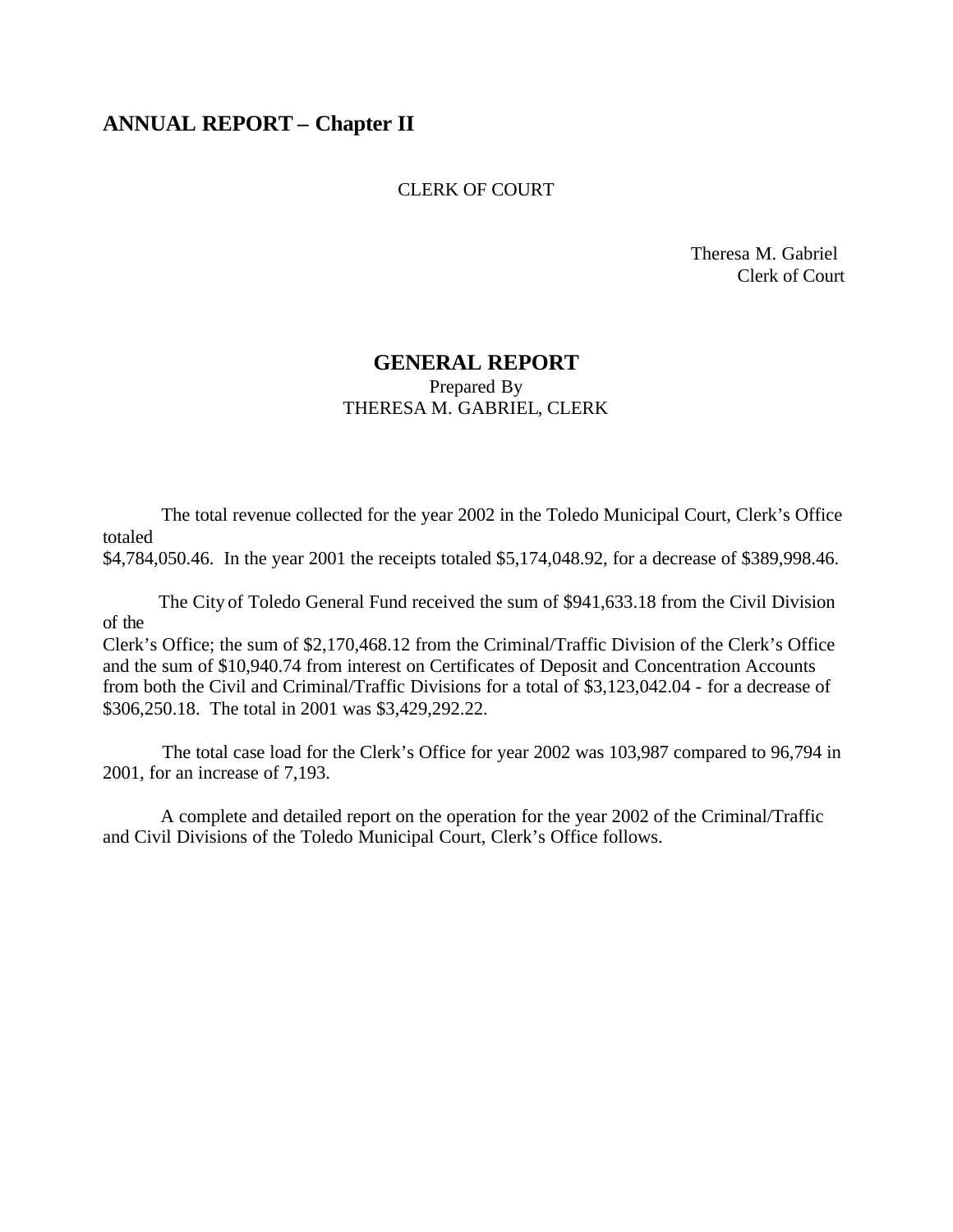# TOLEDO MUNICIPAL COURT

### TRUSTEESHIP DIVISION

|                                                              | 2002             | 2001           |  |
|--------------------------------------------------------------|------------------|----------------|--|
| <b>TRUSTEESHIP ACCOUNTS FILED:</b>                           | 136              | 136            |  |
| <b>ACCOUNTS DISBURSED:</b>                                   |                  |                |  |
| <b>Paid in Full</b>                                          | 22               | 21             |  |
| Paid on Active Accounts                                      | 220              | 188            |  |
| Canceled                                                     | 158              | 60             |  |
| Bankruptcy                                                   | $\overline{4}$   | $\mathbf{1}$   |  |
| Reinstated                                                   | $\mathbf{1}$     | $\overline{0}$ |  |
| Reactivated                                                  | 12               | 7              |  |
| Other terminations                                           | 9                | 14             |  |
| <b>Voluntary Cancellations</b>                               | 3                | 5              |  |
| <b>TOTAL</b>                                                 | 565              | 432            |  |
|                                                              |                  |                |  |
| Payments made by debtors into<br><b>Trusteeship Accounts</b> | \$<br>236,051.41 | \$226,300.47   |  |
| Disbursements of debtors'<br>Funds to Creditors              | \$<br>228,530.31 | \$230,247.83   |  |
| Checks issued                                                | 1,336            | 1,052          |  |
| Motions filed for Additions to<br>Trusteeship                | 52               | 58             |  |
| Open and Active Accounts at Present                          | 206              | 206            |  |

 $\blacksquare$  <br> If  $\blacksquare$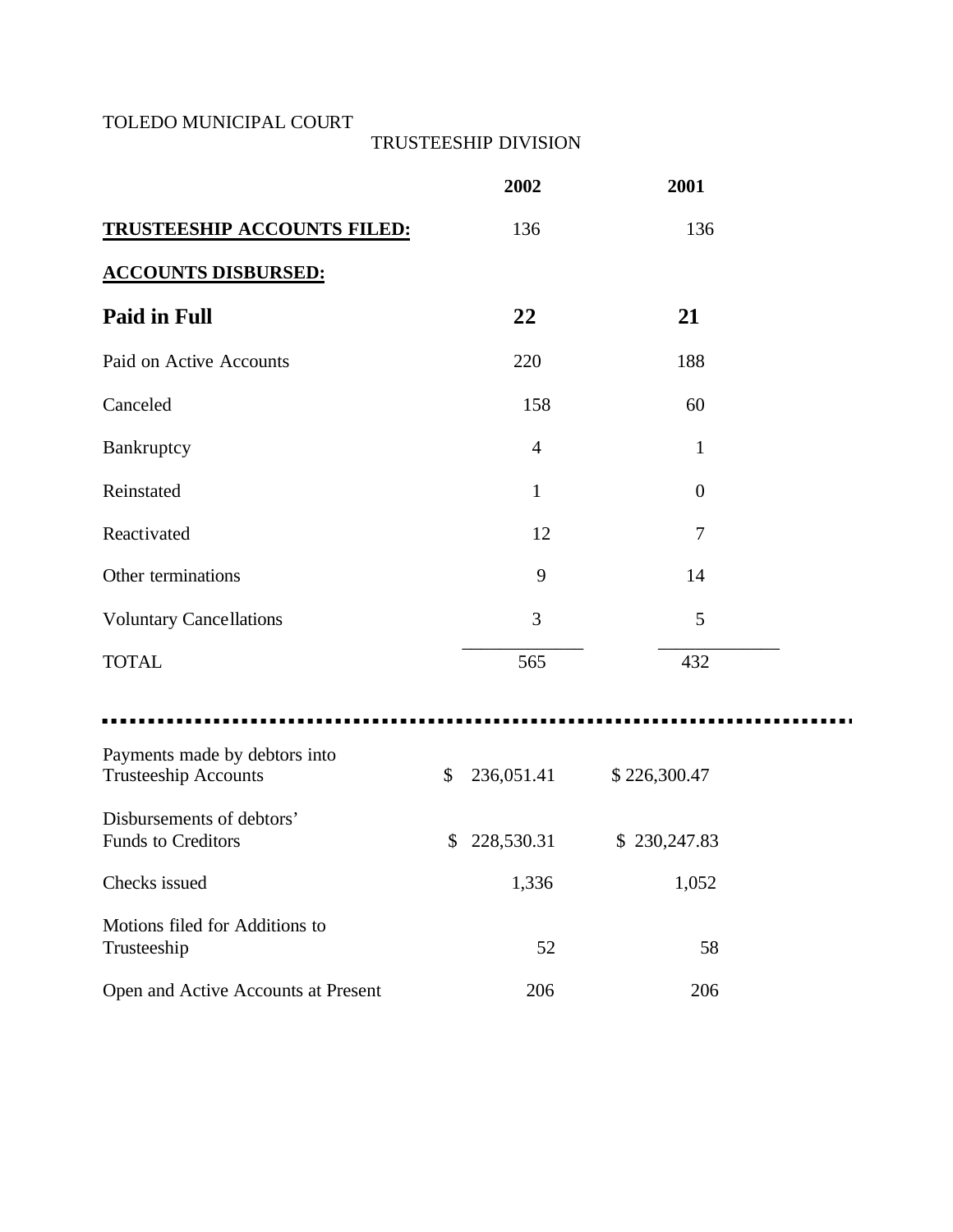# TOLEDO MUNICIPAL COURT

### CIVIL DIVISION

| <b>CIVIL BRANCH FILINGS:</b>             | 2002           | 2001           |
|------------------------------------------|----------------|----------------|
| <b>New Cases</b>                         | 20,562         | 14,280         |
| <b>Certified Cases</b>                   | 665            | 541            |
| <b>Small Claims</b>                      | 3,263          | 2,739          |
| Trusteeship                              | 136            | 136            |
| <b>TOTAL</b>                             | 24,626         | 17,696         |
| <b>REVENUE COLLECTED:</b>                |                |                |
| <b>Civil Costs Collected</b>             | 718,646.97     | 669,805.51     |
| CLIP new, misc. and trusteeship poundage | 10,698.44      | 6,276.42       |
| Certified Mail                           | 147,559.43     | 129,993.42     |
| Repurchase interest                      | 3,783.93       | 11,766.95      |
| Legal Research                           | 20,535.00      | 19,834.00      |
| <b>Clerk Computer Fees</b>               | 102,687.60     | 126,687.66     |
| State Legal Aid                          | 316,626.70     | 306,745.58     |
| <b>Legal News</b>                        | 248,477.00     | 239,682.39     |
| <b>Judges Computer Fees</b>              | 68,534.00      | 67,242.13      |
| Overpayment of Costs                     | 8,672.00       |                |
| <b>TOTAL</b>                             | \$1,646,221.07 | \$1,578,034.06 |
| <b>REVENUE DISBURSED:</b>                |                |                |
| <b>General Fund</b>                      | 941,633.18     | 873,317.48     |
| Interest, CLIP, misc.overpayment         | 18,648.17      | 11,766.95      |
| Computer/Legal Research Fund             | 123,066.60     | 146,521.66     |
| State Treasurer-Legal Aid                | 314,696.12     | 306,745.58     |
| <b>Toledo Legal News</b>                 | 248,177.00     | 239,682.39     |
| <b>TOTAL</b>                             | \$1,646,221.07 | \$1,578,034.06 |
| <b>CIVIL BRANCH ACTIVITIES:</b>          |                |                |
| Transcripts                              | 109            | 85             |
| Certificates of Judgment                 | 3,659          | 3,165          |
| Revocations                              | 113            | 166            |
| Executions                               | 362            | 311            |
| Garnishees                               | 14,887         | 13,953         |
| <b>Motions</b>                           | 2,840          | 2,514          |
| Restitutions                             | 3,413          | 5,279          |
| Revivors                                 | 174            | 187            |
| <b>TOTAL</b>                             | 25,557         | 25,660         |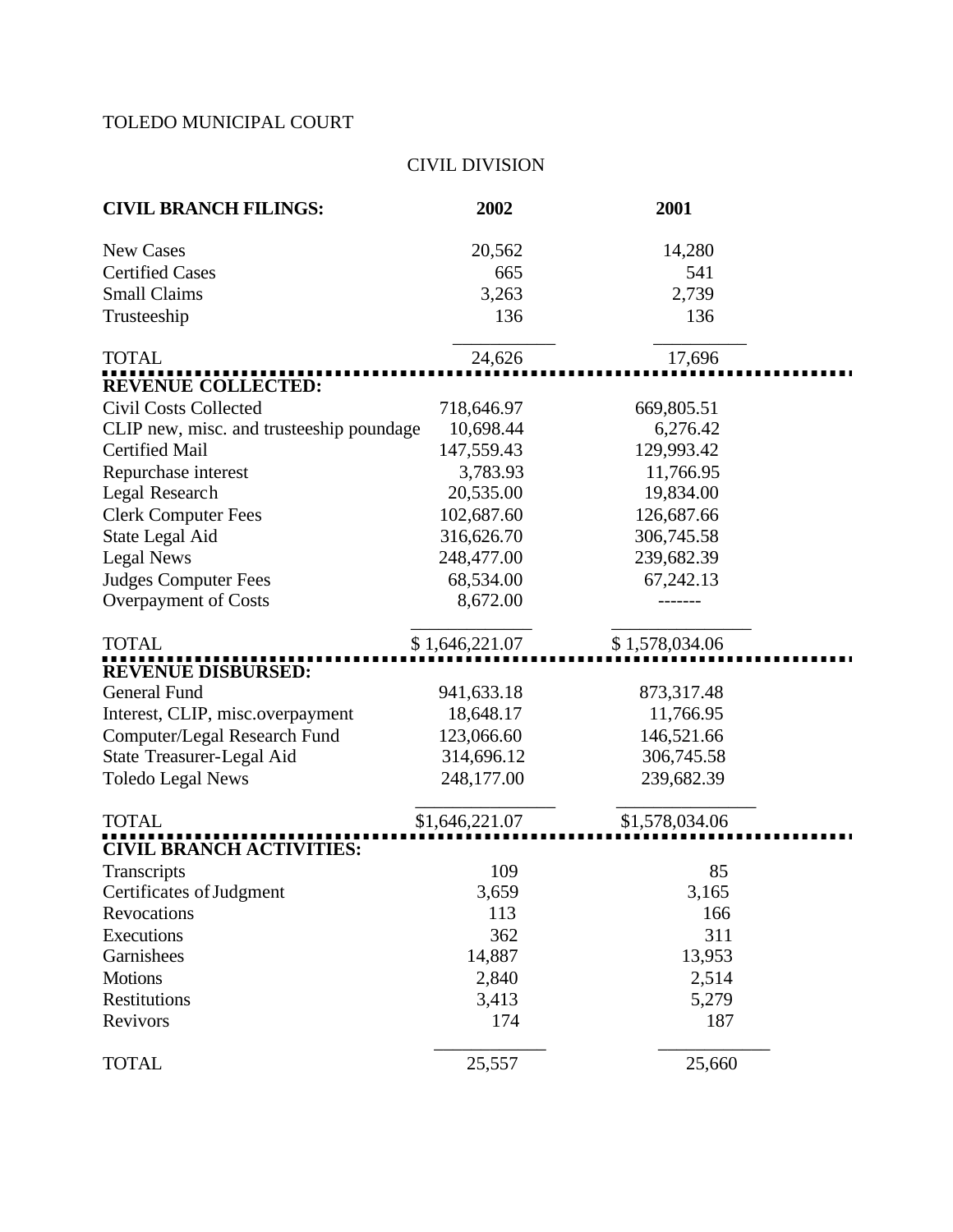# TOLEDO MUNICIPAL COURT

### CRIMINAL/TRAFFIC DIVISION

| <b>NEW CASES:</b>                      | 2002               | 2001           |
|----------------------------------------|--------------------|----------------|
| Traffic                                | 49,925             | 51,002         |
| Criminal                               | 29,436             | 28,096         |
| <b>TOTAL</b>                           | 79,361             | 79,098         |
| <b>REVENUE COLLECTED:</b>              |                    |                |
| Traffic                                | \$<br>1,153,861.36 | \$1,391,393.33 |
| Liquor                                 | 9,381.00           | 4,847.00       |
| Criminal                               | 234,338.67         | 242,496.81     |
| Drugs                                  | 50,704.00          | 81,246.45      |
| Costs                                  | 1,521,326.36       | 1,689,093.09   |
| Miscellaneous                          | 22,572.34          | 28,009.58      |
| <b>Bond forfeitures</b>                | 24,526.00          | 13,942.50      |
| <b>Concentration Account</b>           | 7,156.81           | 18,590.21      |
| Over payments                          | 25,286.28          | 26,077.89      |
| <b>Judges Computer Fees</b>            | 88,286.57          | 100,318.00     |
| <b>State Expungements</b>              | 390.00             |                |
| <b>TOTAL</b>                           | \$<br>3,137,829.39 | \$3,596,014.86 |
| <b>REVENUE DISBURSED:</b>              |                    |                |
| <b>General Fund</b>                    | \$<br>2,170,468.12 | \$2,525,616.98 |
| <b>Lucas County Treasurer</b>          | 102,625.70         | 92,841.65      |
| Treas. of State (50% Liquor)           | 4,690.50           | 2,423.50       |
| Treas. of State (45% Traffic)          | 6,152.40           | 3,383.55       |
| Treas. of State (State Gen. Fund)      | 328,882.00         | 371,998.00     |
| Treas. of State (Victim of Crimes)     | 269,525.00         | 304,603.22     |
| Ottawa Hills                           | 40,679.00          | 31,381.00      |
| Ottawa Hills- LEEF/Drug Fund           | 2,439.00           | 1,702.50       |
| <b>Lucas County Law Library</b>        | 10,168.71          | 9,372.75       |
| <b>Department of Natural Resources</b> |                    |                |
| (Watercraft Division)                  | 1,969.00           | 1,680.00       |
| (Wildlife Division)                    | 229.00             | 779.00         |
| <b>State Pharmacy Board</b>            | 1,486.00           | 1,014.00       |
| <b>Interest on Securities</b>          | 7,156.81           | 18,590.21      |
| <b>Over Payments</b>                   | 25,286.28          | 26,077.89      |
| Treas. of State- Seat Belts            | 49,747.00          | 57,868.75      |
| Humane Society and MCO LEEF            | 125.00             | 225.00         |
| Lucas County Law Enf. Drug Fund        | 6,441.30           | 14,507.36      |
| Lucas County Sheriff LEEF/Drug Fund    | 635.00             | 3,774.50       |
| OSP LEEF/Drug Fund                     | 1,020.00           | 435.00         |
| University of Toledo LEEF/Drug Fund    | 595.00             | 695.00         |
| Washington Township LEEF/Drug Fund     | 550.00             | 490.00         |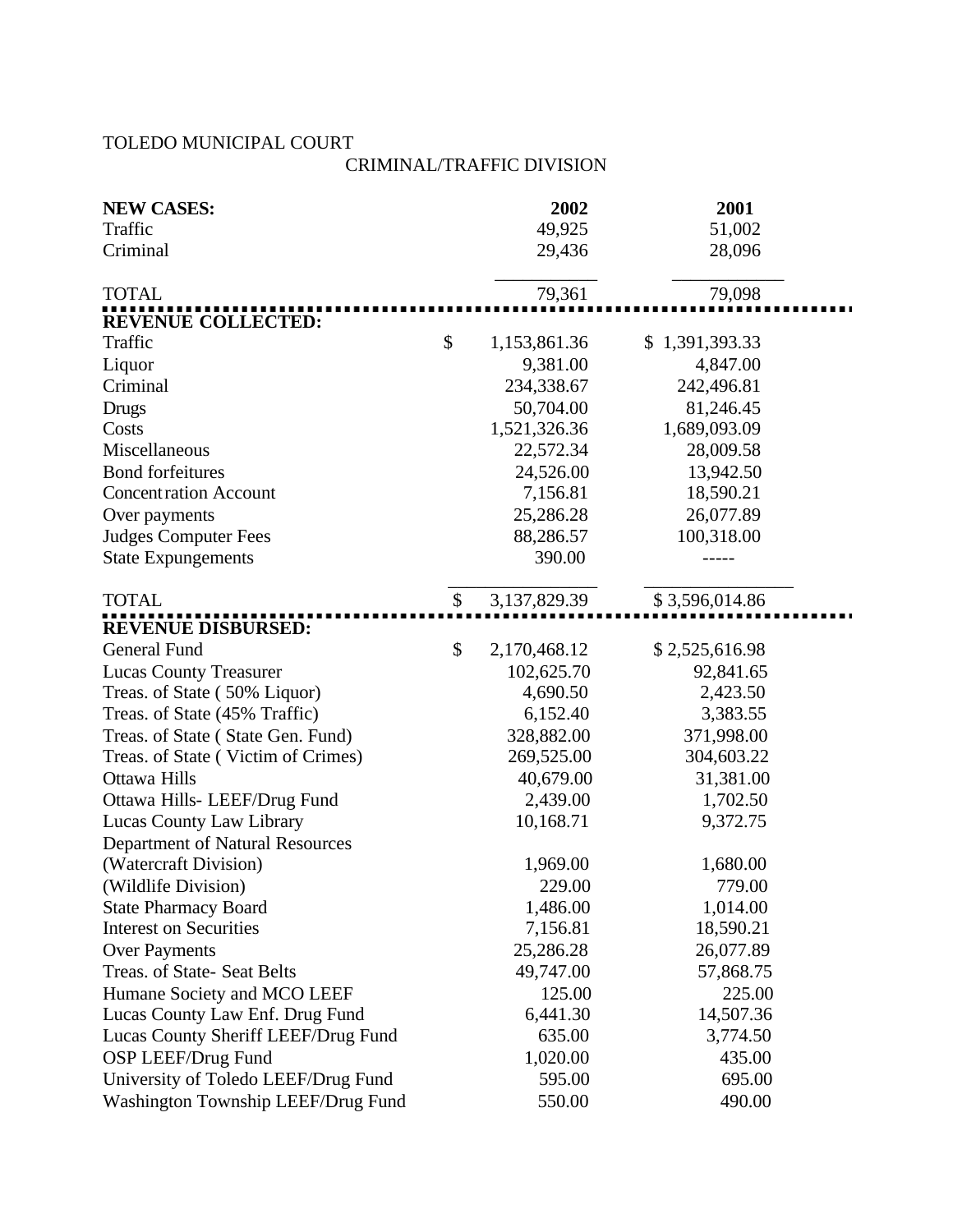| <b>Child Restraint Law</b>    | 210.00         | 70.00          |
|-------------------------------|----------------|----------------|
| <b>Liquor Board Drug Fund</b> | 65.00          | 55.00          |
| <b>BMV</b> Fee                | 18,007.00      | 26,067.00      |
| Appeals                       |                | 45.00          |
| <b>Judges Computer Fees</b>   | 88,286.57      | 100,318.00     |
| <b>State Expungements</b>     | 390.00         |                |
| <b>TOTAL</b>                  | \$3,137,829.39 | \$3,596,014.86 |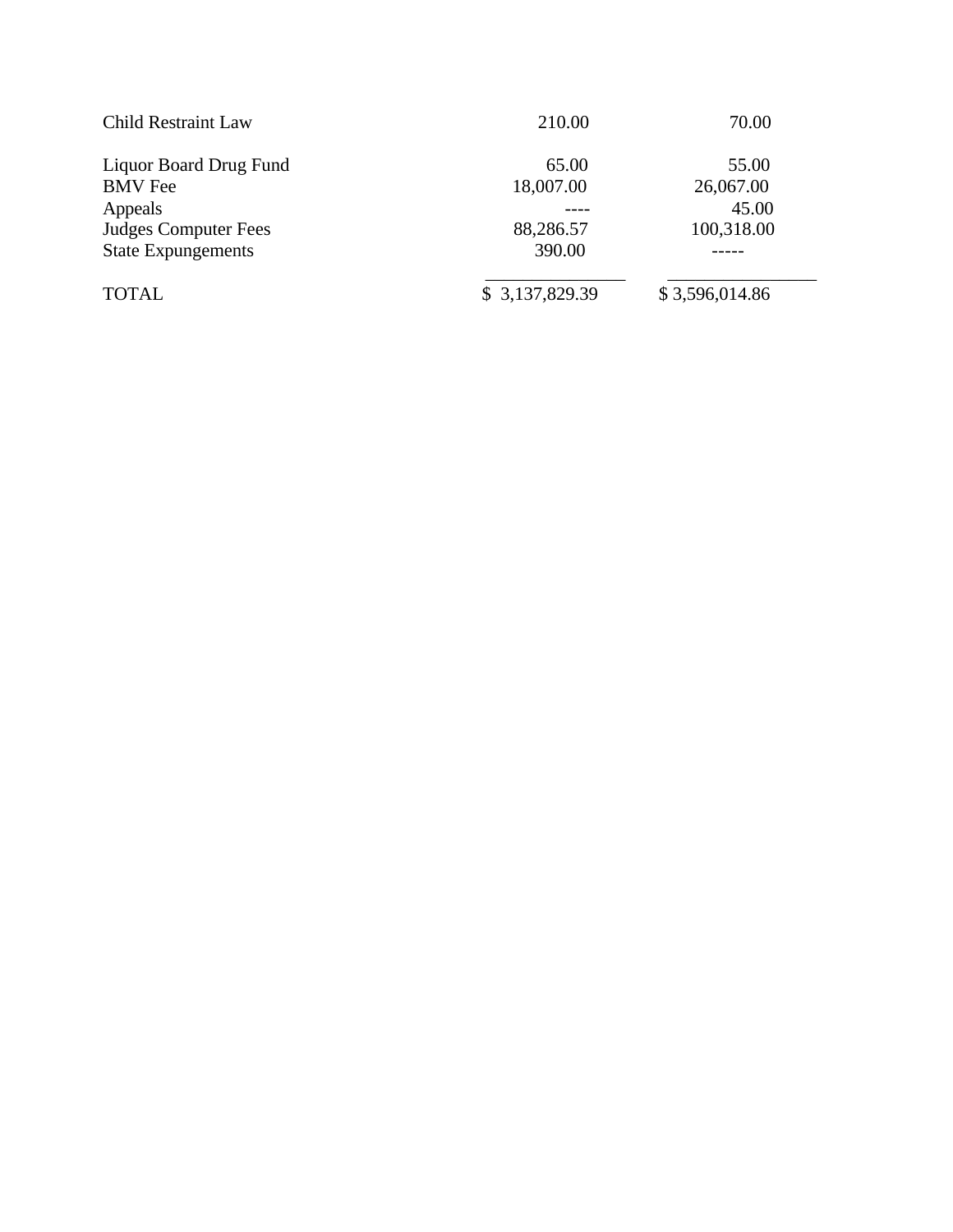Activity levels in the Clerk of Court's office continued to be at a high level with over 103,000 new filings. Criminal filings were 29,436 and Traffic filings were 49,925 for a total of 79,361. Activity in the Civil Branch increased to 24,626 filings. The combined filings represent an increase of 7,193 filings, or 7.4%.

Court receipts for 2002 reflect the decreased criminal/traffic filings. Total receipts for 2002 were down \$389,998.46 or 7.5%.

With the implementation of the new computer system, users of the court have seen a dramatic increase in the level of service provided by the Clerk's office. The system allows Deputy Clerks to immediately update all cases upon return of the case files to the office. This has allowed for all Criminal/Traffic cases to be processed and updated within 24 hours. The system has also allowed for greater and quicker access to public records. The time required to query cases, either by phone, in person, or over e-mail has been significantly reduced. Most inquiries can be handled in a matter of hours, instead of the few days it used to take.

In May 2000, the Clerk launched the office's website, www.tmc-clerk.com. Since then, the Clerk has continually updated the website to reflect new procedures, court costs, and an updated map of downtown. The Online Payment option for payment of fines and costs has become very popular. In 2001, the online payment option received 200 payments totaling \$15,472. In 2002, there were over 1,000 payments totaling \$115,537.

The Clerk of Court, her managers and her employee members of UAW Local 12 and AFSCME Local 3411 continued to work together to improve the degree of service provided by the office through increases in efficiency and innovations in procedures. The progress made in the Clerk's office in 2002, especially considering the continued large caseload and work on the migration, would never have been possible without the dedication of all deputy clerks. Their willingness to devote extra effort to their daily duties, coupled with their diligence and enthusiasm for improvement, made it possible for the Clerk's Office to handle the high level of work while complying with our statutory responsibilities. The achievements of the past year and our preparation for 2003 would not have been realized without the cooperation of all employees working together for the good of the Office and the people we serve.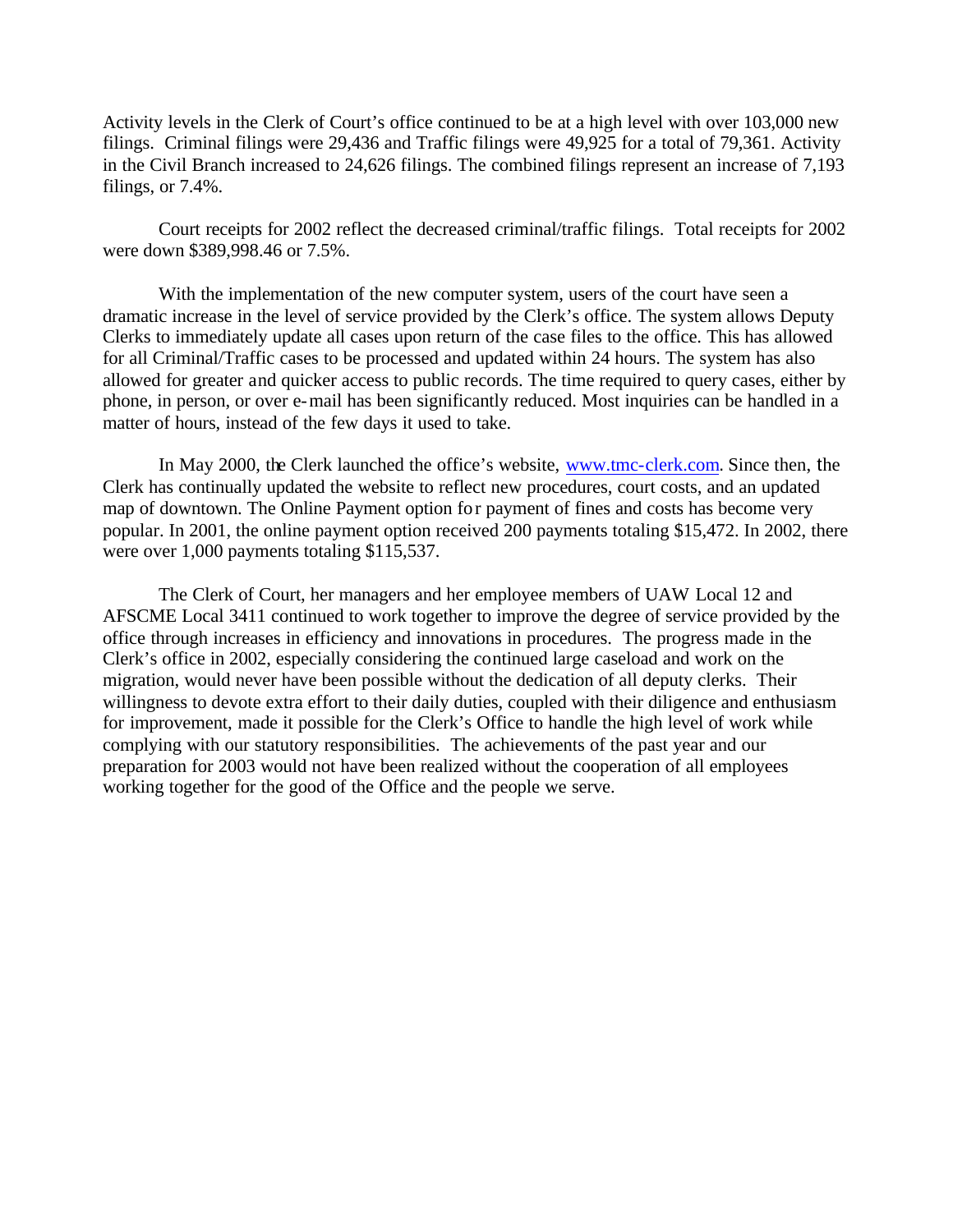# **ANNUAL REPORT – Chapter III**

# ASSIGNMENT COMMISSIONER'S OFFICE

 Karen E. Wood Assignment Commissioner

 The primary responsibility of the Assignment Commissioner's Office is judge assignment of criminal, traffic and civil cases as well as the setting of pretrials, trials and other hearings. The Rules of Superintendence for Municipal Courts, promulgated by the Supreme Court of Ohio, require that cases be assigned to judges in a random manner. A computer makes random assignments when a defendant enters a "not guilty" plea in criminal and traffic cases, and upon the filing of a motion or an answer in civil cases.

 After a pretrial or trial date is set, the parties are notified, arrangements are made for jurors if a jury demand is filed, or for a visiting judge if needed. The department is also responsible for the daily posting

and distribution of the court schedules, publishing of civil cases set for trial and all filed motions in Legal News, and the processing of judgment and dismissal entries.

 The year 2002 saw the retirement of Assistant Assignment Commissioner Kathy Large and the hiring of Assignment Clerk Sherry Herrick. Procedurally, the office began notifying victims on domestic violence and some other criminal cases of trial and pretrial events.

| $\frac{1}{100}$ and $\frac{1}{100}$ and $\frac{1}{100}$ and $\frac{1}{100}$ and $\frac{1}{100}$ and $\frac{1}{100}$ and $\frac{1}{100}$ and $\frac{1}{100}$ and $\frac{1}{100}$ and $\frac{1}{100}$ and $\frac{1}{100}$ and $\frac{1}{100}$ and $\frac{1}{100}$ and $\frac{1}{100}$ a<br>Category | 2002   | 2001   |
|---------------------------------------------------------------------------------------------------------------------------------------------------------------------------------------------------------------------------------------------------------------------------------------------------|--------|--------|
| A. Cases Assigned                                                                                                                                                                                                                                                                                 |        |        |
| Criminal/Traffic Assignments                                                                                                                                                                                                                                                                      | 20,280 | 20,358 |
| Civil Assignments (including Housing)                                                                                                                                                                                                                                                             | 1,970  | 1,993  |
|                                                                                                                                                                                                                                                                                                   |        |        |
| B. Cases set for Trial                                                                                                                                                                                                                                                                            |        |        |
| Criminal/Traffic Trials                                                                                                                                                                                                                                                                           | 7,022  | 9,487  |
| Civil Trials                                                                                                                                                                                                                                                                                      | 1,921  | 1,765  |
| Criminal/Traffic Trial Resets                                                                                                                                                                                                                                                                     | 6,682  | 7,618  |
|                                                                                                                                                                                                                                                                                                   |        |        |
| C. Cases set for Pretrial                                                                                                                                                                                                                                                                         |        |        |
| Pretrial – Criminal/Traffic                                                                                                                                                                                                                                                                       | 10,801 | 8,184  |
| <b>Pretrial Resets</b>                                                                                                                                                                                                                                                                            | 589    | 566    |
| Mandatory Jury Pretrials (MJPT)                                                                                                                                                                                                                                                                   | 199    | 212    |
|                                                                                                                                                                                                                                                                                                   |        |        |
| D. Preliminary Hearing/Felony Arraignment Docket                                                                                                                                                                                                                                                  | 9,706  | 8,024  |
|                                                                                                                                                                                                                                                                                                   |        |        |
| E. Jury Trials Set (Crim/Traff/Civil)                                                                                                                                                                                                                                                             | 482    | 509    |
|                                                                                                                                                                                                                                                                                                   |        |        |
| F. Bureau of Motor Vehicle Hearings                                                                                                                                                                                                                                                               | 57     | 24     |

The figures for 2002, with comparison figures, are as follows: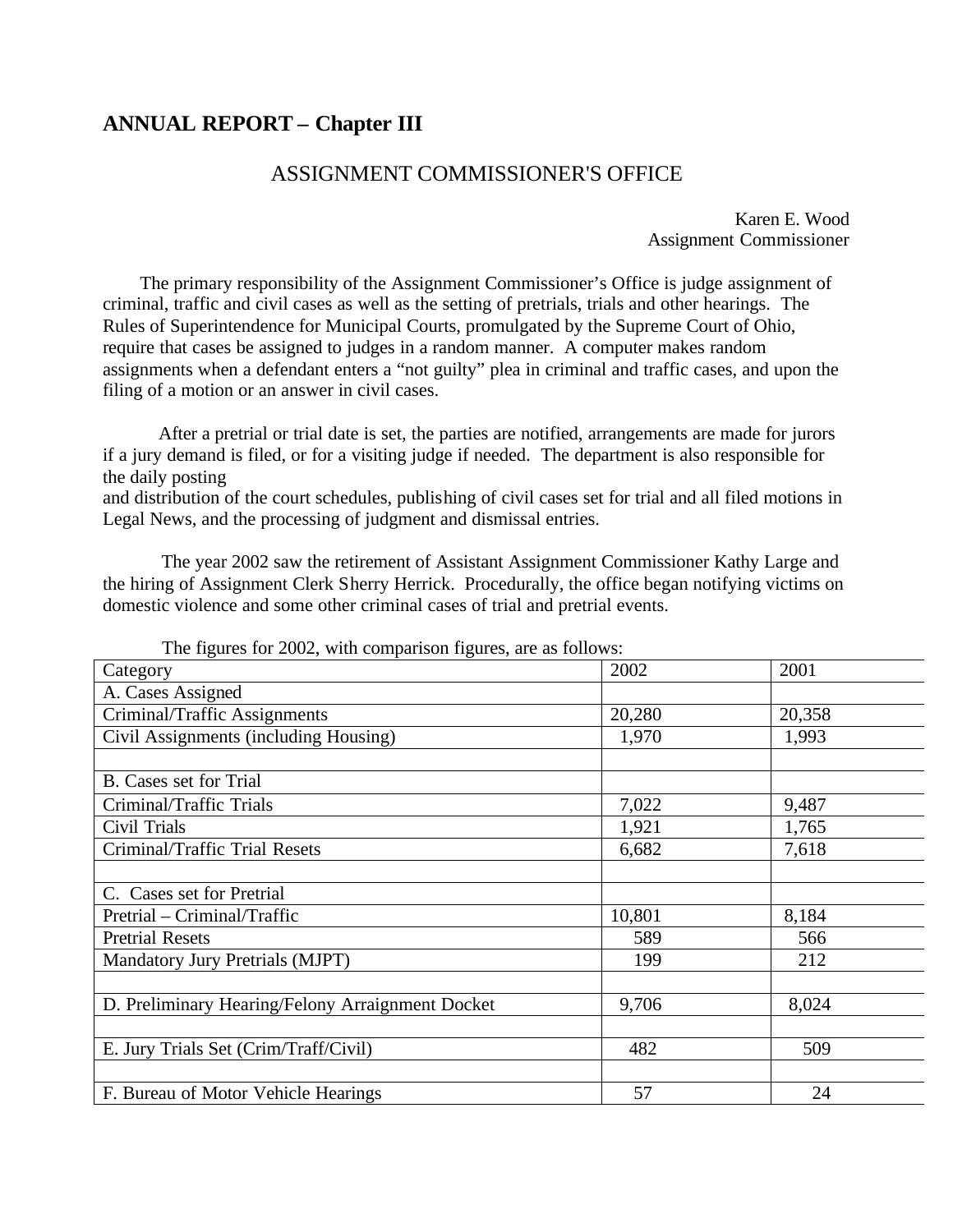| Category                                   | 2002  | 2001  |
|--------------------------------------------|-------|-------|
|                                            |       |       |
| G. Evictions                               | 6,211 | 5,651 |
|                                            |       |       |
| H. Housing                                 |       |       |
| Criminal Housing Arraignment Docket        | 3,978 | 4,516 |
| <b>Criminal Housing Trials</b>             | 282   | 206   |
| Civil Housing (Not a Draw) New Assignments | 369   | 421   |
|                                            |       |       |
| I. ALS/Innocent Owner Hearings             | 73    | 71    |

#### **Civil Assignments:**

 Pursuant to the Rules of Superintendence, judges are assigned on civil cases upon the filing of an answer or motion. There are instances in which judges are assigned on other than the above, such as Housing, reassignment, consolidation, assessment hearings, or transfers. The following figures represent the number of civil cases assigned during 2002 and 2001 per individual Judge:

| 2002     | Jan | Feb | Mar | Apr | May | June | July | Aug | Sept | Oct | Nov | Dec | Total |
|----------|-----|-----|-----|-----|-----|------|------|-----|------|-----|-----|-----|-------|
| Mc       | 40  | 27  | 38  | 30  | 22  | 29   | 25   | 33  | 49   | 23  | 24  | 29  | 369   |
| D        | 24  | 21  | 21  | 27  | 26  | 26   | 16   | 27  | 24   | 19  | 16  | 33  | 280   |
| T        | 28  | 13  | 15  | 18  | 25  | 21   | 17   | 22  | 14   | 12  | 15  | 24  | 224   |
| B        | 31  | 22  | 15  | 27  | 14  | 25   | 23   | 22  | 25   | 20  | 14  | 18  | 256   |
| $\Omega$ | 28  | 19  | 29  | 22  | 26  | 23   | 21   | 18  | 22   | 30  | 18  | 28  | 284   |
| S        | 28  | 15  | 24  | 31  | 17  | 30   | 17   | 24  | 23   | 22  | 25  | 24  | 280   |
| G        | 27  | 22  | 14  | 17  | 29  | 21   | 22   | 29  | 23   | 26  | 24  | 23  | 277   |
| Total    | 206 | 139 | 56  | 172 | 59  | 175  | 141  | 175 | 180  | 152 | 136 | 179 | 1970  |

| 2001     | Jan | Feb | Mar | Apr | May | June | July | Aug | Sept | Oct | <b>Nov</b> | Dec | Total |
|----------|-----|-----|-----|-----|-----|------|------|-----|------|-----|------------|-----|-------|
| Mc       | 29  | 28  | 36  | 34  | 48  | 47   | 16   | 23  | 30   | 39  | 33         | 58  | 421   |
| D        | 20  | 22  | 22  | 24  | 22  | 19   | 29   | 28  | 19   | 27  | 19         | 21  | 272   |
| m        | 17  | 22  | 22  | 22  | 23  | 25   | 27   | 28  | 15   | 23  | 25         | 16  | 265   |
| B        | 16  | 13  | 21  | 18  | 21  | 18   | 16   | 24  | 22   | 34  | 21         | 23  | 247   |
| $\Omega$ | 27  | 18  | 21  | 21  | 23  | 24   | 23   | 28  | 21   | 24  | 15         | 26  | 271   |
| S        | 20  | 13  | 16  | 19  | 25  | 28   | 24   | 24  | 17   | 32  | 15         | 13  | 246   |
| G        | 21  | 16  | 24  | 19  | 23  | 28   | 26   | 22  | 25   | 23  | 25         | 19  | 271   |
| Total    | 150 | 32  | 162 | .57 | 185 | 189  | 161  | 77  | 149  | 202 | 153        | 176 | 1993  |

#### **Civil Cases Set for Trial:**

| <b>Month</b> | 2002 | 2001 |
|--------------|------|------|
| January      | 279  | 155  |
| February     | 147  | 107  |
| March        | 158  | 187  |
| April        | 142  | 179  |
| May          | 172  | 179  |
| June         | 122  | 150  |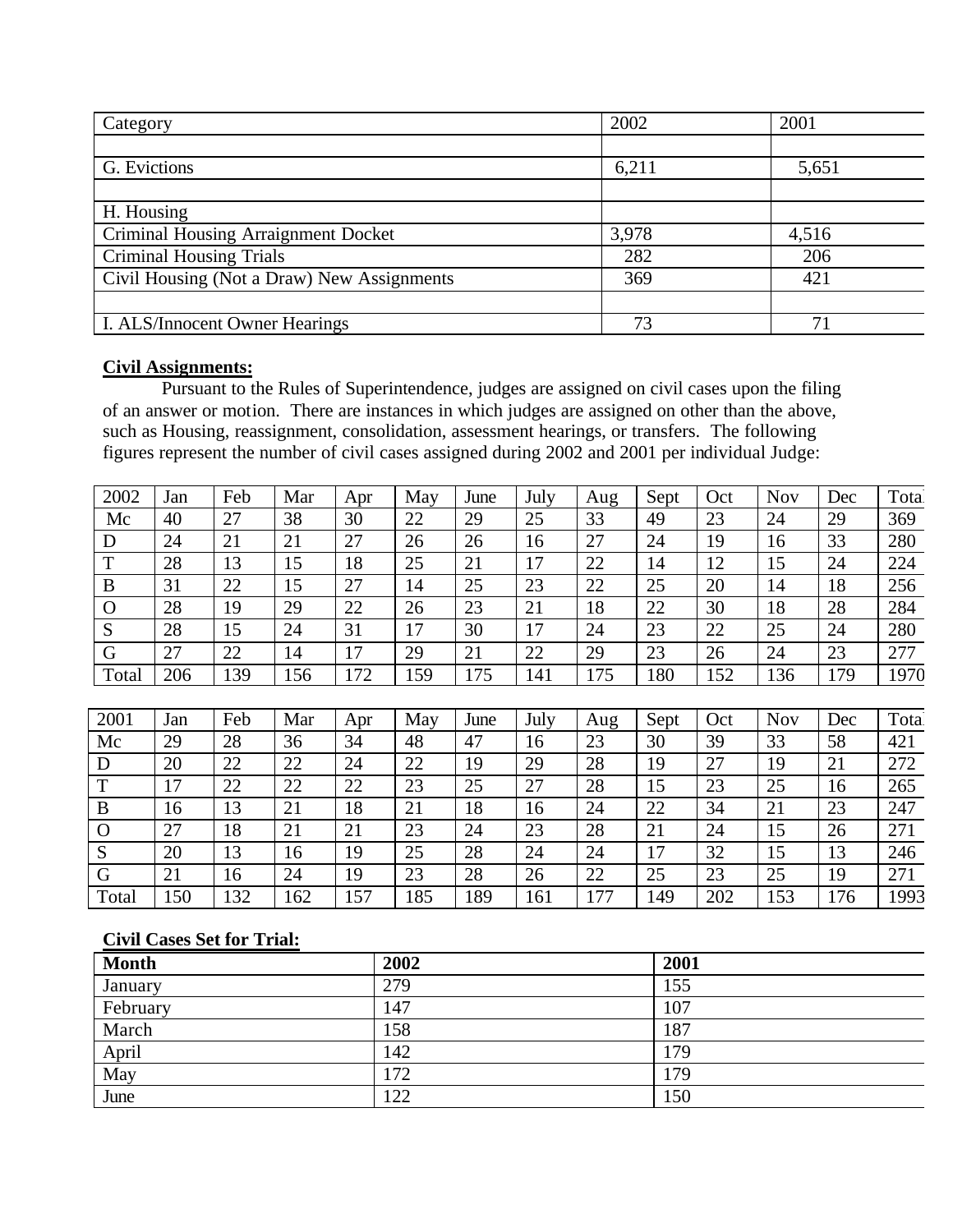| <b>Month</b> | 2002  | 2001  |
|--------------|-------|-------|
| July         | 146   | 118   |
| August       | 184   | 165   |
| September    | 178   | 111   |
| October      | 157   | 140   |
| November     | 109   | 136   |
| December     | 127   | 138   |
| <b>TOTAL</b> | 1,921 | 1,765 |

### **Civil Motions:**

 A civil motion is a preliminary pleading related to procedure and point of law. In 2002, 2,772 civil motions were processed and 114 were set for Oral Motion Hearing. In 2001, 2,064 civil motions were processed and 133 were set for Oral Motion Hearing.

| Civil Pretrials: |  | Civil Juries Set: |     | <b>Mandatory Jury Pretrials:</b> |    |  |
|------------------|--|-------------------|-----|----------------------------------|----|--|
| 2002 960         |  | 2002              | 125 | 2002                             |    |  |
| 2001 847         |  | 2001              | 170 | 2001                             | 44 |  |

# **Evictions:**

| 2002 Evictions | Set/Reset | Judgments | Dismissals | <b>On</b>         |
|----------------|-----------|-----------|------------|-------------------|
|                |           |           |            | Desk/Continuances |
| January        | 460       | 231       | 174        | 55                |
| February       | 521       | 227       | 231        | 63                |
| March          | 397       | 186       | 162        | 49                |
| April          | 449       | 245       | 146        | 58                |
| May            | 473       | 248       | 164        | 61                |
| June           | 532       | 244       | 194        | 94                |
| July           | 568       | 317       | 184        | 67                |
| August         | 623       | 343       | 188        | 92                |
| September      | 532       | 293       | 177        | 62                |
| October        | 630       | 333       | 208        | 89                |
| November       | 460       | 248       | 149        | 63                |
| December       | 566       | 287       | 203        | 76                |
| Totals:        | 6,211     | 3,202     | 2,180      | 829               |
|                |           |           |            |                   |
| 2001 Evictions | Set/Reset | Judgments | Dismissals | <b>On</b>         |
|                |           |           |            | Desk/Cont./Other  |
| January        | 380       | 206       | 119        | 55                |
| February       | 470       | 198       | 219        | 53                |

March 197 242 189 66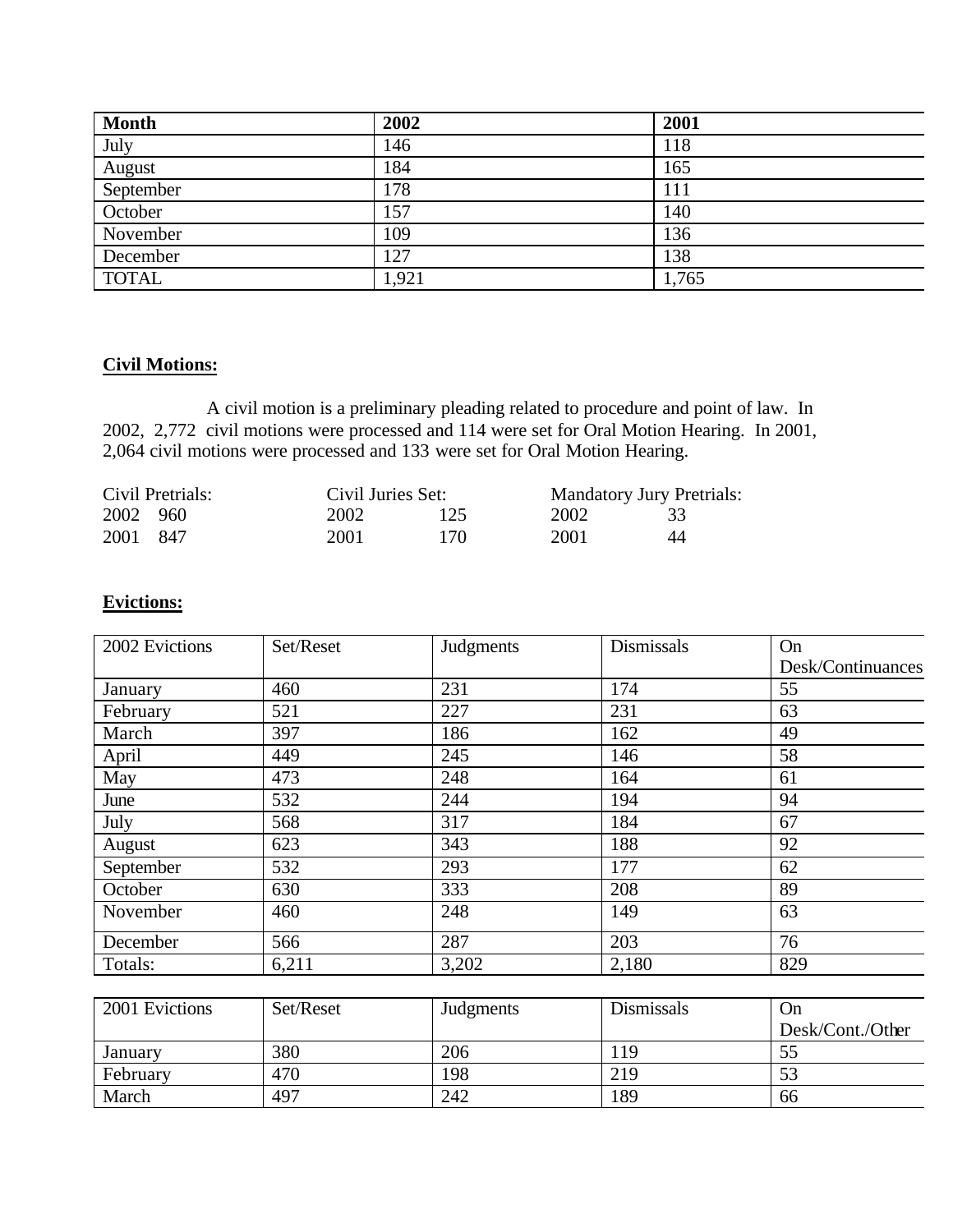| April          | 393       | 211       | 122        | 60               |
|----------------|-----------|-----------|------------|------------------|
| May            | 427       | 261       | 108        | 58               |
| June           | 480       | 262       | 160        | 58               |
| July           | 475       | 249       | 159        | 67               |
| August         | 592       | 310       | 205        | 77               |
| 2001 Evictions | Set/Reset | Judgments | Dismissals | <b>On</b>        |
|                |           |           |            |                  |
|                |           |           |            | Desk/Cont./Other |
| September      | 450       | 235       | 146        | 69               |
| October        | 487       | 266       | 166        | 55               |
| November       | 463       | 241       | 153        | 69               |
| December       | 537       | 320       | 150        | 67               |

 A tenant may deposit with the Clerk of Court all money due to a landlord (if there is a defect with the property) by filing an application in accordance with Section 5321.07 of the Ohio Revised Code.

#### **Rent Escrow:**

|      | Jan                 | Feb | Mar | $\cdot$ .<br>April | May | June | July | Aug                           | Sept | Oct                  | <b>Nov</b> | Dec | Total         |
|------|---------------------|-----|-----|--------------------|-----|------|------|-------------------------------|------|----------------------|------------|-----|---------------|
| 2002 | $\sim$<br>⊥ J       | 10  | 14  |                    |     |      |      | -<br>$\overline{\phantom{a}}$ | 14   | 1 <sub>2</sub><br>⊥⊃ | 1 C        | ~   | $\sim$<br>130 |
| 2001 | 1 <sub>0</sub><br>∸ | 10  |     | 10                 | ັ   | ~    | . .  | ັ                             |      | 14                   | -          |     | 99            |

#### **Bureau of Motor Vehicle Hearings (Civil):**

A Magistrate schedules BMV cases for Hearing.

2002 – 57 cases were set for Hearing.

2001 – 24 cases were set for Hearing.

#### **Criminal and Traffic Assignments:**

Upon entering a plea of "not guilty" before a judge, or in the Assignment Office, the Assignment Commissioner's computer randomly assigns the case to a judge. After a judge is assigned, the Assignment Commissioner's Office is responsible for setting all pretrials and trials within time limits set forth in Section 2945.71 R.C. As of 2000, **all** cases are set for a pretrial unless there is an issue with statutory time.

| Judge     | 2002                  | 2001                |  |  |  |  |  |  |
|-----------|-----------------------|---------------------|--|--|--|--|--|--|
| McConnell | $2,116 + 282$ Housing | $2,295+206$ Housing |  |  |  |  |  |  |
| Dartt     | 2,981                 | 2,946               |  |  |  |  |  |  |
| Trimboli  | 3,023                 | 3,017               |  |  |  |  |  |  |
| Berling   | 2,997                 | 2,953               |  |  |  |  |  |  |
| Osowik    | 2,993                 | 2,992               |  |  |  |  |  |  |

#### **Criminal/Traffic Assignments:**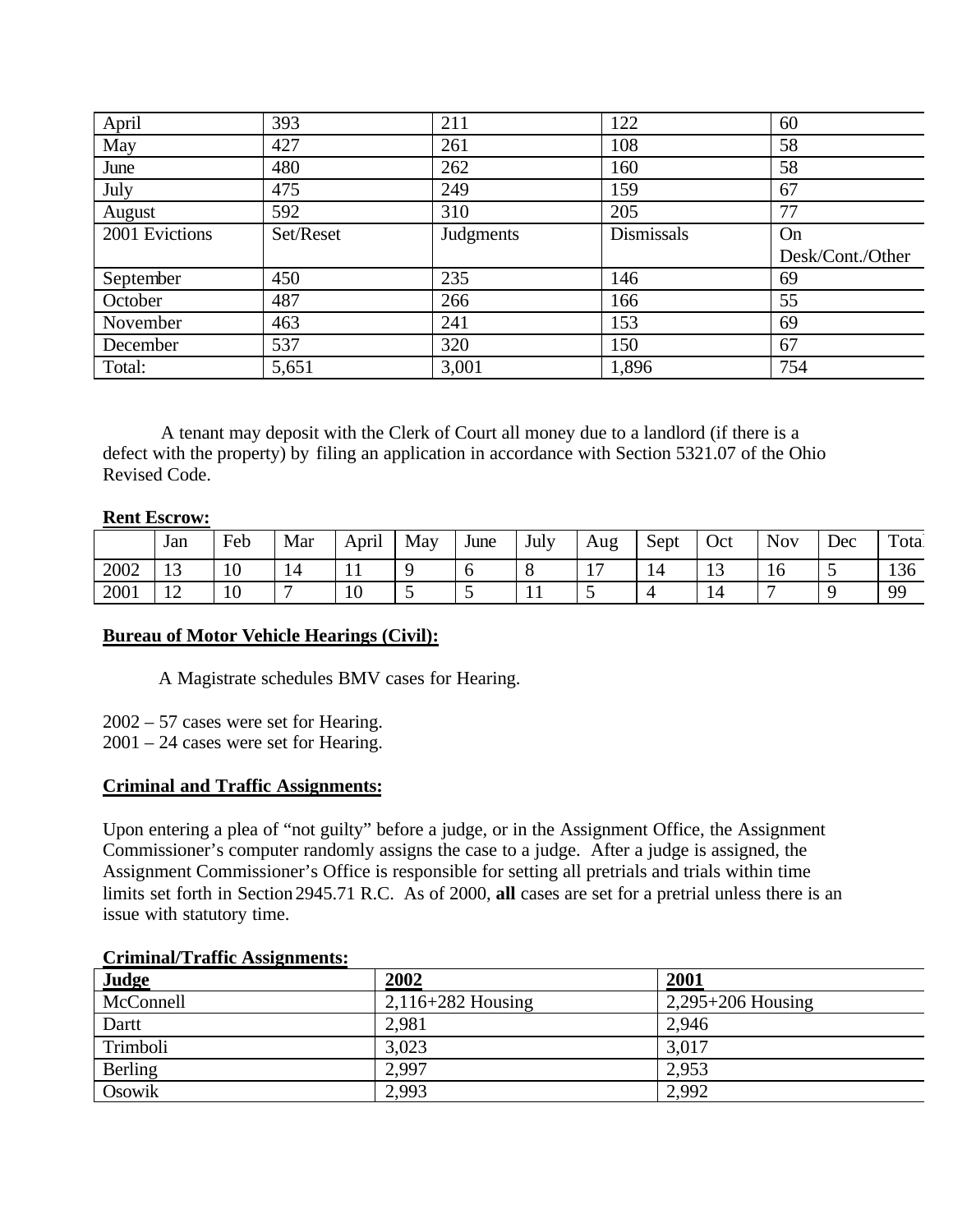| Singer | 2,986  | 3,006  |
|--------|--------|--------|
| Gorman | 2,902  | 2,943  |
|        | 20,280 | 20,358 |

# **Reactivated Cases (Sealing of Record:**

| 2002 | 168 |
|------|-----|
| 2001 | 128 |

| 2002      | Jan | Feb | Mar | Apr. | May | June | July | Aug | Sept | Oct | <b>Nov</b> | Dec | Total |
|-----------|-----|-----|-----|------|-----|------|------|-----|------|-----|------------|-----|-------|
| McConnell | 88  | 55  | 65  | 61   | 60  | 45   | 66   | 95  | 79   | 110 | 78         | 75  | 877   |
| Dartt     | 96  | 124 | 55  | 57   | 84  | 60   | 75   | 68  | 48   | 84  | 40         | 75  | 866   |
| Trimboli  | 92  | 85  | 92  | 129  | 131 | 78   | 122  | 93  | 103  | 88  | 72         | 79  | 1,164 |
| Berling   | 95  | 66  | 62  | 106  | 70  | 60   | 81   | 84  | 101  | 105 | 86         | 44  | 960   |
| Osowik    | 77  | 67  | 94  | 66   | 64  | 50   | 65   | 68  | 84   | 60  | 78         | 42  | 815   |
| Singer    | 124 | 61  | 85  | 80   | 104 | 60   | 67   | 82  | 86   | 73  | 89         | 54  | 965   |
| Gorman    | 69  | 63  | 61  | 99   | 100 | 96   | 99   | 102 | 96   | 104 | 84         | 62  | 1,035 |
| Total:    | 641 | 521 | 514 | 598  | 613 | 449  | 575  | 592 | 597  | 624 | 527        | 431 | 6,682 |

| 2001      | Jan | Feb | Mar | Apr | May | June | July | Aug | Sept | Oct | <b>Nov</b> | Dec | Total |
|-----------|-----|-----|-----|-----|-----|------|------|-----|------|-----|------------|-----|-------|
| McConnell | 97  | 62  | 109 | 72  | 98  | 63   | 101  | 107 | 108  | 100 | 75         | 56  | 1,048 |
| Dartt     | 78  | 45  | 67  | 52  | 79  | 82   | 71   | 108 | 88   | 63  | 109        | 83  | 925   |
| Trimboli  | 112 | 84  | 95  | 85  | 109 | 66   | 82   | 102 | 96   | 127 | 98         | 81  | 1,137 |
| Berling   | 124 | 93  | 90  | 19  | 115 | 135  | 117  | 123 | 102  | 83  | 82         | 70  | 1,253 |
| Osowik    | 102 | 92  | 74  | 78  | 67  | 57   | 92   | 110 | 152  | 117 | 90         | 57  | 1,088 |
| Singer    | 72  | 63  | 72  | 52  | 55  | 52   | 85   | 68  | 48   | 160 | 86         | 97  | 910   |
| Gorman    | 150 | 107 |     | 66  | 59  | 66   | 95   | 110 | 154  | 133 | 133        | 73  | 1,257 |
| Total:    | 735 | 546 | 618 | 524 | 582 | 521  | 643  | 728 | 748  | 783 | 673        | 517 | 7,618 |

# **2002 Jury Trials (Criminal/Traffic/Civil):**

| Month | Crim/Traff | Civil | Ordered | Used | No Jurors |
|-------|------------|-------|---------|------|-----------|
| Jan.  | 47         | 6     |         |      | $- -$     |
| Feb.  | 25         | 18    |         |      | $- -$     |
| March | 25         | 18    | v       |      | $- -$     |
| April | 40         |       |         |      | --        |
| May   | 34         | 12    | ◠       |      | $ -$      |
| June  | 26         | 11    | 4       |      | $- -$     |
| July  | 36         | 6     |         |      | --        |
| Aug.  | 24         | 15    | 4       |      | $- -$     |
| Sept. | 21         | 8     |         |      | $- -$     |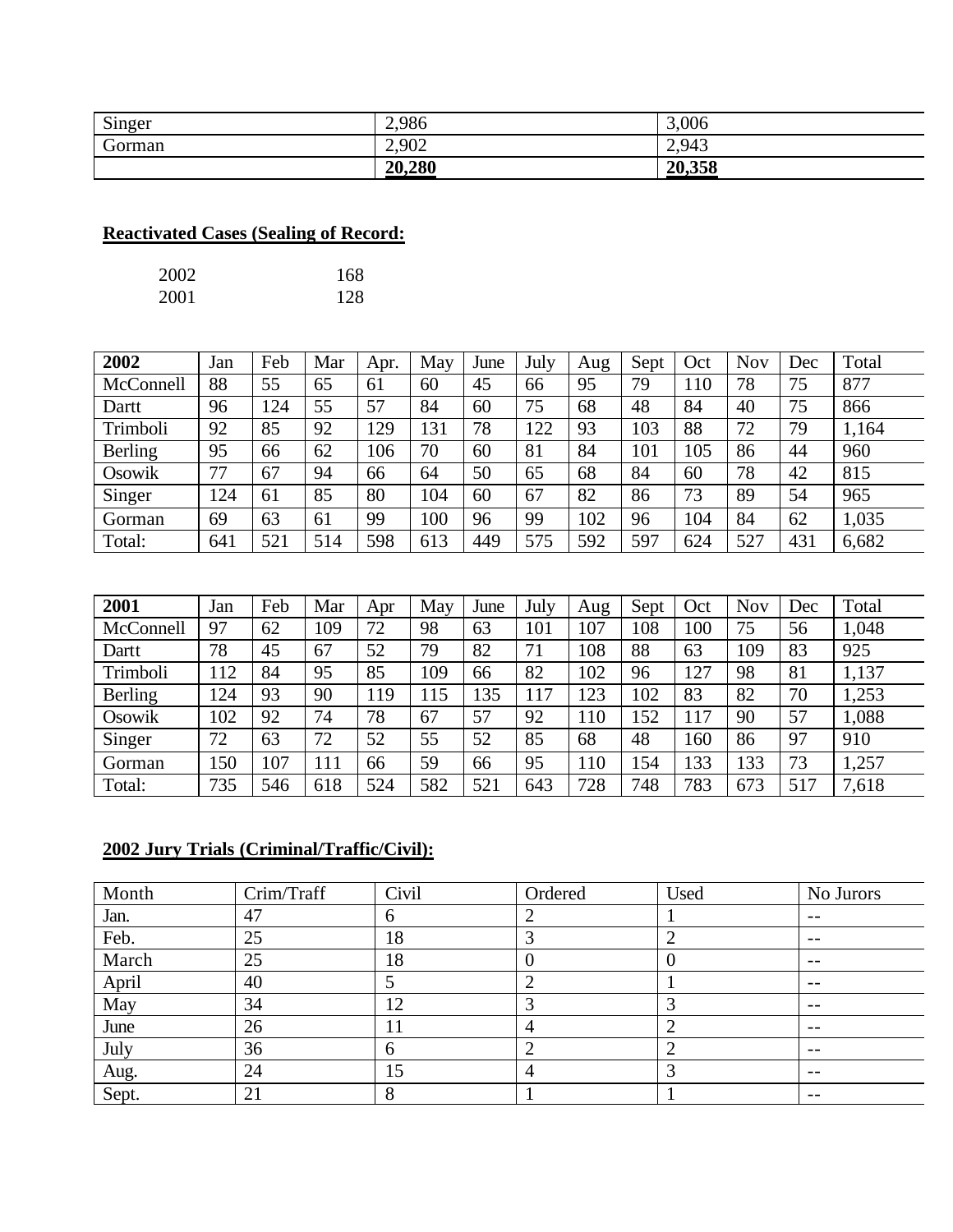| Oct.     | ⌒ 冖<br>JJ    |              |              |    | $- -$ |  |  |  |
|----------|--------------|--------------|--------------|----|-------|--|--|--|
| Nov.     | 19           |              |              |    | $- -$ |  |  |  |
| Dec.     | ر∠           |              |              |    | $- -$ |  |  |  |
| Total:   | 357          | $1 \wedge r$ | $\sim$<br>∠∠ | 10 | $- -$ |  |  |  |
| $\cdots$ | and come and |              |              |    |       |  |  |  |

# **2001 Jury Trials (Criminal/Traffic/Civil):**

| Month     | Crim/Traff | Civil          | Ordered        | Used           | No Jurors      |
|-----------|------------|----------------|----------------|----------------|----------------|
| January   | 46         | 22             | 6              | $\overline{4}$ | $\Omega$       |
| February  | 29         | 9              | 3              | 3              | $\overline{0}$ |
| March     | 28         | 17             |                | $\overline{0}$ | $\theta$       |
| April     | 20         | 13             | 3              | 3              | $\Omega$       |
| May       | 27         | 15             | $\overline{2}$ | $\overline{2}$ | $\overline{0}$ |
| June      | 30         | 17             | $\overline{2}$ | $\overline{2}$ | $\overline{0}$ |
| July      | 21         | 20             | $\overline{0}$ | $\overline{0}$ | $\overline{0}$ |
| August    | 31         | 20             | 5              | 4              | $\overline{0}$ |
| September | 24         | 11             | $\overline{2}$ |                | $\Omega$       |
| October   | 38         | 10             | 5              | $\overline{2}$ | $\overline{0}$ |
| November  | 24         | 12             | 5              | $\overline{4}$ | $\overline{0}$ |
| December  | 21         | $\overline{4}$ | 2              |                | $\Omega$       |
| Total:    | 339        | 170            | 36             | 26             | $\Omega$       |

| 2002 Criminal /Traffic Trials: | 7,022 |
|--------------------------------|-------|
| 2001 Criminal/Traffic Trials:  | 9,487 |

# **2002 Criminal/Traffic Pretrials:**

| <b>McConnell</b> | Jan            | Feb            | Mar            | Apr            | May            | June           | July           | Aug            | Sept           | Oct            | <b>Nov</b>     | Dec            | Tota |
|------------------|----------------|----------------|----------------|----------------|----------------|----------------|----------------|----------------|----------------|----------------|----------------|----------------|------|
| Set              | 99             | 89             | 99             | 108            | 112            | 104            | 128            | 111            | 130            | 112            | 121            | 92             | 1305 |
| Reset            | 6              | $\overline{4}$ | 6              | 7              | $\overline{7}$ | 9              | 3              | 6              | $\overline{7}$ | 6              | 8              | $\overline{7}$ | 76   |
| *MJPT            | 7              | 3              | 6              | $\overline{4}$ | 9              | 3              | $\overline{2}$ | 3              | 3              | $\overline{4}$ | $\overline{4}$ | $\mathbf{1}$   | 49   |
| <b>Dartt</b>     |                |                |                |                |                |                |                |                |                |                |                |                |      |
| Set              | 144            | 127            | 135            | 146            | 128            | 130            | 137            | 169            | 163            | 152            | 153            | 119            | 1703 |
| Reset            | 3              | 6              | 6              | $\overline{4}$ | $\overline{2}$ |                | $\overline{4}$ | 5              | 3              | 11             | 9              | $\overline{4}$ | 58   |
| <b>MJPT</b>      | $\overline{2}$ | 6              | $\mathbf{1}$   | $\overline{2}$ | $\mathbf{1}$   | $\overline{4}$ | 3              | $\overline{2}$ | $\overline{4}$ | $\overline{2}$ | $\overline{0}$ | $\overline{2}$ | 29   |
| <b>Trimboli</b>  |                |                |                |                |                |                |                |                |                |                |                |                |      |
| Set              | 143            | 126            | 142            | 133            | 149            | 133            | 137            | 174            | 153            | 166            | 152            | 134            | 1742 |
| Reset            | $\overline{4}$ | $\overline{2}$ | 26             | 21             | 3              | $\overline{2}$ | $\overline{4}$ | 6              | $\overline{7}$ | $\overline{7}$ | $\overline{4}$ | $\overline{2}$ | 88   |
| <b>MJPT</b>      | 7              | $\overline{4}$ | $\overline{4}$ | 6              | $\overline{2}$ | 5              | $\overline{0}$ | 6              | 3              | $\overline{4}$ | $\overline{4}$ | 6              | 51   |
| <b>Berling</b>   |                |                |                |                |                |                |                |                |                |                |                |                |      |
| Set              | 116            | 76             | 97             | 116            | 94             | 108            | 109            | 115            | 127            | 108            | 107            | 119            | 1292 |
| Reset            | 15             | 7              | 3              | 18             | 6              | 5              | 10             | 11             | 17             | 10             | $\overline{4}$ | $\overline{2}$ | 108  |
| <b>MJPT</b>      | 1              | 1              | $\overline{4}$ | 3              | $\overline{2}$ | $\mathbf{1}$   | $\overline{4}$ | $\overline{2}$ | $\mathbf{1}$   | 3              | $\mathbf{1}$   | $\mathbf{1}$   | 24   |
| <b>Osowik</b>    |                |                |                |                |                |                |                |                |                |                |                |                |      |
| Set              | 143            | 126            | 120            | 131            | 136            | 119            | 130            | 157            | 150            | 150            | 155            | 130            | 1647 |
| Reset            | 9              | 1              | 18             | 8              | 3              | 6              | 7              | 4              | 4              | 6              | 1              | 7              | 74   |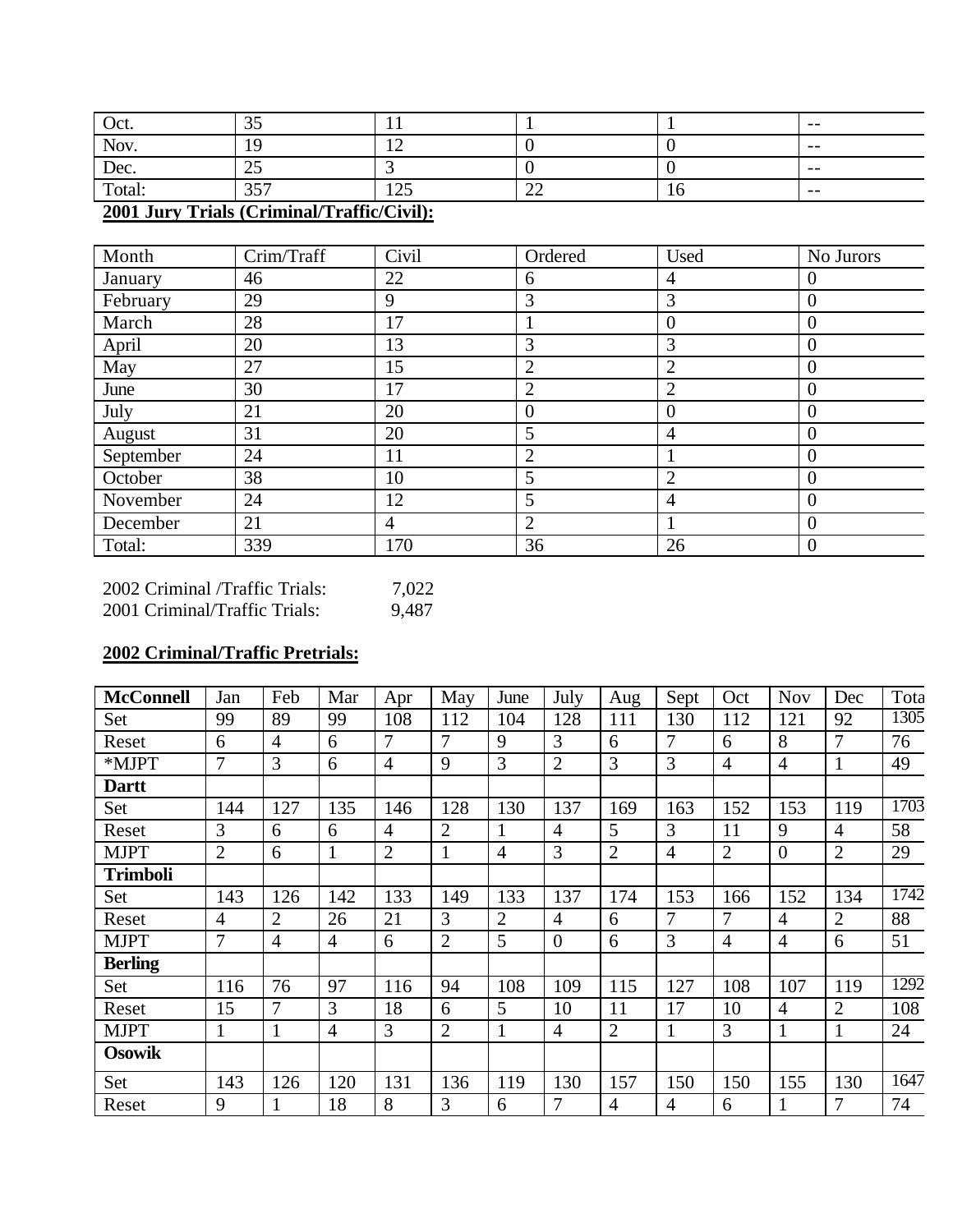| <b>MJPT</b>        |                | $\overline{4}$ |                | $\overline{0}$ | 2   | 4        | $\overline{0}$ | $\overline{2}$ |     | 3              | 5   |     | 24   |
|--------------------|----------------|----------------|----------------|----------------|-----|----------|----------------|----------------|-----|----------------|-----|-----|------|
| <b>Singer</b>      |                |                |                |                |     |          |                |                |     |                |     |     |      |
| Set                | 158            | 109            | 127            | 119            | 117 | 29       | 139            | 136            | 157 | 164            | 151 | 140 | 1646 |
| Reset              | 15             | 4              | 6              | 8              | 4   | 6        | 11             | 5              | 8   | 12             | 7   | 5   | 91   |
| <b>MJPT</b>        | $\overline{2}$ | 3              | $\overline{0}$ | $\overline{2}$ | 3   | $\theta$ |                | $\overline{4}$ |     | $\overline{0}$ | 5   |     | 22   |
| Gorman             |                |                |                |                |     |          |                |                |     |                |     |     |      |
| Set                | 112            | 115            | 136            | 138            | 138 | 141      | 116            | 141            | 131 | 143            | 142 | 151 | 1466 |
| Reset              | 3              | 3              | 11             | 11             | 11  | 5        | 16             | 5              | 3   | 8              | 12  | 6   | 94   |
| <b>Total Set</b>   |                |                |                |                |     |          |                |                |     |                |     |     | 1080 |
| <b>Total Reset</b> |                |                |                |                |     |          |                |                |     |                |     |     | 589  |
| <b>Total MJPT</b>  |                |                |                |                |     |          |                |                |     |                |     |     | 199  |

\*Mandatory Jury Pretrials

# **2001 Criminal/Traffic Pretrials**:

| <b>McConnell</b>    | Jan            | Feb            | Mar            | Apr            | May             | June           | July           | Aug            | Sept            | Oct            | <b>Nov</b>       | Dec            | Tota            |
|---------------------|----------------|----------------|----------------|----------------|-----------------|----------------|----------------|----------------|-----------------|----------------|------------------|----------------|-----------------|
| Set                 | 57             | 58             | 79             | 50             | 85              | 69             | 80             | 71             | 77              | 63             | 56               | 64             | 809             |
| Reset               | 6              | $\overline{3}$ | $\overline{5}$ | $\overline{4}$ | 6               | 6              | 14             | $\overline{2}$ | 11              | 12             | $\overline{3}$   | 10             | 82              |
| <b>Dartt</b>        |                |                |                |                |                 |                |                |                |                 |                |                  |                |                 |
| Set                 | 65             | 65             | 96             | 81             | 102             | 100            | 86             | 75             | 71              | 101            | 70               | 64             | 976             |
| Reset               | 9              | $\overline{0}$ | 3              | 12             | 3               | 14             | 12             | $\overline{4}$ | $5\overline{)}$ | $\overline{2}$ | 13               | 8              | 85              |
| *MJPT               | $\overline{5}$ | $\overline{2}$ | 3              | $\overline{7}$ | $\overline{2}$  | $\overline{2}$ | $\overline{3}$ | 3              | $\overline{2}$  | $\overline{5}$ | $\overline{4}$   | 6              | 44              |
| <b>Trimboli</b>     |                |                |                |                |                 |                |                |                |                 |                |                  |                |                 |
| Set                 | 123            | 104            | 119            | 126            | 143             | 125            | 137            | 140            | 121             | 132            | 115              | 111            | 1,496           |
| Reset               | 8              | 3              | 3              | 6              | 7               | 3              | 3              | 8              | 8               | 6              | 5                | $\overline{4}$ | 64              |
| <b>MJPT</b>         | $\overline{5}$ | $\overline{7}$ | $\overline{5}$ | $\mathbf{1}$   | $\overline{8}$  | $\overline{8}$ | 6              | $\overline{2}$ | $\overline{2}$  | $\overline{5}$ | $\overline{0}$   | $\overline{7}$ | 56              |
| <b>Berling</b>      |                |                |                |                |                 |                |                |                |                 |                |                  |                |                 |
| Set                 | 87             | 129            | 149            | 146            | 182             | 113            | 113            | 108            | 94              | 115            | 86               | 80             | 1,402           |
| Reset               | $\overline{4}$ | 8              | 7              | 13             | 12              | 8              | $\overline{4}$ | 10             | 3               | $\overline{4}$ | 5                | $\overline{3}$ | 81              |
| <b>MJPT</b>         | $\mathbf{1}$   | $\mathbf{1}$   | 6              | $\overline{4}$ | $\overline{3}$  | 5              | 12             | $\overline{3}$ | $\mathbf{1}$    | 6              | $\boldsymbol{0}$ | $\overline{0}$ | 42              |
| <b>Osowik</b>       |                |                |                |                |                 |                |                |                |                 |                |                  |                |                 |
| Set                 | 93             | 88             | 82             | 96             | 87              | 82             | 79             | 73             | 78              | 85             | 77               | 74             | 994             |
| Reset               | $\mathbf{1}$   | $\mathbf{1}$   | $\overline{2}$ | $\overline{0}$ | 5               | $\overline{2}$ | $\overline{2}$ | $\mathbf{1}$   | 6               | $\mathbf{1}$   | 8                | $\overline{5}$ | 34              |
| <b>MJPT</b>         | $\mathbf{1}$   | 5              | 3              | 3              | $\overline{2}$  | $\overline{2}$ | $\mathbf{1}$   | 6              | 3               | $\mathbf{1}$   | $\overline{4}$   | $\overline{2}$ | 33              |
| <b>Singer</b>       |                |                |                |                |                 |                |                |                |                 |                |                  |                |                 |
| Set                 | 125            | 113            | 164            | 144            | 153             | 132            | 121            | 120            | 117             | 137            | 120              | 112            | 1,558           |
| Reset               | 7              | $\overline{2}$ | $\overline{7}$ | 6              | 10              | 20             | 5              | 11             | $\overline{4}$  | 14             | $\overline{7}$   | 12             | 105             |
| <b>MJPT</b>         | 6              | $\mathbf{1}$   | $\overline{3}$ | 6              | $\overline{2}$  | 10             | $\overline{0}$ | $\overline{5}$ | $\overline{2}$  | $\mathbf{1}$   | $\mathbf{1}$     | $\overline{0}$ | $\overline{37}$ |
| Gorman              |                |                |                |                |                 |                |                |                |                 |                |                  |                |                 |
| Set                 | 67             | 77             | 95             | 74             | 85              | 81             | 92             | 83             | 76              | 86             | 72               | 61             | 949             |
| Reset               | 10             | 5              | 12             | 6              | $5\overline{)}$ | 6              | 15             | 6              | 24              | 10             | $\overline{7}$   | 9              | 115             |
| <b>Total Set:</b>   |                |                |                |                |                 |                |                |                |                 |                |                  |                | 8,184           |
| <b>Total Reset:</b> |                |                |                |                |                 |                |                |                |                 |                |                  |                | 566             |
| <b>Total MJPT</b>   |                |                |                |                |                 |                |                |                |                 |                |                  |                | 212             |

\*Mandatory Jury Pretrial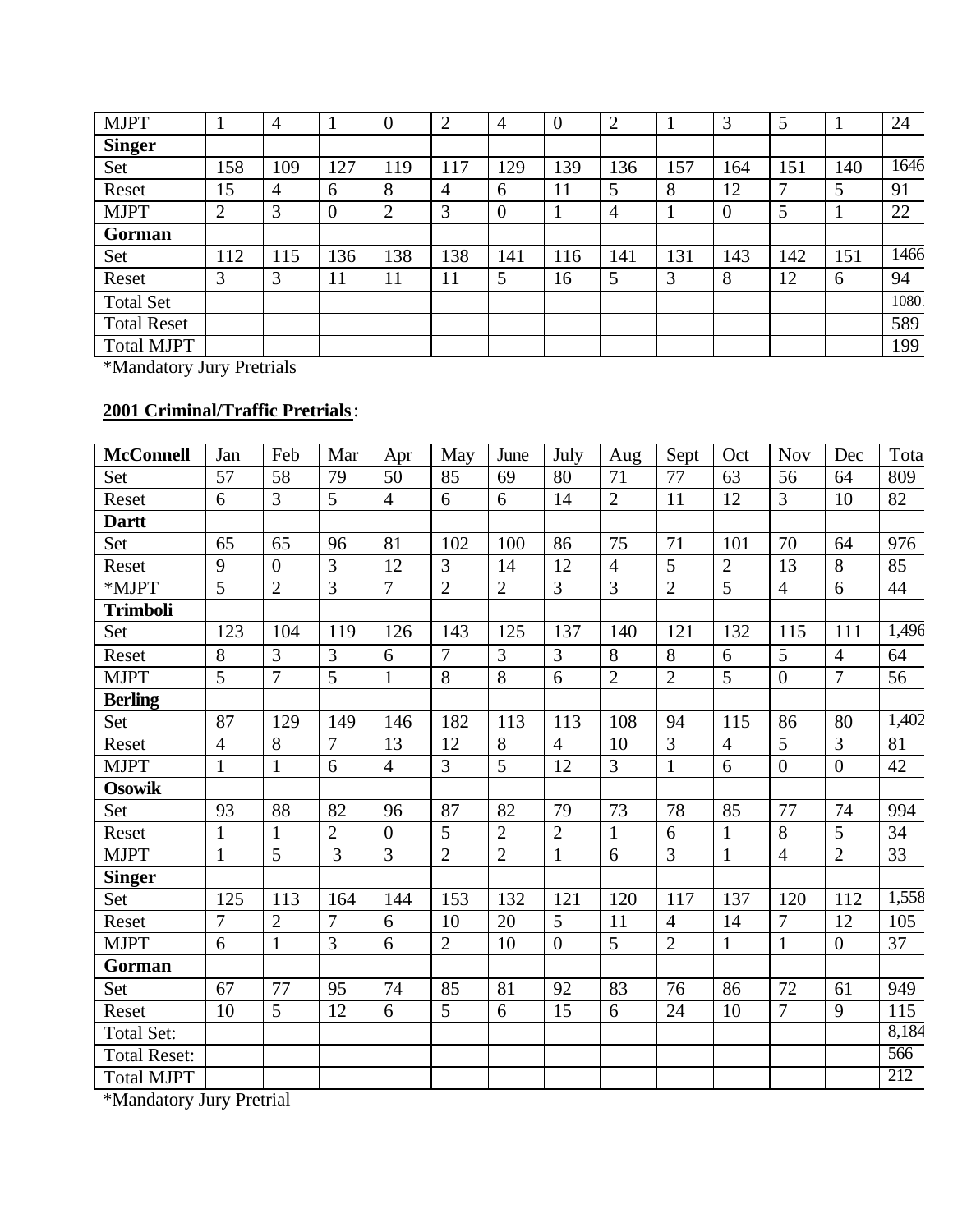2002 Total Pretrials Set: 10,801 2001 Total Pretrials Set: 7,618

Total Pretrials Reset: 589 Total Pretrials Reset: 566 Total Jury Pretrials: 199 Total Jury Pretrials: 212

**2002** Totals of Traffic/Criminal sets, resets, pretrials, Pretrial resets, Jury trials and jury pretrials: 25,650

**2001** Totals of Traffic/Criminal sets, resets, pretrials, Pretrial resets, Jury trials and jury pretrials: 27,097

#### **Goals and Objectives**:

 In 2003, we intend to plan and implement improvements to the CATS computer system and continue to streamline office procedures so as to improve efficiency. We also plan to attend MS Word and Excel classes.

The current staff consists of:

Karen E. Wood, Assignment Commissioner Terri Burke, Assignment Clerk Joyce Straka, Assignment Clerk Valerie Hobbs, Assignment Clerk Wanda Butts, Assignment Clerk Laura Burnham, Assignment Clerk Sherry Herrick, Assignment Clerk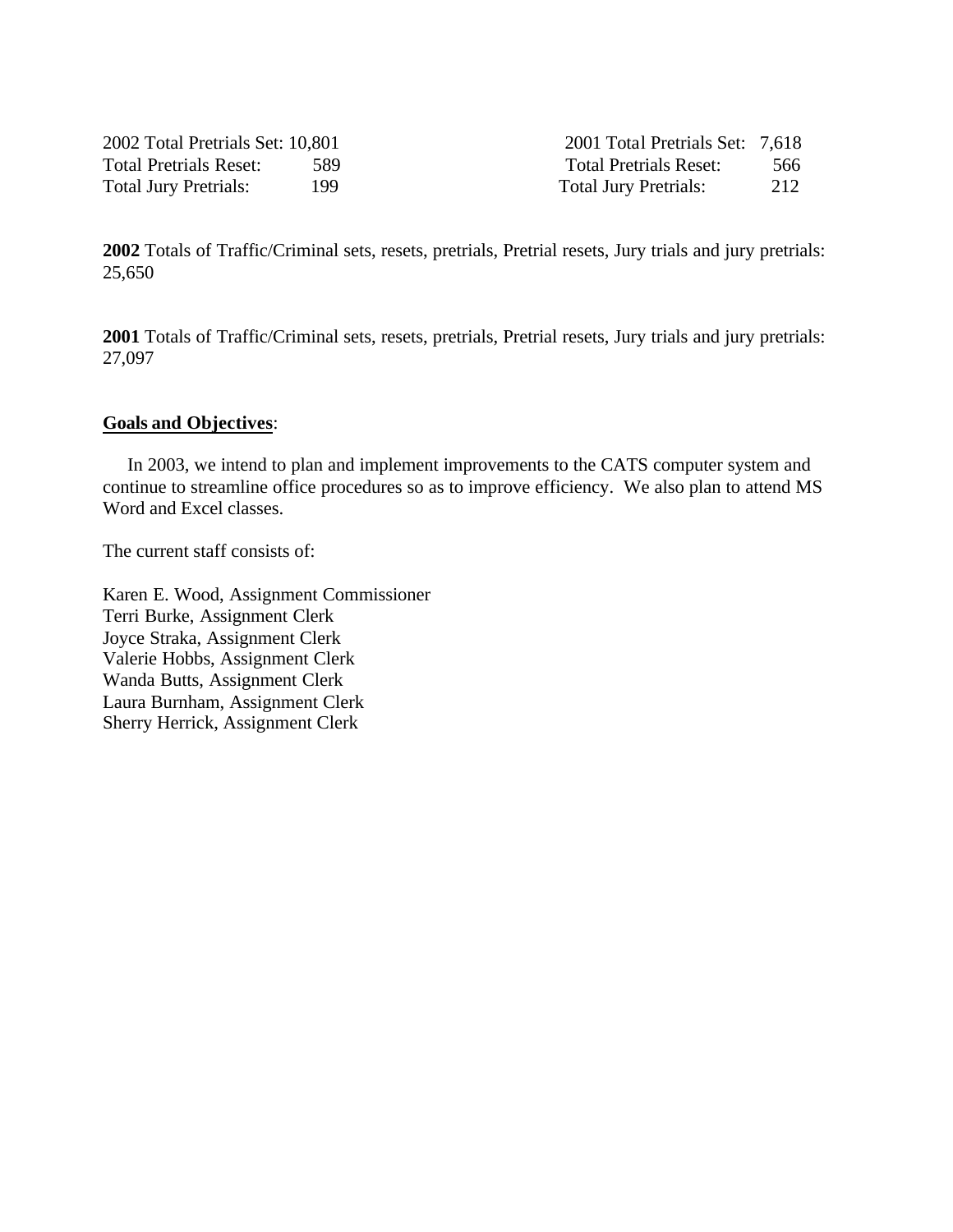# **ANNUAL REPORT – Chapter IV**

# CIVIL BAILIFF

 Jerry Gray Chief Bailiff

 The Civil Bailiff Department serves all legal documents of the Clerk of Court's Civil Branch as required by law. The Ohio Revised Code and local court rules require a party to be served personally. The Civil Bailiff also files a return or disposition with the civil branch of the Clerk's Office.

The Civil Bailiff Department provides valuable assistance to those who have obtained judgments by assisting them in enforcing their judgments through such means as wage garnishments, bank accounts, or other personal property attachments. Court ordered evictions are personally supervised by the Civil Bailiffs, whose duties also include recovering personal property unlawfully held and conducting sales of judgment debtor's property to provide funds to satisfy awards.

The Civil Bailiff Department has experienced some dramatic changes during 2002. The staff was returned to full complement with the addition of three new bailiffs. Mary Johnson, James Roman, and Kevin Smith were hired and have been valuable additions to the office. Mary Johnson is assigned to the South District, James Roman has been assigned to the West District, and Kevin Smith has been assigned to the Central District.

New staff require some intense training to ensure they gain knowledge of the Court's policies and procedures. We required our new staff members to complete courses in Defensive Driving, Handling Dogs in the Field, and Dealing with Hostile People. We took advantage of this opportunity to send some of our more seasoned staff members to the training as a refresher.

The overall performance of the Civil Bailiff Department continued to run at a high level over the past year due, in part, to the dedication of the staff, and the pride each Bailiff takes in his/her district, and a job well done.

- Over \$201,000 was collected on executions without the need of a bailiff's sale.
- Loretta Fillman continued to handle all Bench Warrants and was personally responsible for over \$108,000 to be collected.
- We saw increases in Bank Garnishments  $(8.7\%)$ , Forcible Entry & Detainer Actions (2.5%), Writs of Restitution (8.8%), and a substantial increase in Evictions (25.5%).

In 2002, the Civil Bailiff Department served 40,206 court orders. A complete breakdown of department statistics is on the following pages.

Goals for 2003 are as follows: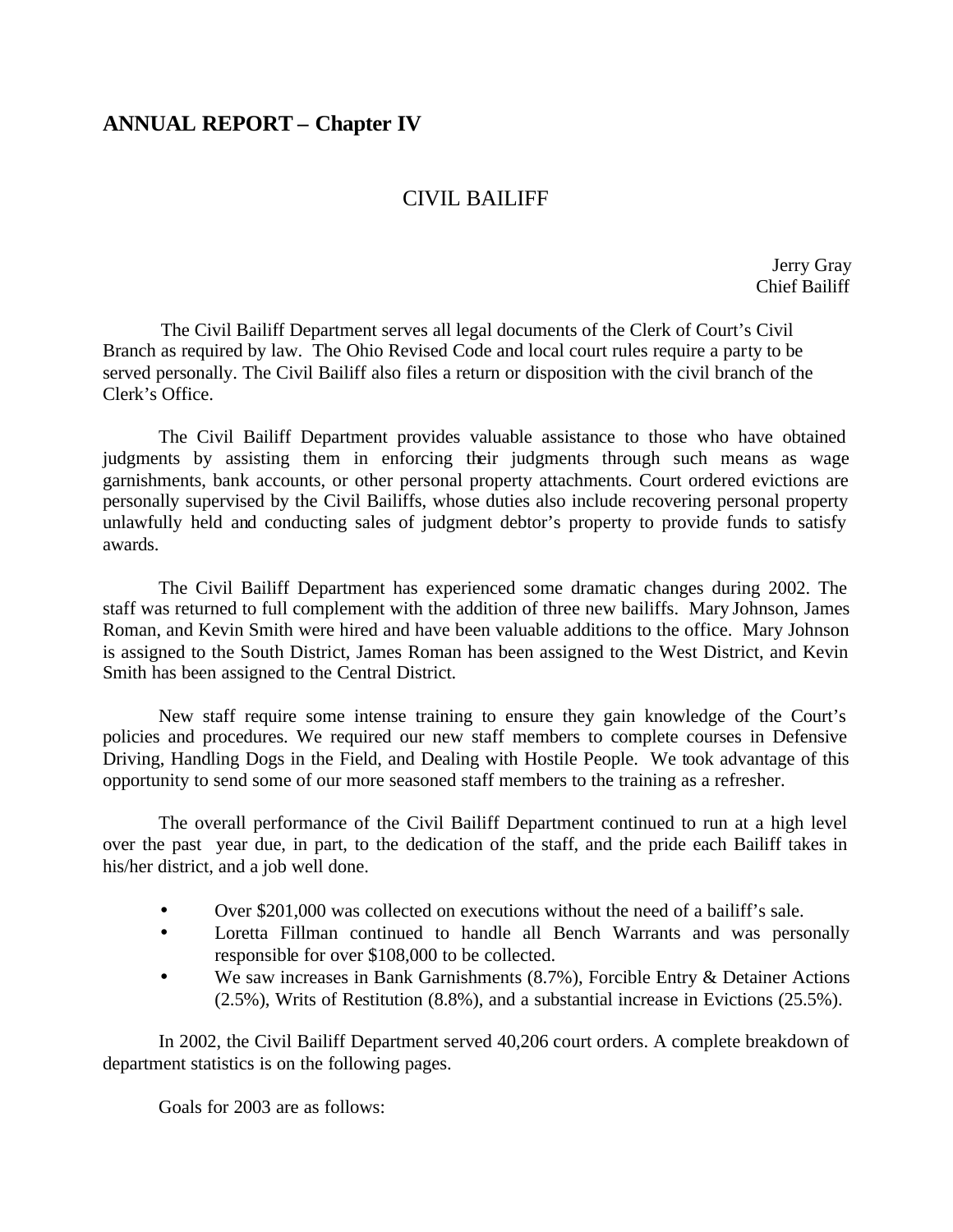- Continue to provide training in order to improve Department efficiency.
- Utilize available technology to aid in finding Defendants who do not want to be found.
- Meet with new police classes to explain our department's function and how our two departments interact – between civil law and criminal law.
- Arrange an in-house field trip to increase awareness regarding department functions and to open lines of communication among the departments of the court.

Our department takes pride in our service to the court and community, and continues to strive to maintain positive public relations by handling telephone calls and contacts in a businesslike and courteous manner.

The Civil Bailiff Department consists of: Chief Bailiff Jerry Gray, Assistant Chief Bailiff Michael Kessler, Road Supervisor Loretta Fillman, and Deputy Bailiffs John Birmingham, Marion Cary, Yvonne Harper, Diana Irish, Mary Johnson, Richard Leasor, Michael Isenberg, Charon "Butch" Ritter, James Roman, Kevin Smith and Ralph Williams.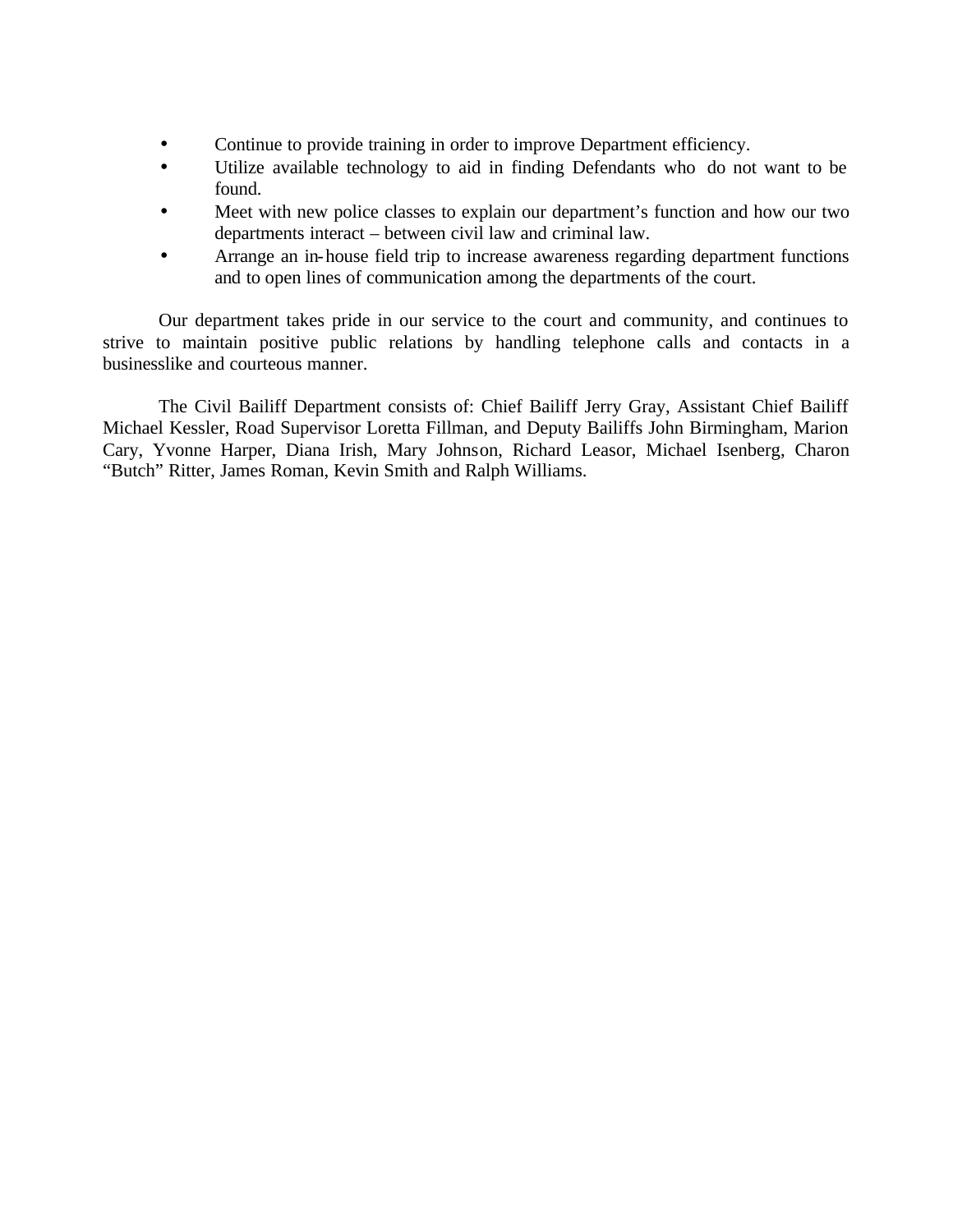# **2001 CIVIL BAILIFF DEPARTMENT STATISTICS**

| Summons - Received                   |                                                                                       |
|--------------------------------------|---------------------------------------------------------------------------------------|
| Summons - No Service                 |                                                                                       |
| Proceeding in Aid – Received         |                                                                                       |
|                                      |                                                                                       |
| Subpoenas - Received                 |                                                                                       |
| Subpoenas – No Service               |                                                                                       |
|                                      |                                                                                       |
|                                      | Bench Warrants – Returned want of assistance ———————————————————— 100                 |
| Bench Warrants – Outstanding         |                                                                                       |
| Garnishees – Respondents Served      |                                                                                       |
| Garnishees - Defendants Served       |                                                                                       |
|                                      | (To notify Defendants on bank account attachments in<br>accordance with federal law)  |
|                                      | (Mail to Respondents outside of Lucas County)                                         |
| Garnishees - No Service              |                                                                                       |
| <b>Landlord Complaints</b>           |                                                                                       |
|                                      |                                                                                       |
| Writ of Service<br>Served<br>Evicted | Returned for want of assistance ----------------2,123                                 |
|                                      | Writ of Restitution – Mailed – 5 Day Notice ----------------------------------- 2,915 |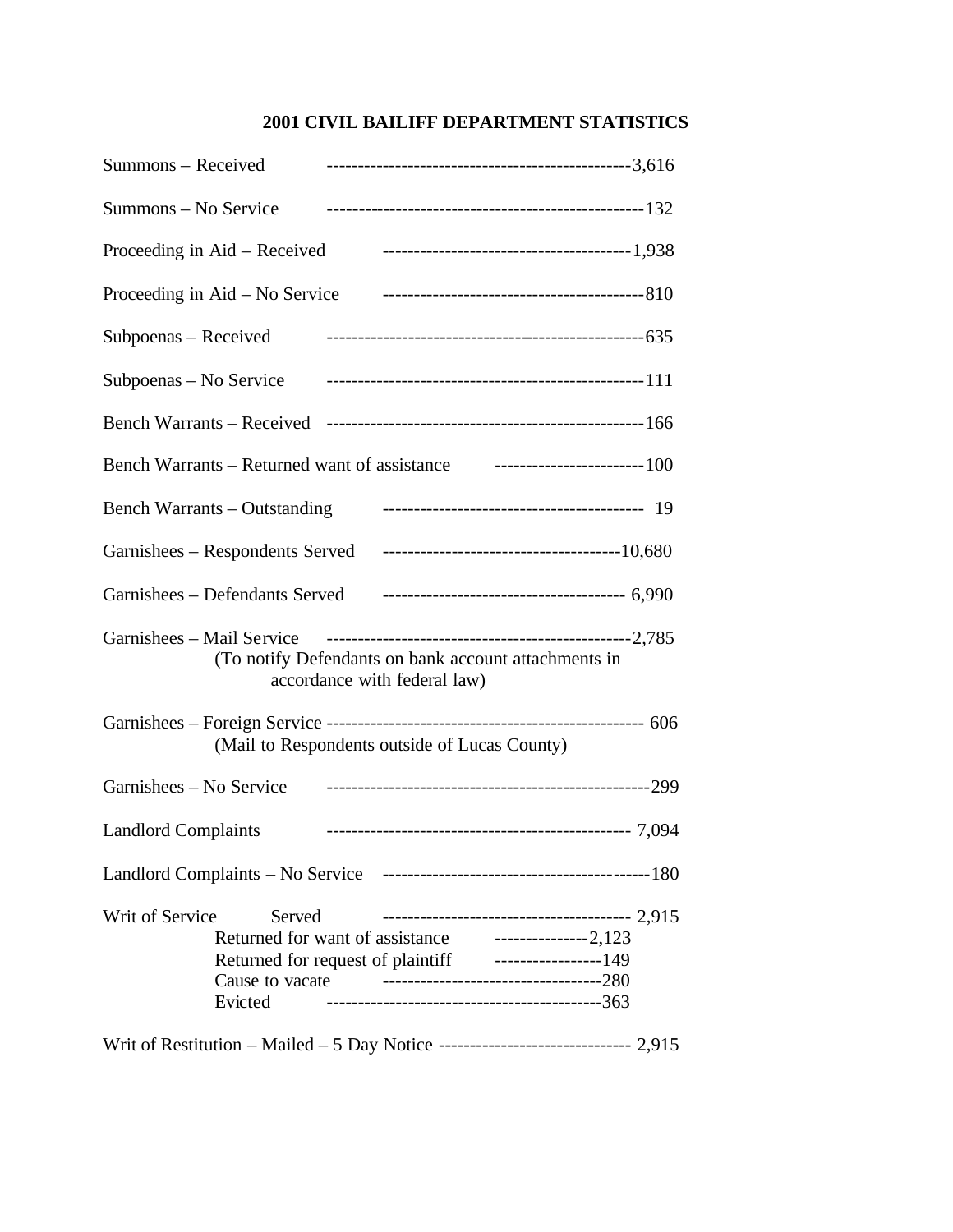| Execution – Worked                             |              |
|------------------------------------------------|--------------|
| Replevin – Worked                              |              |
| <b>Bailiff Sales Held</b>                      |              |
| <b>Total Legal Documents Processed</b>         |              |
| Money caused to be collected on Execution 2001 | \$327,532.76 |
| Money caused to be collected on Bench Warrants | \$48,849.46  |

Total: \$376,382.22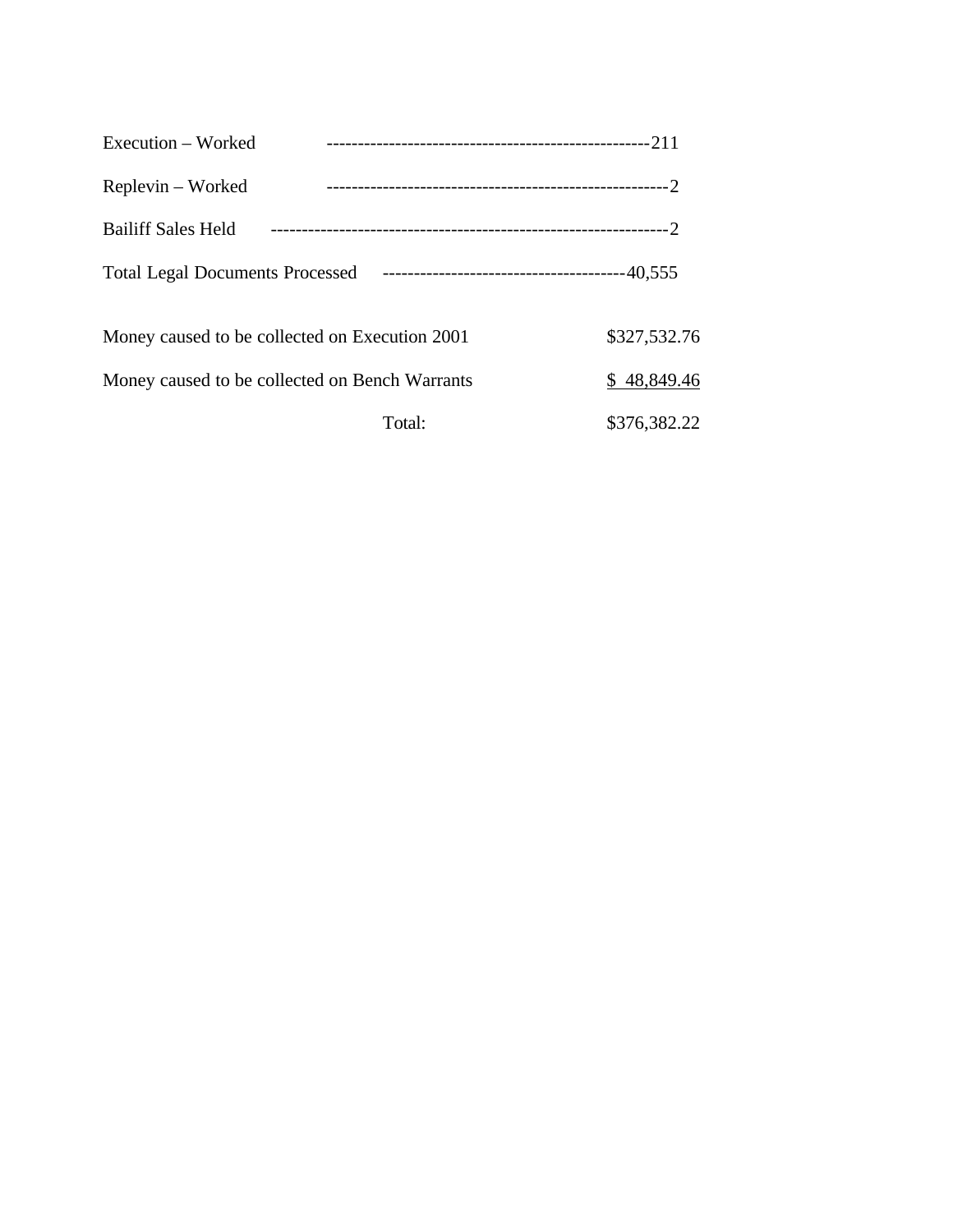# **ANNUAL REPORT – Chapter V**

### COURT REPORTERS

Sandra J. Ackerman Chief Court Reporter

 The Court Reporters of the Toledo Municipal Court are responsible for the production of verbatim stenographic records of preliminary hearings and of all trials in the traffic, criminal and civil branches of the Court. We also provide records of motions, arraignments, sentencings, pleas and waivers, and cases processed by the Probation Department. It is also often necessary to retain the exhibits that may be introduced and admitted at trial until the appeal time of forty (40) days has expired. All stenographic notes, cassette tapes and exhibits are kept five years and then destroyed.

A Transcript of Proceedings is the finished product of our department. It is used either in further court proceedings, in civil lawsuits or in trials which are appealed. In cases which are appealed, the Court Reporters must follow specific rules as set forth by the Court of Appeals.

Court Reporters continue to use tape recorders in Criminal and Traffic Arraignment Court and Duties Court, both non-trial courtrooms. This method of recording is supported by the Judges and provides a substantial savings to the Court. Outside court reporting services are used when conflicts in scheduling occur.

Each Judge, when in their own courtroom, has one jury day per week and there are generally five or six jury trials scheduled on that day. Should more than one of the cases be ready to proceed to a jury trial, the case with the oldest case number would take precedence and the other case would have to be rescheduled. Jury trials are usually concluded in a day's time. Generally a trial to the Court is requested rather than a jury trial.

An increasing caseload that affected case processing time necessitated an additional F.E.D. docket, which was added on November 1, 2002. This docket is scheduled every Friday and is rotated among the Court Reporters.

There were fifteen actual jury trials in 2002 and twenty-three actual jury trials in 2001. The following is a breakdown of the jury trials presided over by each respective Judge.

|      | 2002                                 | 2001                              |
|------|--------------------------------------|-----------------------------------|
| Dec. | Judge Amy J. Berling – June          | Judge Amy J. Berling $-$ Jan. and |
|      | Judge Denise A. Dartt – Feb. and May | Judge Denise A. Dartt – Jan. and  |
| Nov. |                                      |                                   |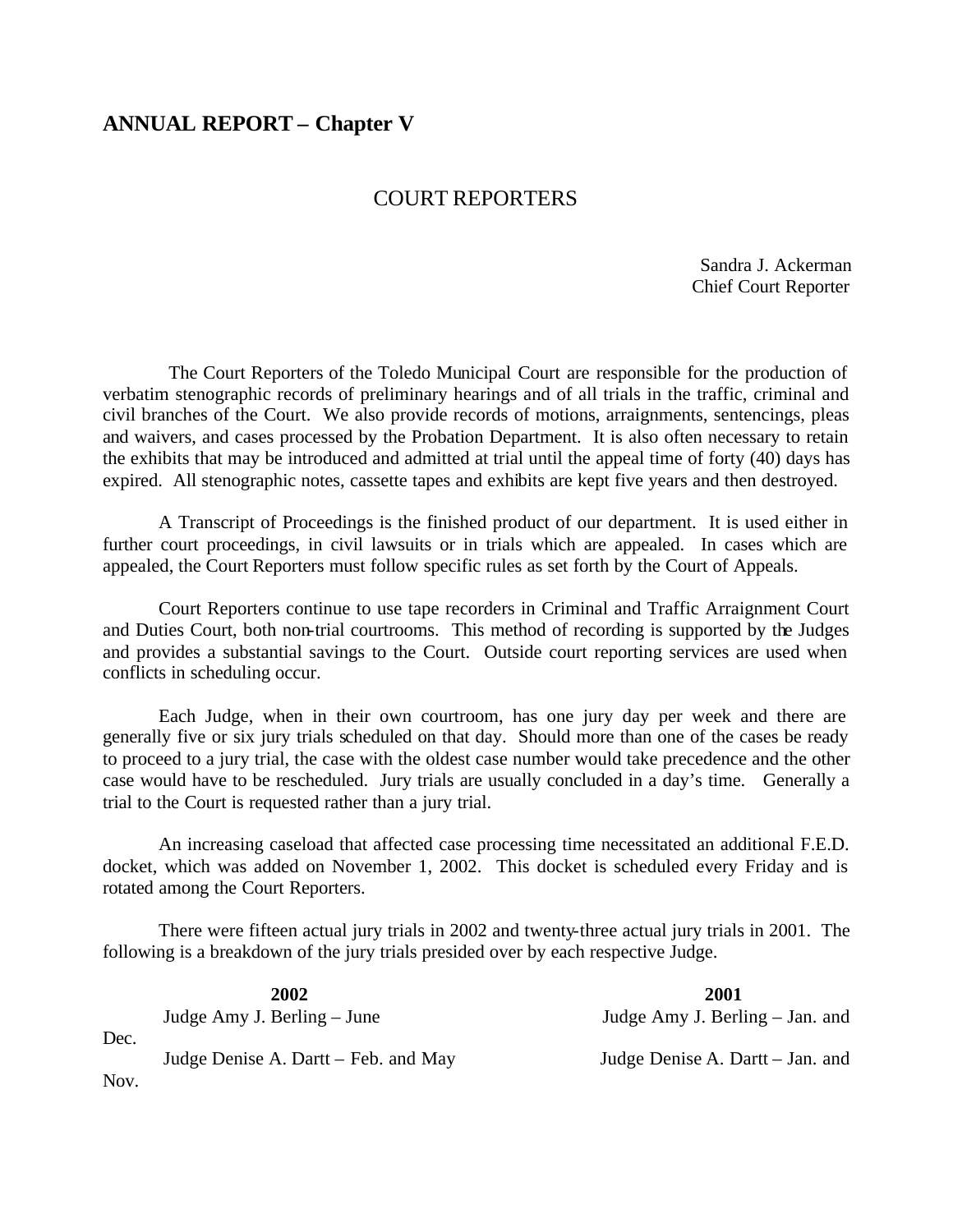|          | Judge Francis X. Gorman – Feb., May         | Judge Francis X. Gorman – Jan.,                                |
|----------|---------------------------------------------|----------------------------------------------------------------|
| Feb.,    | and July<br>Judge C. Allen McConnell – June | April, June, July and Nov.<br>Judge C. Allen McConnell – Jan., |
| Aug.     |                                             |                                                                |
| Aug.     | Judge Thomas Osowik – Feb., Mar., May       | Oct. $(2)$ and Nov.<br>Judge Thomas Osowik – April,            |
|          | and Oct.                                    | and Sept.                                                      |
|          | Judge Arlene Singer – Aug. $(2)$            | Judge Arlene Singer – April, May                               |
| and June |                                             |                                                                |
|          | Judge Mary G. Trimboli – Jan. and April     | Judge Mary G. Trimboli – Feb. and                              |
| Aug.     |                                             |                                                                |

In the year 2003, our goal as Court Reporters will be to continue to provide the verbatim record to assist the public, and the legal and juridical community at Toledo Municipal Court.

There are seven Court Reporters at Toledo Municipal Court each assigned to their own Judge. The following is a breakdown of the Court Reporters according to seniority and the Judge to whom they are presently assigned. Sandra J. Ackerman, assigned to Judge Amy J. Berling; Deborah R. Bowen, assigned to Judge C. Allen McConnell; Barbara A. Johnson, assigned to Judge Mary Grace Trimboli; Patricia Lindsey-Schmidlin, assigned to Judge Thomas Osowik; Kenneth P. Gallaher, assigned to Judge Arlene Singer; Mary Hill, assigned to Judge Francis X. Gorman and Lori DeVaul assigned to Judge Denise A. Dartt.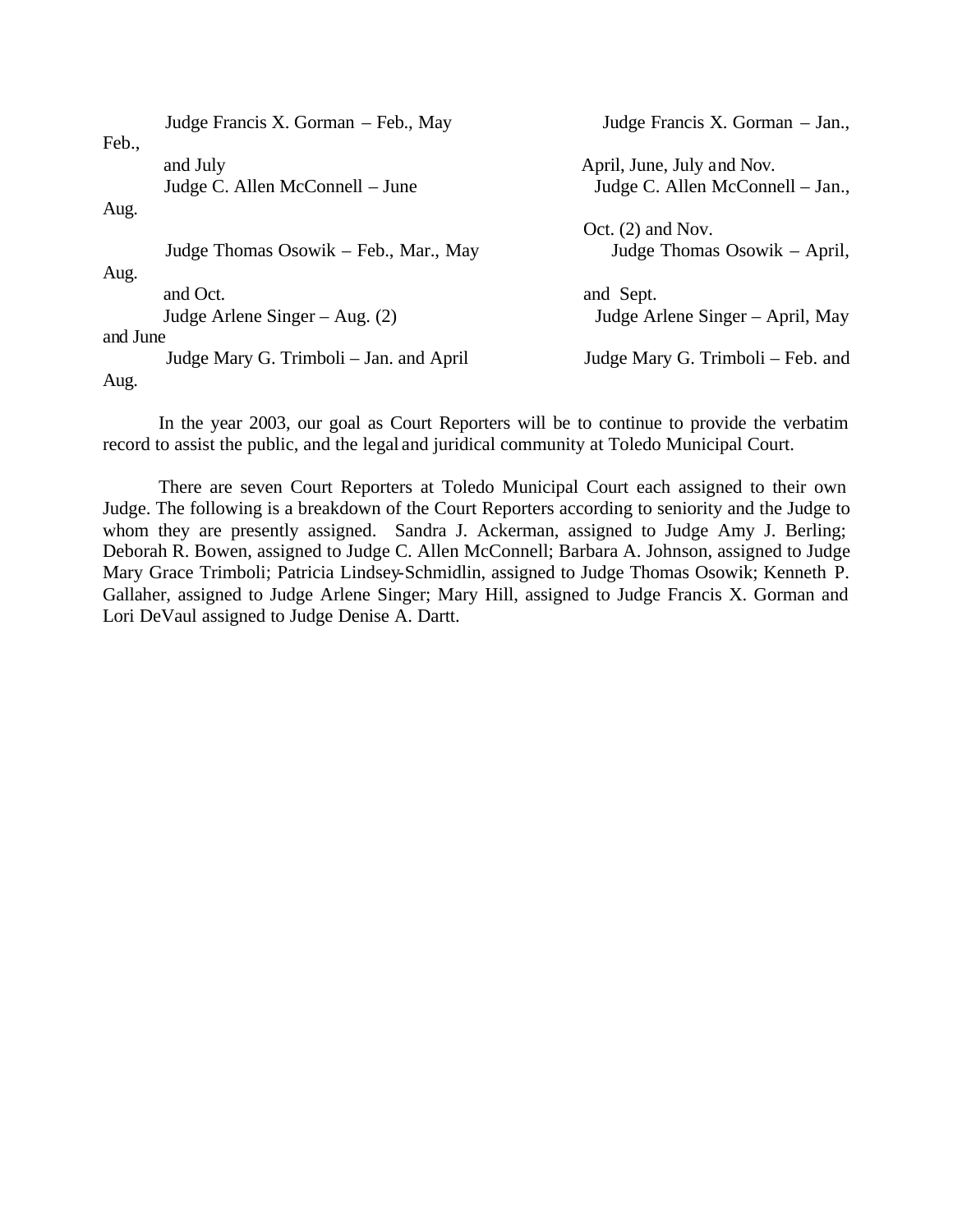# **ANNUAL REPORT – Chapter VI**

# LAW CLERK/BAILIFFS

Gina M. Lewis Chief Courtroom Bailiff

The Law Clerk/Ba iliff Department is comprised of seven full-time employees, each assigned to an individual Judge of the Toledo Municipal Court. The Law Clerk/Bailiff works closely in and out of the courtroom with their respective Judge, and solely at that Judge's discretion.

Duties of each Law Clerk/Bailiff vary from Judge to Judge. In the courtroom, each Law Clerk/Bailiff organizes and coordinates the daily docket to ensure efficiency. This might include calling cases, reading affidavits to the Judge or to a defendant, posting entries, communicating with prosecutors, public defenders, defense attorneys, witnesses, jurors, departments within the Municipal Court, and the general public, and working with deputy sheriffs when a defendant is in custody.

Outside of the courtroom, Law Clerks/Bailiffs may research the law for their Judge, make appointments, and explain or mediate legal or procedural problems to other court personnel. Such close contact with the Judges and various attorneys is an invaluable experience for the Law Clerk/Bailiff.

Another responsibility includes the keeping of records of assigned cases as required by the Ohio Supreme Court Rules of Superintendence. These records are submitted to the Ohio Supreme Court every month. This report includes statistics of cases that are assigned to each Judge for trial. The monthly report also categorizes cases by case type (e.g., traffic, criminal, contracts, etc.) and how each case is terminated (e.g., no contest plea, dismissal, bench warrant, etc.). The Ohio Supreme Court Individual Judge monthly report does not reflect cases that are terminated prior to the setting for trial. In three weeks of a seven-week rotation, the Judges' dockets are devoted to resolving cases at the arraignment, preliminary hearing or pretrial stages. The other four weeks are used for trials.

In an average trial week, the Judges may individually resolve 55 to 95 criminal and traffic cases that are set for trial, 10 to 25 criminal and traffic cases that are set for pre-trial and 10 to 25 civil cases set for trial.

In 2002, in accordance with the Ohio Supreme Court's directives, the Law Clerks conducted the first "rolling inventory" of assigned pending cases. In past years, the Law Clerks, with the help of other court personnel, assisted with a physical inventory of all criminal, traffic, and civil cases that had been assigned to the individual Judges. The Law Clerks then took the records from the physical inventory and compared them to their individual records to establish a baseline and count of assigned cases currently pending for the seven Judges.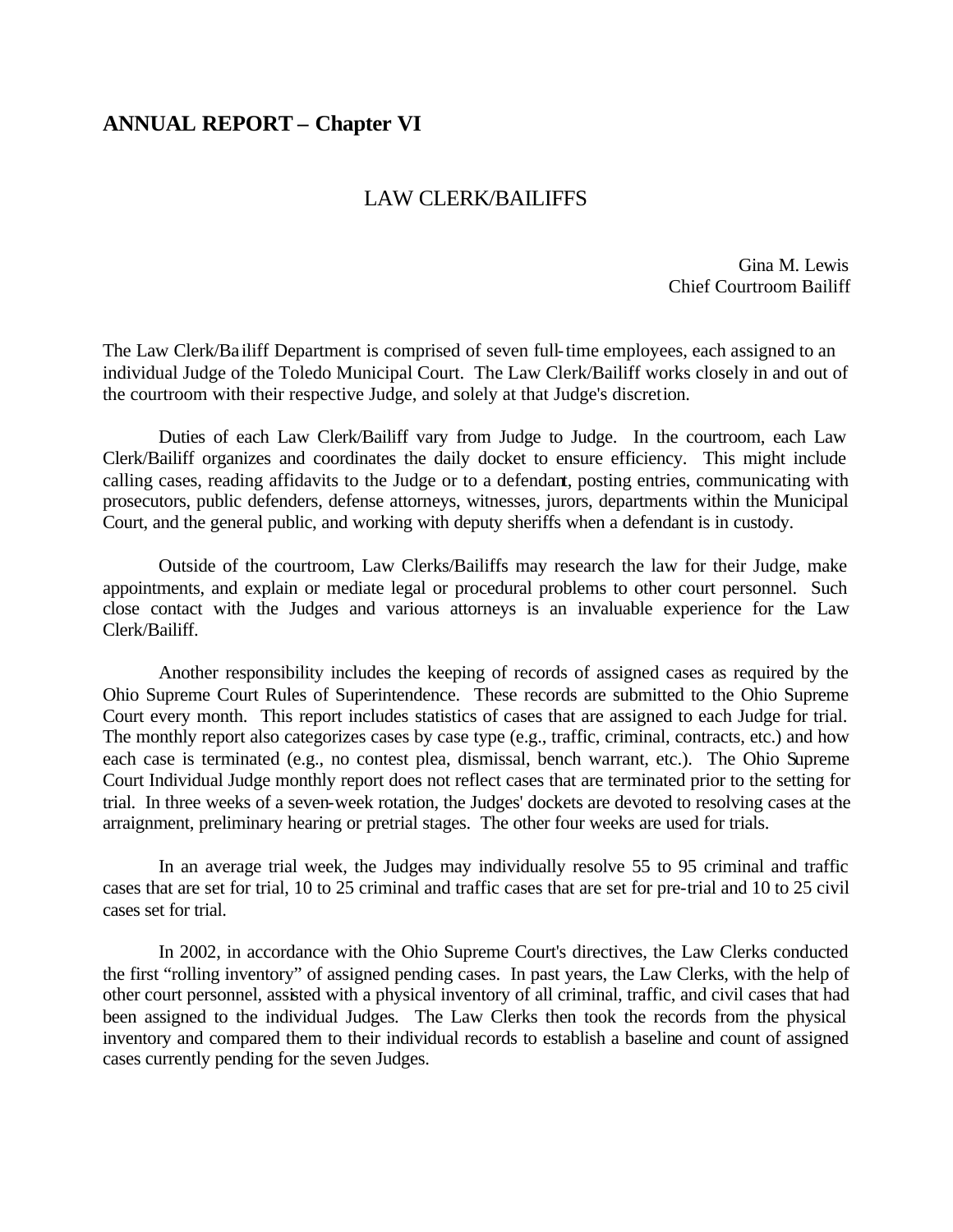The new rolling inventory was conducted over a period of two weeks with each Judge's inventory taking place on a specific assigned date. This method of inventorying cases involved much less manpower, requiring only the Judge's Law Clerk, a scribe, and various department heads inventory the cases in an efficient manner. As in past years, the Law Clerk then compares the records from the physical inventory to their individual records to reconcile a precise count of the current assigned pending cases.

At the close of 2002, all seven Law Clerks became certified in LEADS (Law Enforcement Automated Data System.) LEADS is a data system that provides valuable criminal justice information including operators' license and vehicle registration information. For instance, within the operator's license file, a certified LEADS user may obtain information regarding the validity of an individual's driver's license or identification card as well as past driving convictions and any driving restrictions imposed upon that individual. The information contained in the LEADS data system is absolutely imperative to the Judges as they hear cases on the bench. Information in the LEADS data system can be retrieved within minutes enabling the Law Clerk to quickly provide the Judge with up to date information.

In 2003, the Law Clerks will continue to ensure efficiency and organization in the handling of courtroom dockets. In addition, certification in programs such as LEADS will better enable the Law Clerks to assist the Judges in and outside the courtroom. The Law Clerks look forward to working together in the upcoming year to provide continued assistance to all seven Municipal Court Judges.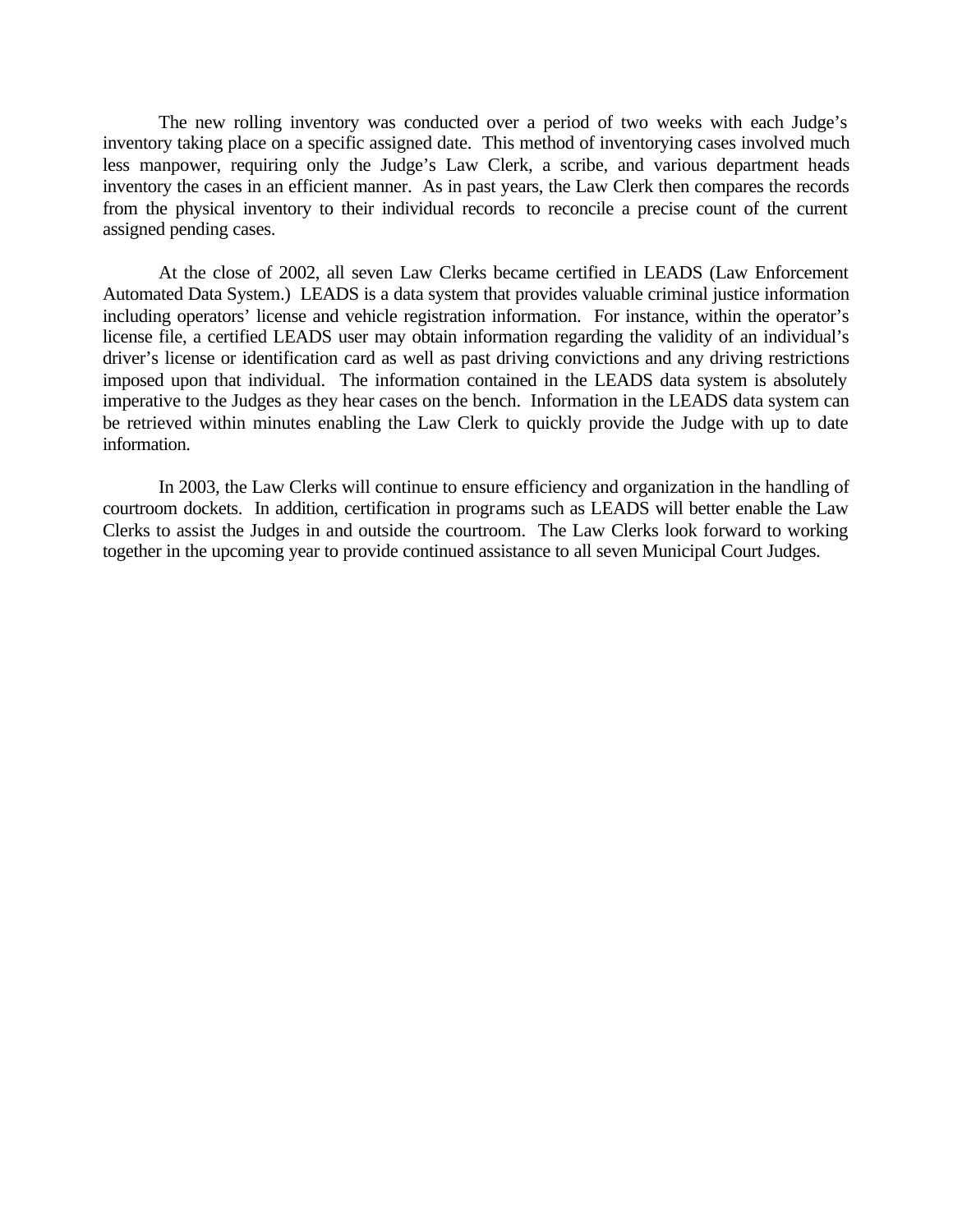# **ANNUAL REPORT – Chapter VII**

# CITIZENS DISPUTE SETTLEMENT PROGRAM

James Petas Senior Counselor

 The Citizens Dispute Settlement Program (CDSP) of the Toledo Municipal Court provides the people of Toledo an alternative means of resolving disputes. By using mediation, counseling, and conciliation, citizens are empowered to settle disputes that would otherwise be included in the traditional court system.

 Mediation is an effective means for resolving disputes. With the help of a neutral third party, participants often reach mutually accepted agreements. In mediation, avenues of communication are opened which permit the participants to more clearly understand themselves, each other, and the situation. Since the participants themselves craft the se agreements, there is a greater likelihood that the agreement will be successfully implemented. The mediation process is especially helpful when the participants have an ongoing relationship such as family members, friends, neighbors, or business associates.

 The staff members of CDSP conduct mediations. Mediations are also conducted by volunteer attorneys from the Toledo Bar Association who have been trained as mediators. Students from the University of Toledo Law School's Alternative Dispute Resolution class also conduct small claims mediations.

 Cases are referred involving misdemeanor behavior such as menacing, criminal damaging, disturbing the peace and theft. These cases can be referred at any point, including before any charges are filed, at a pre-trial conference or even at trial.

 Civil cases are referred to mediation by the assigned judge or may be requested by the parties themselves or their attorneys.

 Rent Escrow cases are also screened first for mediation. If the dispute is resolved through mediation, the escrowed rent is released. If the case is not resolved or if the mediation agreement is not successfully implemented, the case is continued to the Housing Court Magistrate's docket.

 "Same Day" Mediation for small claims cases was initiated in October 1994. As individuals appear for their scheduled Small Claims hearing, they are presented the option of mediating their dispute that same day. If both parties agree, "Same Day" mediation is conducted rather than the parties appearing before the magistrate. If a resolution is not reached through mediation, the magistrate hears the case that day as scheduled.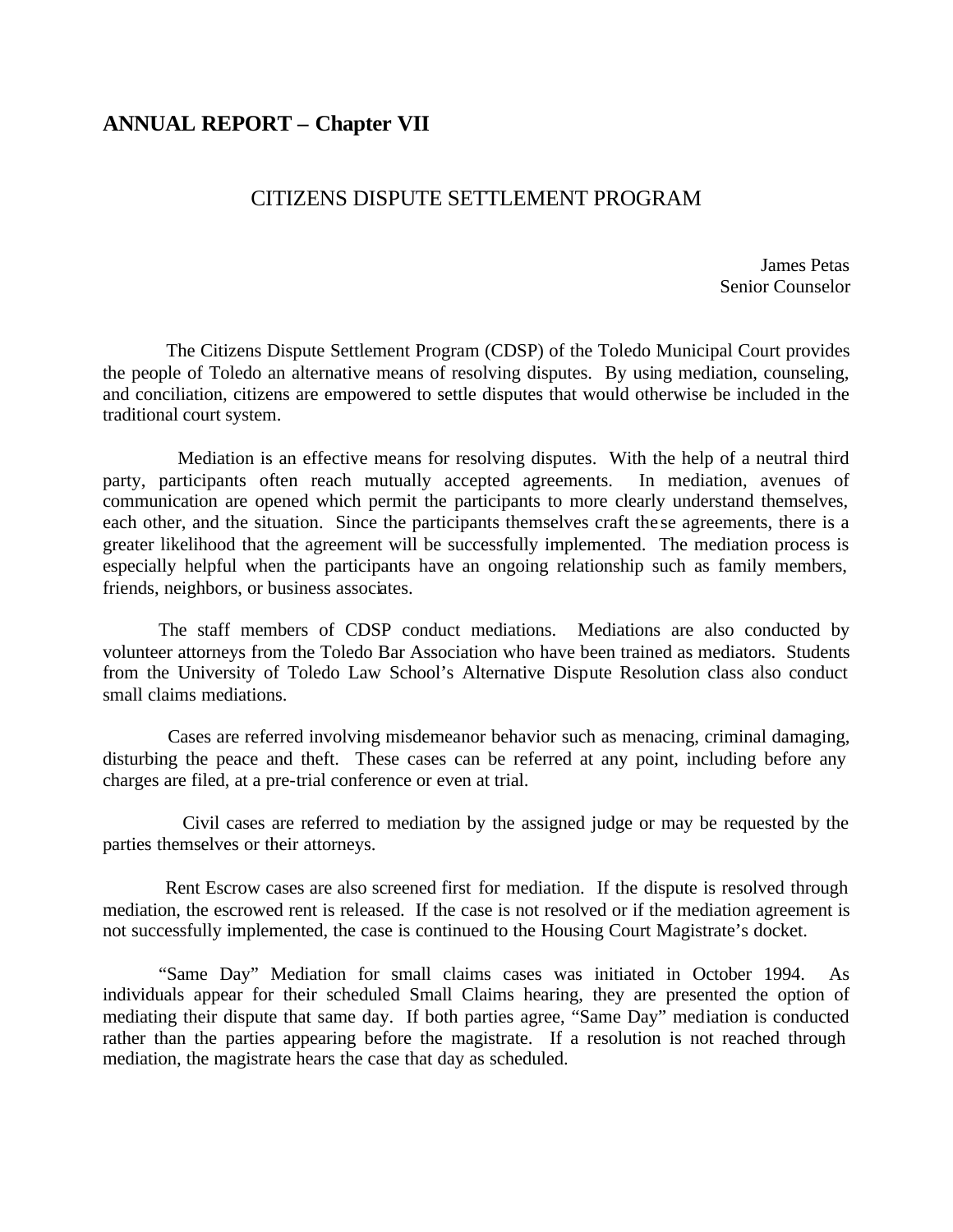The Check Resolution Service was instituted in October 1993. Individuals or businesses wishing to file a criminal charge for bad checks are referred to the Check Resolution Service before charges are filed. A \$12.00 filing fee per each endorser (check-writer) is paid by the complainant. The endorser is notified of the complaint and a mediation date is scheduled between the endorser and complainant. At the mediation the endorser has the opportunity to reimburse the complainant the amount of the check plus the \$12 filing fee. The endorser may also arrange a payment plan through the Check Resolution Service. If the Check Resolution Service is not successful in resolving the matter, the complainant is referred to the bad check squad of the Toledo Police Department.

 In 2002, the Citizens Dispute Settlement Program remained committed to providing the Toledo Municipal Court and community with excellence in mediation. This goal is reached through the Court's and CDSP's commitment to improvement and quality. In 2002 CDSP has....

- Participated in continuing education. Bonnie Schrock attended the National Judicial College "Civil Mediation Seminar" in Reno, Nevada. Nancy Rank attended the "Negotiation Seminar" at the University of Toledo. James Petas attended the "Advanced Mediation Seminar" at the Supreme Court of Ohio.
- Provided training to our volunteer mediators through the annual Toledo Bar Association mediation seminar.
- Improved confidentiality agreements that address situations of child and elderly abuse, as well as duty to warn issues.
- Added information notices to educate the public on mediation to small claims, civil, adjudicated and Pre-adjudicated cases.
- Revised the CDSP brochure to update and clarify services.

 CDSP and The University of Toledo College of Law continue to work together through the civil mediation internship program. Citizens Dispute also conducts training for graduating Toledo Police Officers and county emergency operators to educate on the dynamics of mediation and how to access our service.

Statistics for 2002, with statistics from 2001 for comparison, are provided below.

|                                                | 2001 | 2002                |
|------------------------------------------------|------|---------------------|
| <b>Type Of Case</b>                            |      | <b>Success Rate</b> |
| Civil cases:                                   | 70%  | 77%                 |
| Adjudicated:                                   | 76%  | 76%                 |
| Pre-Adjudicated:                               | 90%  | 94%                 |
| Housing:                                       | 78%  | 69%                 |
| <b>Small Claims:</b>                           | 66%  | 60%                 |
| <b>Dispute Resolution- Case Types Referred</b> | 2001 | 2002                |
| Assault                                        | 103  | 104                 |
| Menacing                                       | 166  | 170                 |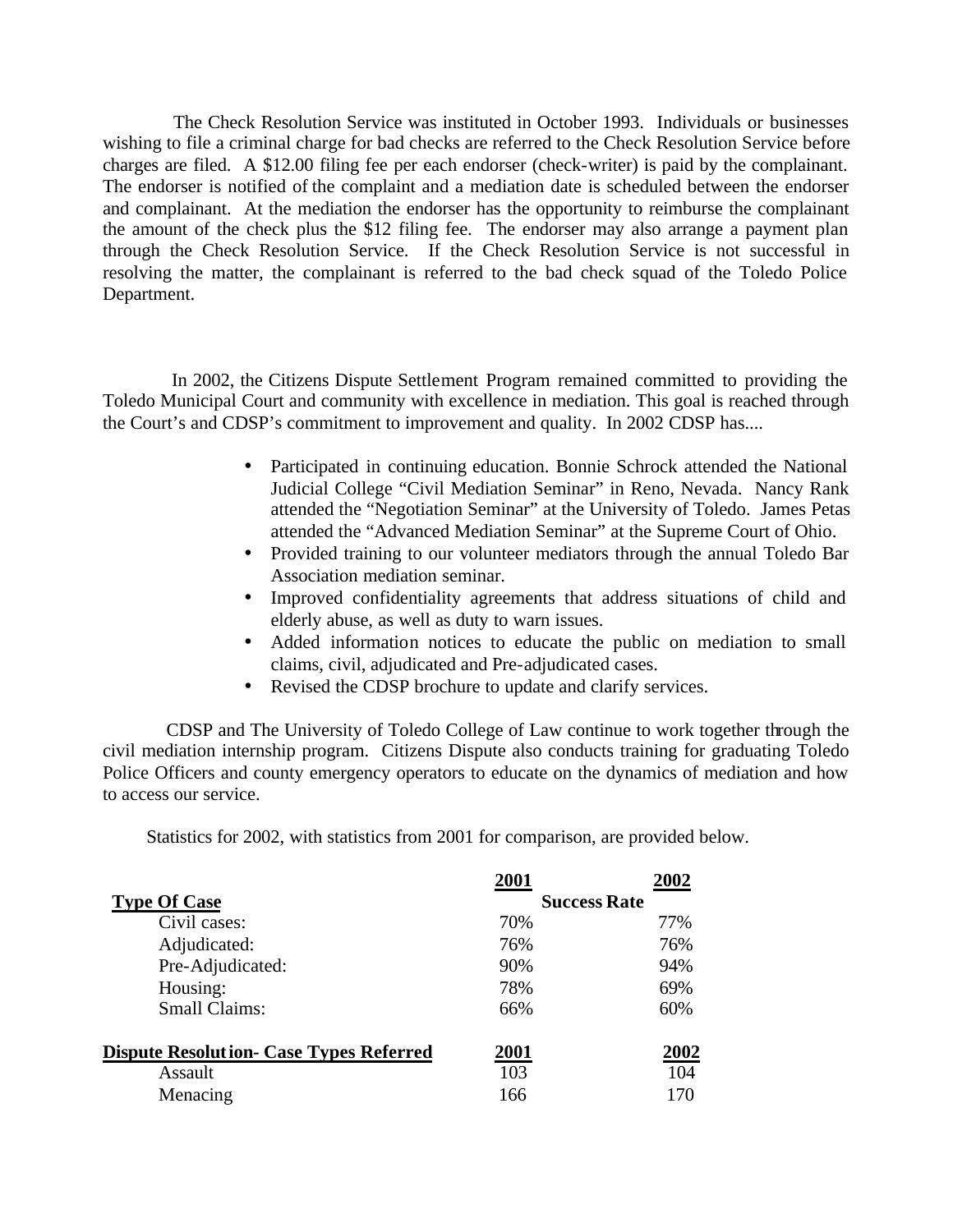| <b>Criminal Damage</b>      |    | 60  |
|-----------------------------|----|-----|
| Theft                       | 59 | 53  |
| Harassment                  | 30 | 20  |
| Neighborhood Dispute        | 25 | 31  |
| <b>Telephone Harassment</b> | 27 | 38  |
| <b>Criminal Trespassing</b> | 15 | 11  |
| Landlord/Tenant             |    | 21  |
| <b>Stalking</b>             | 11 |     |
| Other                       | 88 | 203 |

| <b>Civil Case Mediation Results</b>       | 2001         | 2002           |
|-------------------------------------------|--------------|----------------|
| <b>Total Referred</b>                     | 111          | 123            |
| Mediation: Agreement                      | 60           | 67             |
| No Agreement                              | 26           | 20             |
| CDSP involvement/No mediation             | 19           | 28             |
| Pending                                   | 6            | 8              |
| Mediation Agreement %                     | 70%          | 77%            |
| <b>Adjudicated Case Mediation Results</b> | 2001         | 2002           |
| <b>Total Referred</b>                     | 73           | 44             |
| <b>Mediation: Agreement</b>               | 42           | 29             |
| No agreement                              | 13           | 9              |
| FTA to Notice                             | $\mathbf{1}$ | $\mathbf{1}$   |
| CDSP involvement/No mediation             | 12           | $\overline{2}$ |
| Pending                                   | 5            | $\overline{3}$ |
| Mediation Agreement %                     | 76%          | 76%            |
| <b>Pre-Adjudicated Mediations</b>         | 2001         | 2002           |
| Total referred                            | 526          | 670            |
| <b>Mediation: Agreement</b>               | 228          | 259            |
| No agreement                              | 24           | 18             |
| FTA to notice                             | 139          | 237            |
| CDSP involvement/No mediation             | 98           | 116            |
| Make File Only                            | 18           | 35             |
| Pending                                   | 19           | 5              |
| Mediation Agreement %                     | 90%          | 94%            |
| <b>Housing Mediations</b>                 | 2001         | 2002           |
| Total referred                            | 119          | 95             |
| Mediation: Agreement                      | 59           | 45             |
| No agreement                              | 17           | 20             |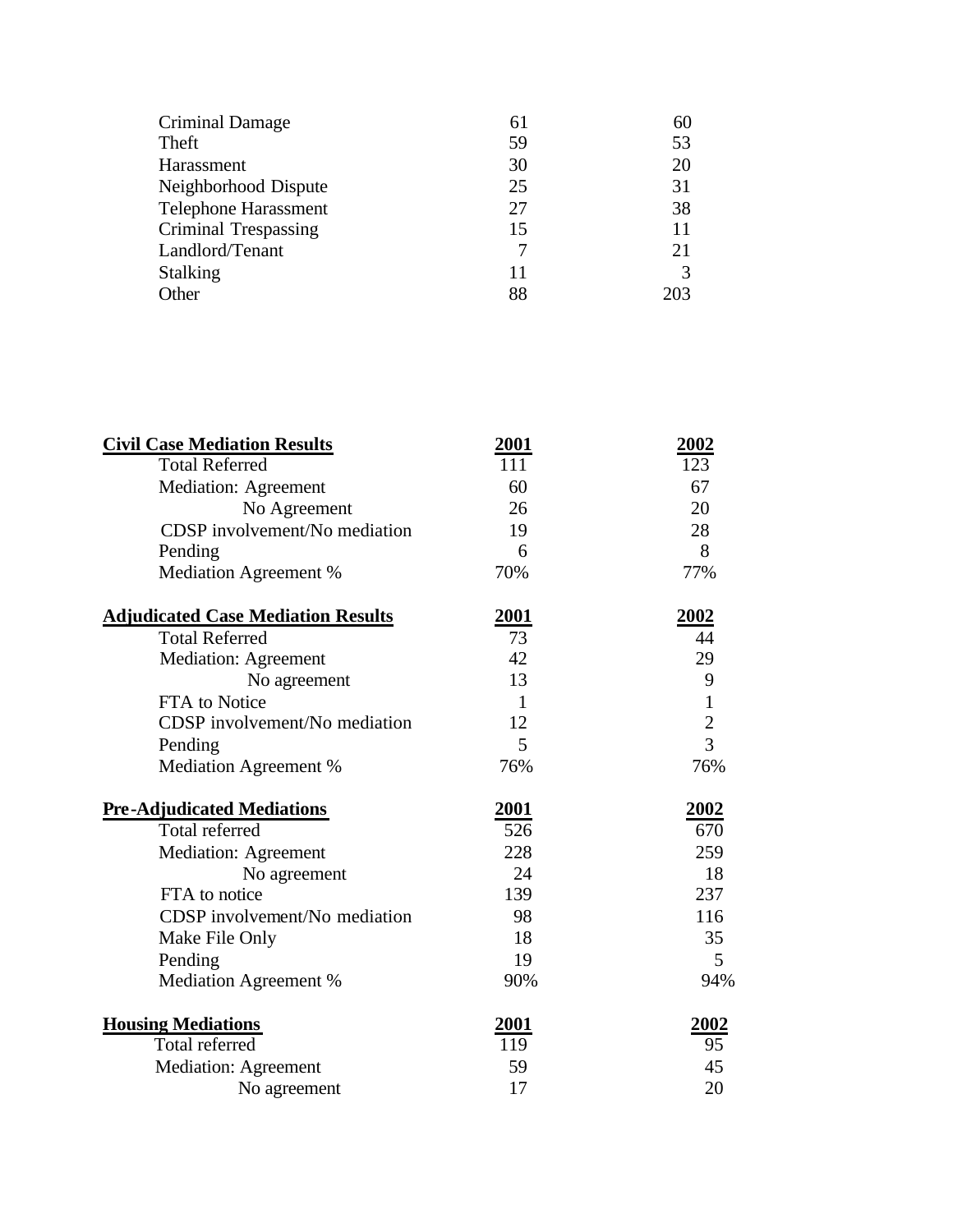| FTA to notice                          |      |      |
|----------------------------------------|------|------|
| CDSP involvement/No mediation          | 33   | 23   |
| Pending                                | 6    |      |
| Mediation Agreement %                  | 78%  | 69%  |
| <b>Small Claims/Same Day Mediation</b> | 2001 | 2002 |
| Total referred                         | 130  | 124  |
| <b>Mediation: Agreement</b>            | 87   | 75   |
| No agreement                           | 43   | 49   |
|                                        |      |      |

| <b>Check Resolution Mediations (CRS)</b>      | <u> 2001</u> | 2002  |
|-----------------------------------------------|--------------|-------|
| Total referred <sup>1</sup>                   | 630          | 463   |
| Funds generated <sup>1</sup>                  | 7,560        | 5,810 |
| Total number of cases referred<br>(Minus CRS) | 954          | 1,059 |

 $\overline{a}$ 

 Through additional mediation education, Citizens Dispute will improve and continue to provide professional mediation services. CDSP hopes to educate court users and the public on the positive impact of mediation along with seeking additional opportunities in the court process to mediate. Of the hundreds of post mediation evaluations collected, 92% were happy with the mediation process and would recommend it to others. The department remains committed to making mediation more available and user friendly to the Court and its users.

 The Citizen Dispute Staff consists of Senior Counselor James Petas, Counselors Bonnie Schrock and Nancy Rank (who job share one position) and Intake Secretary Susan Padilla, who joined the staff in June 2002.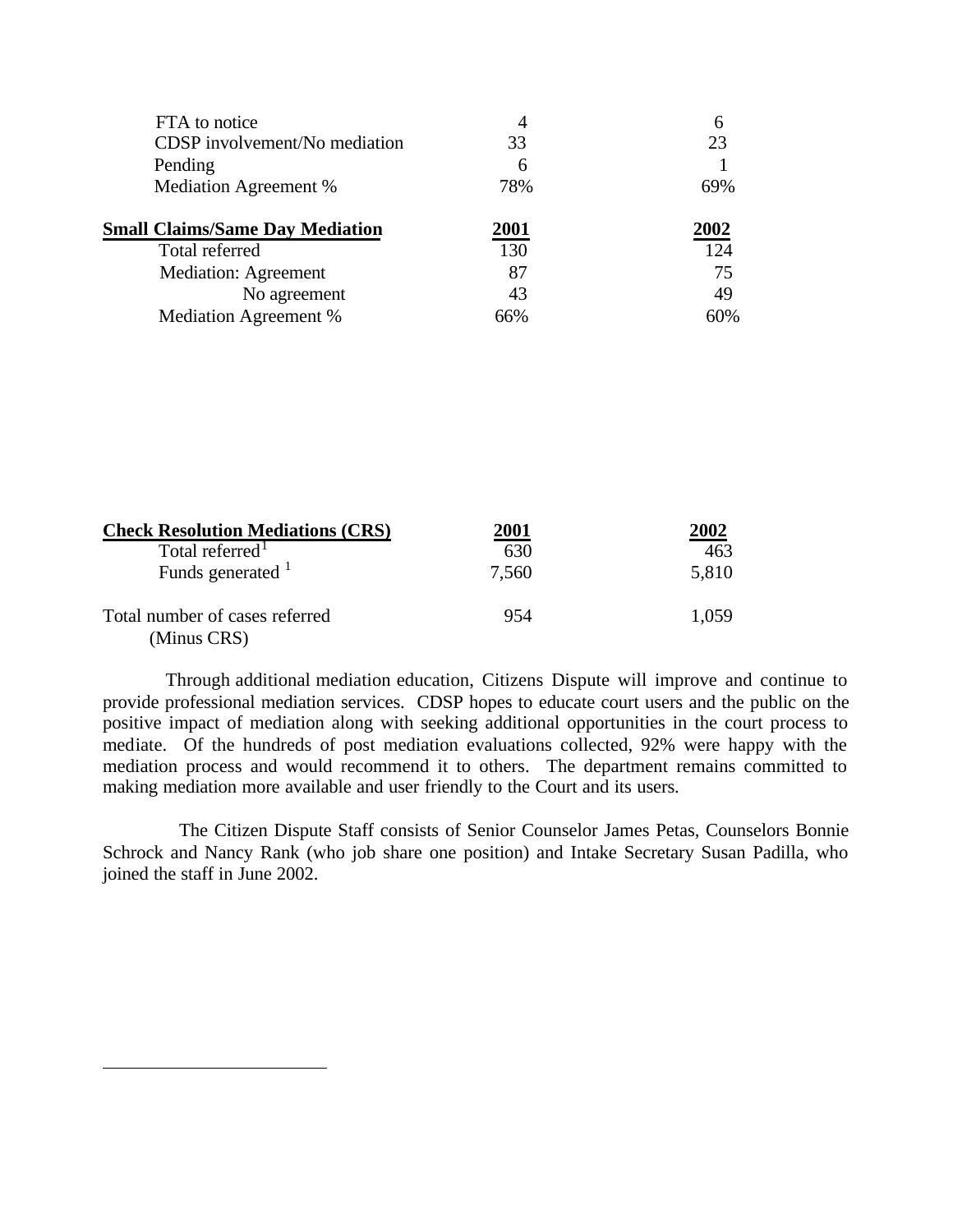# **ANNUAL REPORT – Chapter VIII**

### PROBATION DEPARTMENT

Floyd V. Simon Chief Probation Officer

#### DEPARTMENT DESCRIPTION

The Probation Department exists under the authority of the Toledo Municipal Court Judges. The mission of the Probation Department is to provide, in a fair and timely manner, services to the Judges, the community, and the defendant in the areas of investigation, rehabilitation, and behavior monitoring. Unlike other divisions of the court, Probation provides services beyond the jurisdiction of our court. Our Alternatives Program is available to any resident of our general area that needs to complete such a program under court order. We have had clients from many other courts in Ohio as well as some from other states.

The Probation Department is organized into Units with supervisors over each unit. The overall management of the department rests with the Chief Probation Officer Floyd V. Simon. Daily operation and coordination of the Units falls to the Assistant Chief Probation Officer Peggy J. Coleman. The Chief is a member of the Ohio Chief Probation Officers Association.

#### SERVICES PROVIDED

The Probation Department provides several services to the court in handling criminal and traffic cases. We are responsible for providing a presentence report that includes background information on a defendant and information on their offense. This information is used by the court in determining appropriate sentencing. Probation becomes involved in requests for restitution, drug testing, competency evaluations, electronic monitoring, and Work Release referrals.

The department also serves as a rehabilitative arm of the court. A major effort in this regard is made through the court imposing a term of probation as part of a sentence. When this is done a treatment plan is developed and a probation officer monitors the defendant's behavior for compliance with that plan. Plans may include treatment of alcohol or drug abuse, psychological counseling, restitution, drug testing, obtaining a driver's license, or other conditions.

At year's end the Probation Officers are organized into three units. Each unit contains a number of Officers and a Unit Supervisor. One unit is headed by Joe Moran as the supervisor with Anthony Bouyer, Cathy Freeh, Mark Klapper, Sean O'Connor, and Charles Pfeifer as Officers. The second unit is lead by Robert Waggoner and the Officers are Jennifer Kott, Eddie Norrils, Divina Pappas, Charlotte Spoon, and Markus Whitehead. The third unit is headed by Randolph Nelson and has Officers Lori Donovan, Laura Palmerton, Kenneth Roberts, and Megan Stevens.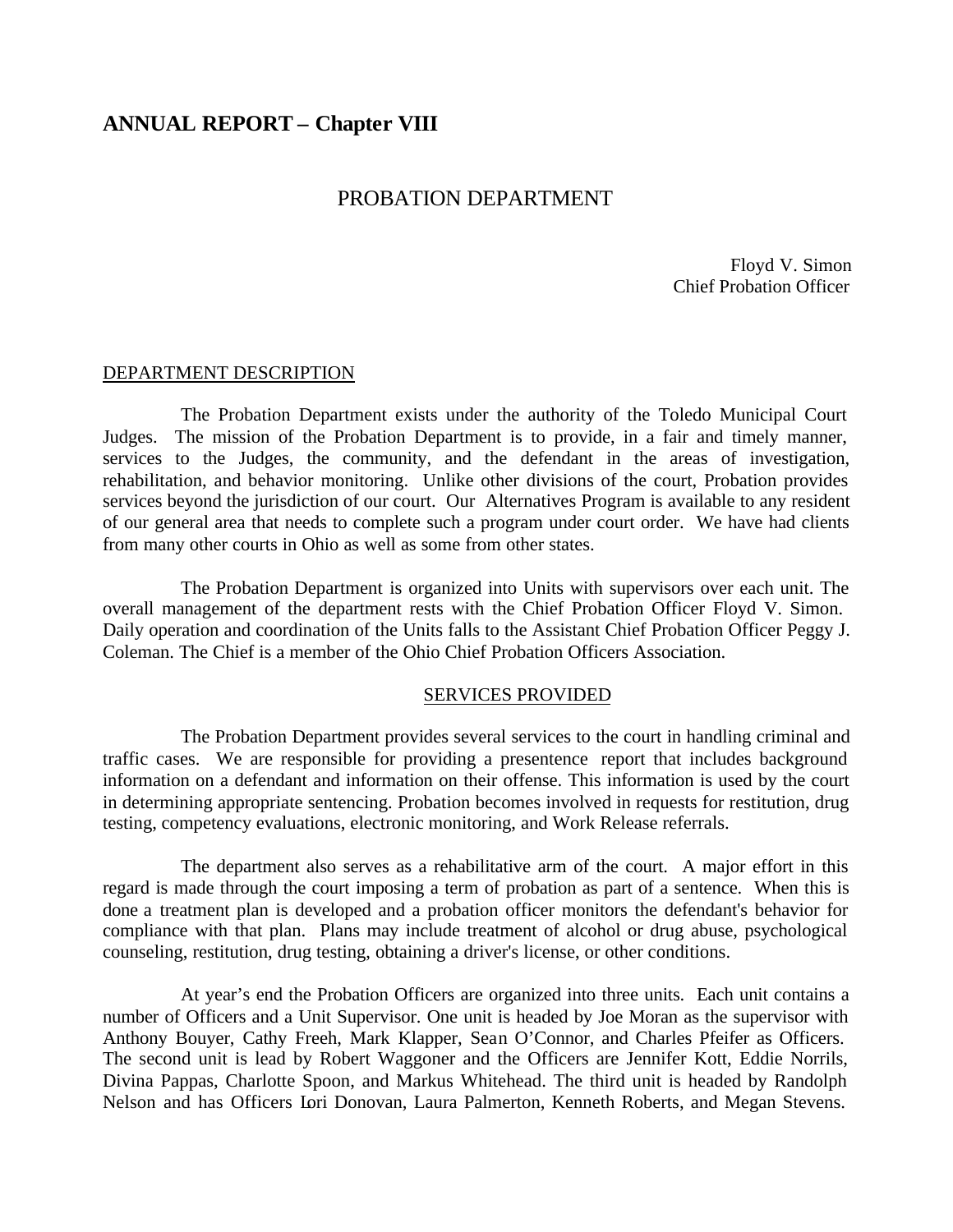Kerry Konzen serves in a specialized position that is funded by a grant from the State of Ohio, Bureau of Community Sanctions and operates an Intensive Supervision Program. Ms. Konzen reports directly to the Chief Probation Officer.

The Units all handle presentence referrals and referrals for restitution, drug testing, competency evaluations, and Work Release referrals. These supervisors and officers are also responsible for overseeing probation supervisions ordered by the court. Unit Supervisors oversee the special programs that meet the needs of the defendant and the court by offering non-traditional sentencing options. The special programs include the Driver Intervention Program (DIP), Alternatives Program, and the Community Service Probation Program (CSPP). The first deals with first offender DWI clients and involves them in an intervention and education program to help identify problem drinkers and refer them to treatment sources. The DIP Program was ended this year after 19 years of operation. The Court found that community providers now offer programs that serve the goals this program was designed to meet. Since other community providers are now available, the Judges determined that it was best to use the resources of the Department to concentrate on the unique services offered only by a probation department. The Alternatives Program provides a diversion option to criminal first offenders through an educational program. The CSPP program addresses the needs of the court, the community, and the defendant by providing defendant's an opportunity to do community service work in lieu of fines or jail time.

Jennifer Kott, Eddie Norrils, Divina Pappas, and Tina Spoon handle referrals for the Alternatives Program and facilitate the group sessions. Within each unit, these officers serve as backup for each other to allow for ongoing operation of all programs. In the event that coverage is not adequate, the Unit Supervisor also serves as backup to the positions within the unit.

The Support Services Unit provides secretarial and clerical support for the department. Barb Cameron supervises this unit. The secretaries now within the department are Mary Baker, Cindy Hoff, Darlene Jimenez, Chris Sheppard, Mary Ann Ramsey, and Valerie Waggoner.

#### ACCOMPLISHMENTS

A major accomplishment this year was awarding a contract for the development of case management software for the department. The NORIS agency was selected to develop the software and will oversee the important links to other criminal justice system applications. At years' end we are still finishing the first phase of this project that will involve three phases in total. The first phase will allow for entry of all data, case notes on probations, restitution tracking, appointment calendars and required operations reports. The process is very involved and many are contributing to the project.

With the end of the Court operated Driver Intervention Program, the department did eliminate one secretarial position. A retirement by a member of the secretarial support unit ensured that staff cuts were unnecessary. An officer position was also partially funded from that program but the shortfall in funding was made up for from other sources. The department continues to work with COMPASS both through their DIP and through the Court Addiction Diversion (CAD) Program. The department has developed a good working relationship with Behavioral Connections of Wood County, the other DIP provider in the area.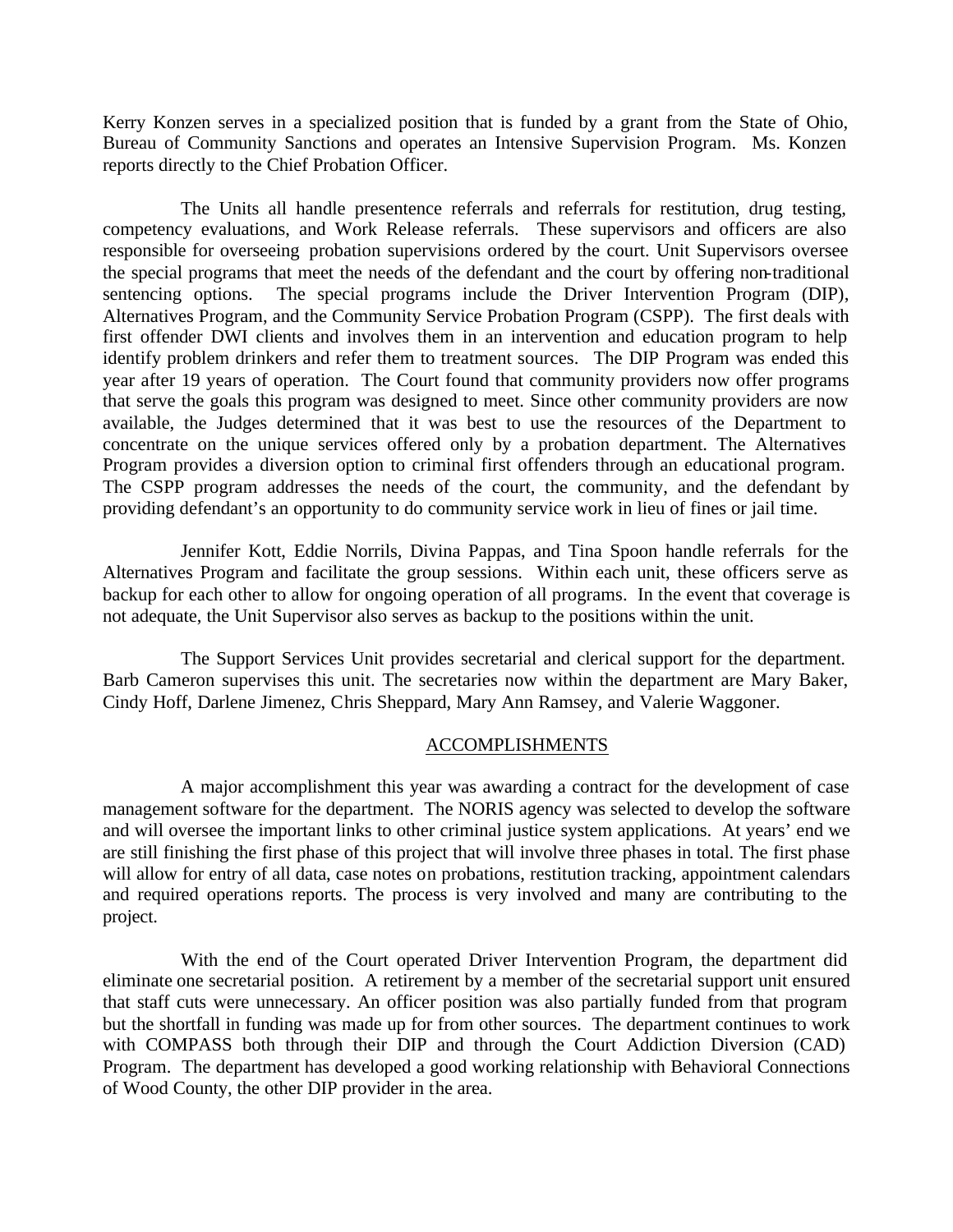New job descriptions have been completed for all positions within the department. These will enable us to develop better questions for interviewing and to assure duties are clearly understood by all staff. Although these have been completed, we expect these to be dynamic documents that will be updated to reflect changes in our operation.

The income from probation fees paid for the job analyses. Fees have been used to pay for training, including in-house special training on writing skills for all of the probation officers. Fees were also used to pay for a temporary secretary for several weeks this year. Finally, fee money was used to cover the cost of destroying old documents.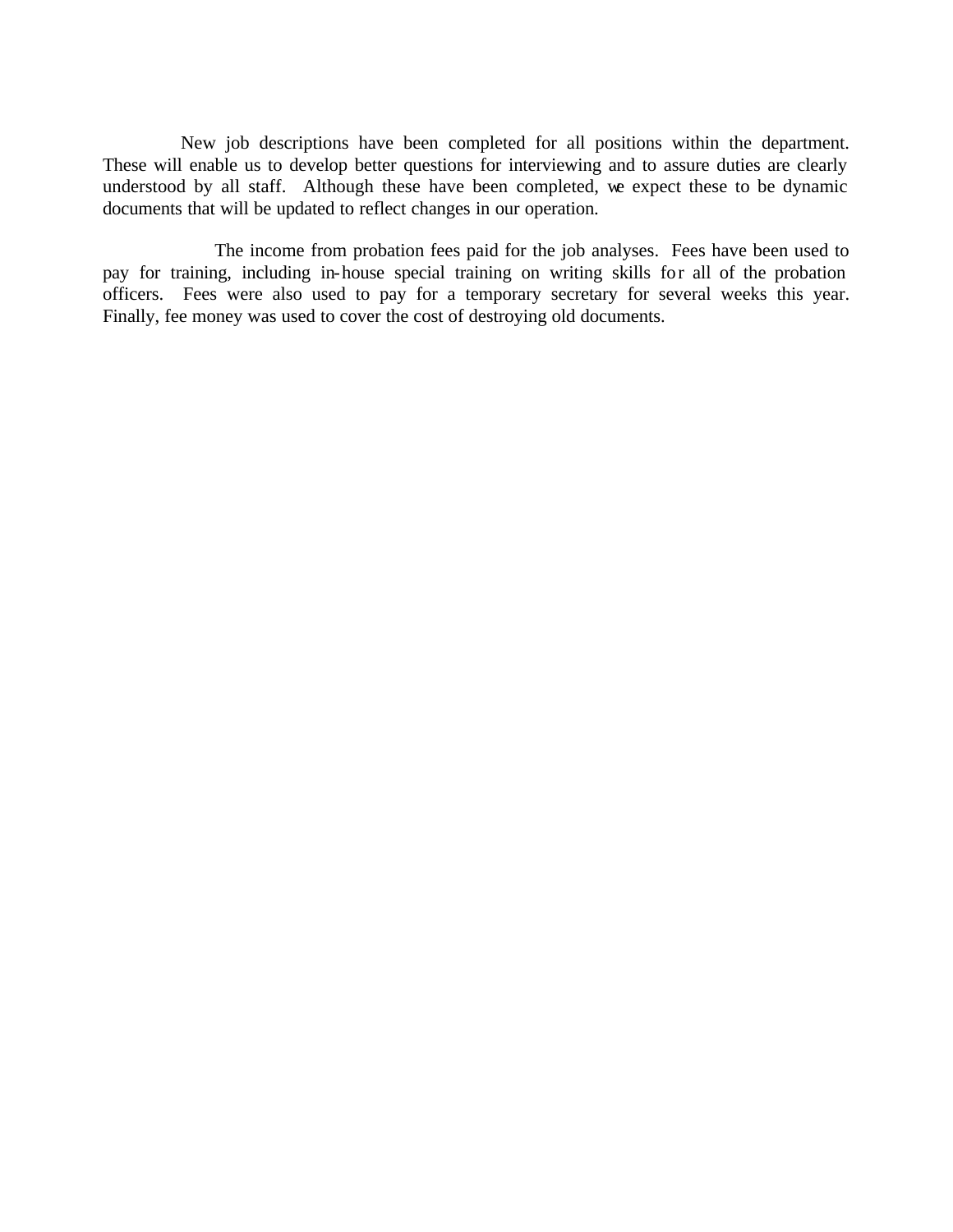# **STATISTICAL REPORT**

### Intake Services

| <b>TRAFFIC</b>                                                                                                      | <b>CRIMINAL</b> |                                 |                                 | <b>TOTAL</b> |
|---------------------------------------------------------------------------------------------------------------------|-----------------|---------------------------------|---------------------------------|--------------|
| 2001-698                                                                                                            |                 | 2001-2,625                      |                                 | 2001-3,323   |
| 2002-1,078                                                                                                          |                 | $2002 - 2,195$                  |                                 | 2002-3,273   |
| <b>Supervision Services</b><br>Placed on Probation in year<br>Carried Over from prior yr.<br><b>Total Probation</b> |                 | 2001<br>4,020<br>4,001<br>8,021 | 2002<br>4,414<br>4,110<br>8,524 |              |
| Released/Terminated in year                                                                                         |                 | 3,676                           | 3,758                           |              |

| <b>Violations Pending</b>      | 235   | 281   |
|--------------------------------|-------|-------|
| Current Probations end of year | 4,110 | 4,485 |
| <b>Active Probations</b>       | 2,653 | 2,870 |
| <b>Inactive Probations</b>     | 1,367 | 1,615 |

### SPECIAL SERVICES

#### **DWI PROGRAM:**

| Scheduled: |      |         | Toledo Sylvania Oregon Other Total |       |        |  |
|------------|------|---------|------------------------------------|-------|--------|--|
|            | 2001 |         | 374 217 30 53 674                  |       |        |  |
|            | 2002 | - 130 - | -18 -                              | $-11$ | 13 172 |  |

Completed: 2001- Males 513 in 17 cycles, Females 155 in 6 cycles 2002- Males 118 in 5 cycles, Females 48 in 2 cycles.

# **CSPP PROGRAM:**

|      | New assignments Reassignments |     | Total |  |
|------|-------------------------------|-----|-------|--|
| 2001 | 1,241                         | 482 | 1,723 |  |
| 2002 | 1.310                         | 541 | 1,851 |  |
|      |                               |     |       |  |

| INSURANCE FEES COLLECTED ON CSPP CASES: | $2001 - $6,041.00$ |
|-----------------------------------------|--------------------|
|                                         | $2002 - $6,946.00$ |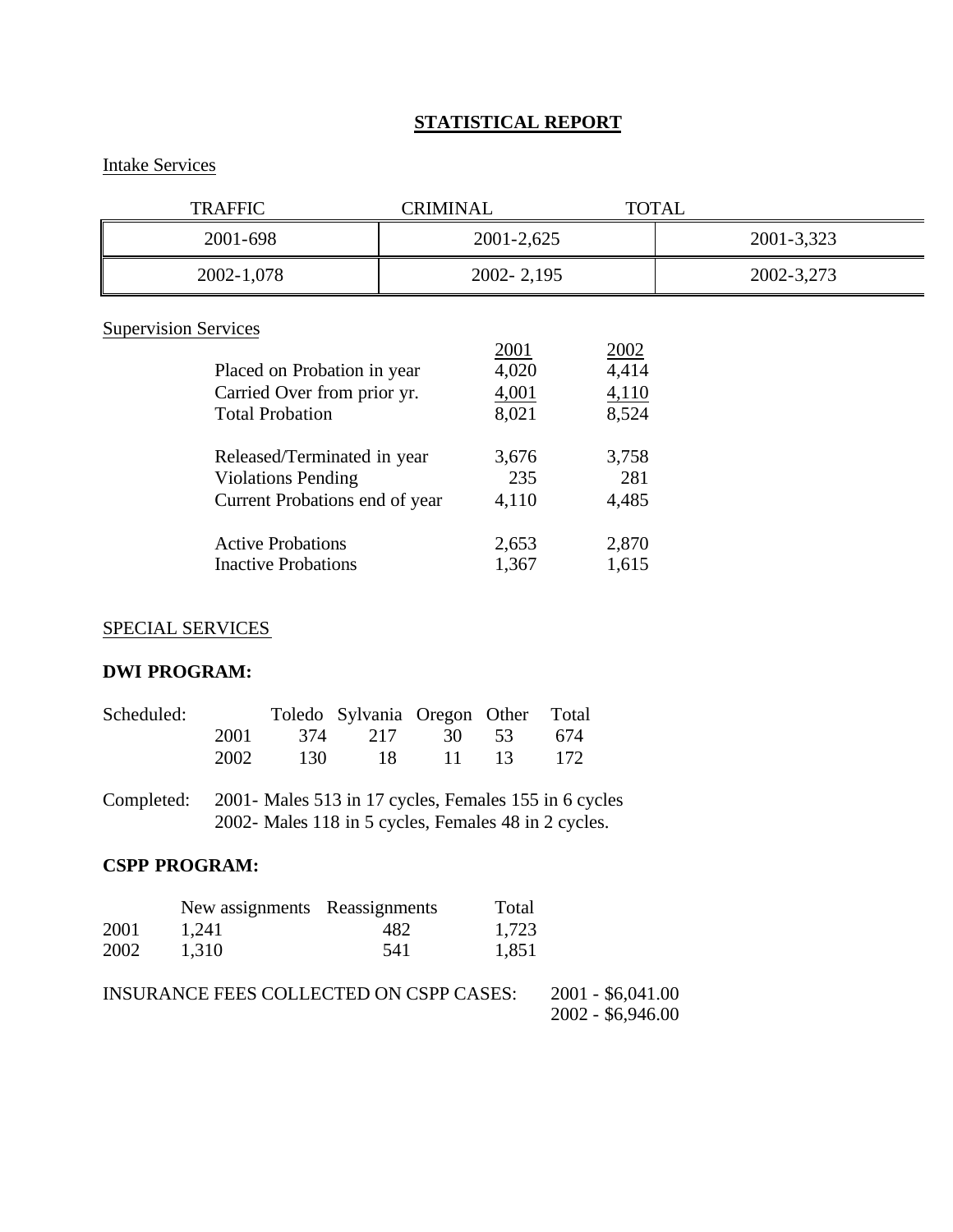| <b>ALTERNATIVES PROGRAM:</b>                            | 2001       | 2002             |
|---------------------------------------------------------|------------|------------------|
| Carried over from prior yr.                             | 331        | 406              |
| Referred in year                                        | 421        | 338              |
| <b>Total cases processed</b>                            | 752        | 744              |
| Unsuccessful<br>Sealed in year<br>Carried into next yr. | 346<br>406 | 34<br>336<br>374 |

### **INTENSIVE SERVICE PROBATION PROGRAM (ISP)**

|                                | 2001 | 2002 |
|--------------------------------|------|------|
| <b>Placements</b>              | 171  | 147. |
| <b>Successful Terminations</b> | 42   | 56   |

# **DISTRICT COURT SERVICES PROGRAM:**

|                          |              | Sylvania  | Maumee                     | Oregon Other   |          | Total     |
|--------------------------|--------------|-----------|----------------------------|----------------|----------|-----------|
| Referrals to Altern Pgm. | 2001         | 113       | 14                         | 0              | 25       | 152       |
|                          | 2002         | 6         | 14                         | $\overline{0}$ | 3        | 23        |
| Referrals to DIP Pgm.    | 2001<br>2002 | 217<br>15 | $\Omega$<br>$\overline{0}$ | 30<br>7        | 53<br>11 | 300<br>33 |
| <b>TOTAL REFERRALS</b>   | 2001<br>2002 | 330<br>21 | 14<br>14                   | 30             | 78<br>14 | 452<br>56 |

# **FINANCIAL DISBURSEMENTS**

|                | <b>DWI</b>  | <b>RESTITUTION</b> | <b>TOTAL</b> |
|----------------|-------------|--------------------|--------------|
| <b>TOTALS</b>  |             |                    |              |
| 2001           | \$88,350.00 | \$81,731.67        | \$170,081.67 |
| 2002           | \$6,510.00  | \$78,763.92        | \$85,273.92  |
| PROBATION FEES |             |                    |              |
|                |             | 2002               |              |

|            | 2001         | ZUUZ          |
|------------|--------------|---------------|
| Collected  | \$78,212.00  | \$82,111.75   |
| Carry over | $+63,029.47$ | $+126,252.98$ |
| Dispersed  | $-15,078.49$ | $-7,851.29$   |
| Balance    | \$126,162.98 | \$200,513.44  |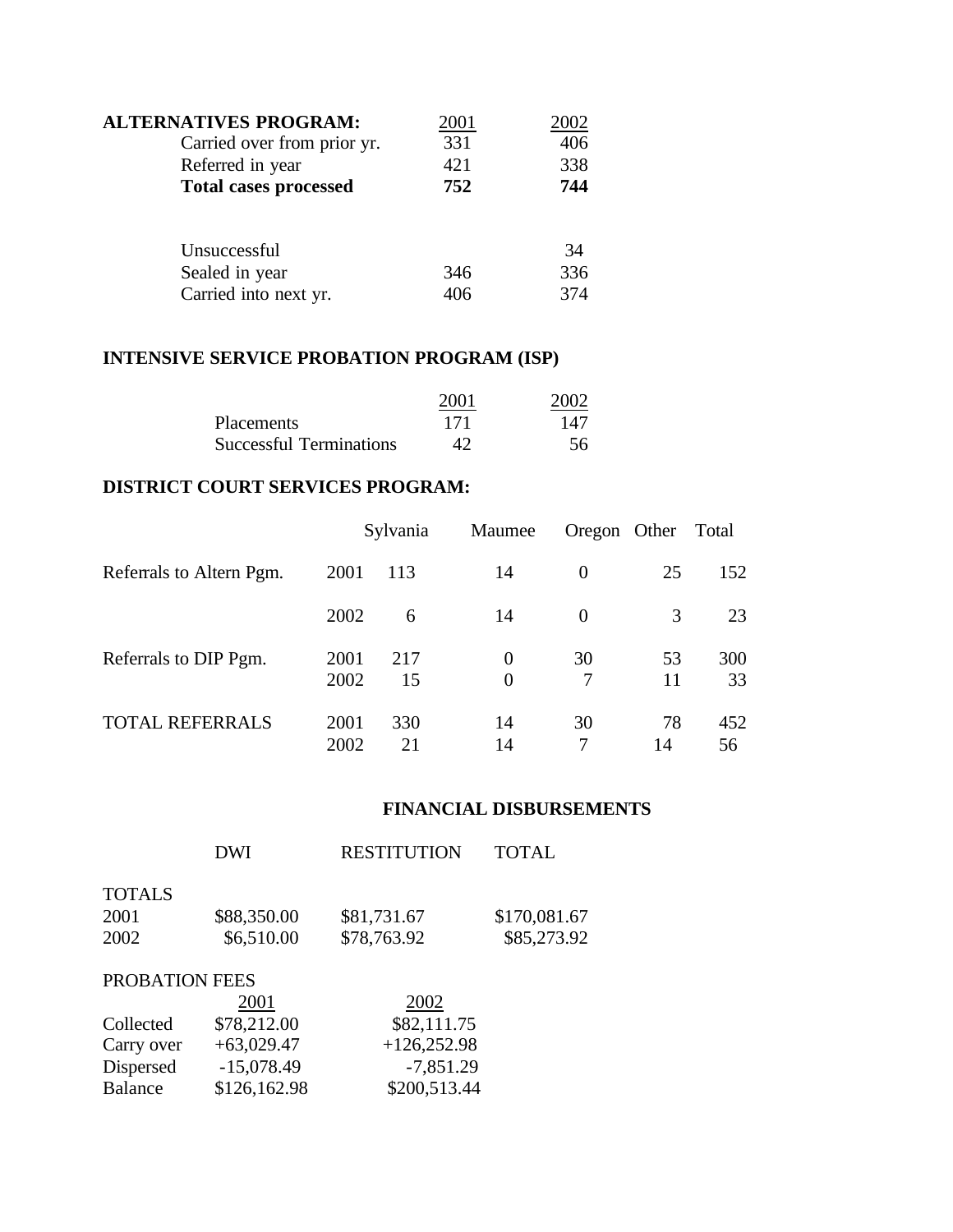#### GOALS FOR 2003

We will be shifting staff in the coming year related to the specialized positions within the department. We are developing a policy to standardize staff assignment within all specialized assignments. We are examining the processing of DIP and ISP cases and may be making changes to more efficiently process these cases.

We have begun the development of case management software for the department. This will be a significant project and will dramatically change the way we do business and the options available to us. This tool is essential for managing the high caseloads of officers and will contribute to a more efficient department. The case management software will replace our existing computer card system and will change the way we manage all our data. We will be transitioning to the new computer system and that will have an effect on our whole operation. The transfer of old data that is still important to the new system may require some added resources.

Probation fees will be used for training as we continue the effort to provide all officers the opportunity to attend statewide conferences. Other uses of fees will include improving file folders and updating our filing system. We may also use some funds to hire temporary services as we expect a secretary to retire and may need to supplement staff until a new person is hired. The results of a building utilization study are also expected in the next year and may require some expenditure to improve the department.

#### **SUMMARIZATION OF STAFF**

As of December 31, 2002, there are 27 staff people in the Probation Department. The officer staff consists of the Chief Probation Officer, Assistant Chief Probation Officer, 3 Unit Supervisors, and 15 Probation Officers. Support staff is made up of an Administrative Secretary and 6 Secretaries. This comprises a full staffing level as we end the year.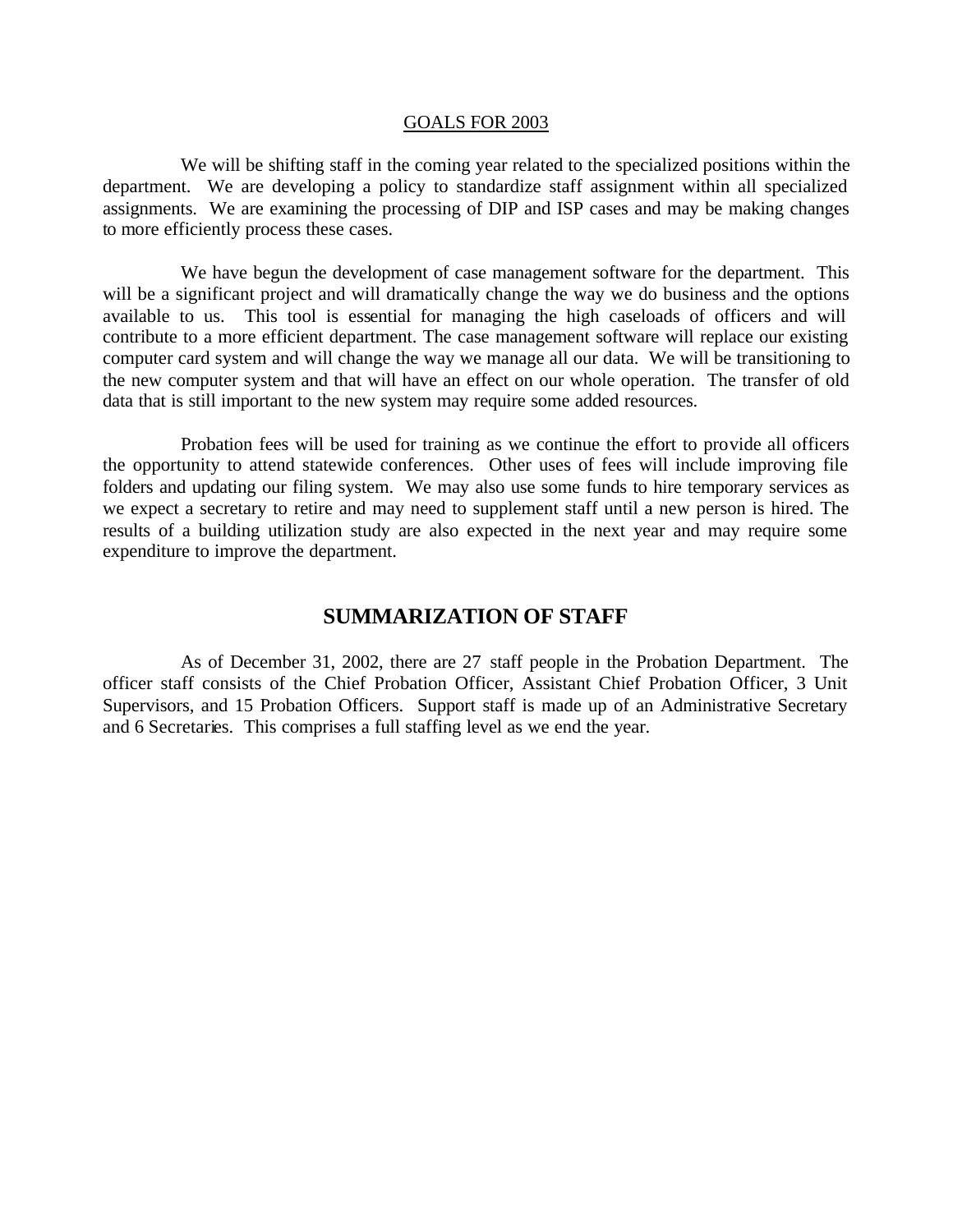# **ANNUAL REPORT – Chapter IX**

#### ENVIRONMENT COURT

Judge C. Allen McConnell Housing Court

The Toledo Municipal Housing & Environmental Court was created pursuant to legislation enacted on January 27, 1987, by the General Assembly. Toledo is one of three Housing Courts in the State of Ohio and its purpose is to consolidate all housing matters into the docket of one Judge.

On January 6, 2000, Judge C. Allen McConnell was sworn-in as the Environmental Court Judge to fill the vacancy created by the retirement of Judge Roger R. Weiher.

In addition to the Housing Court docket, the Housing Court Judge also handles his proportionate share of regular criminal and civil cases. He takes his turn, with the six other judges, by serving one week in each of the three mandatory courts: misdemeanor arraignments, felony arraignments, and duties. Duties is a catch-all court handling all prosecutor pre-trials scheduled that week; any misdemeanor matters that walk through the front door, such as, defendants who turn themselves in because a bench warrant has been issued for them; people who want to marry; issuing search warrants, etc.

The Environmental Court has both a civil docket and a criminal docket. The civil docket includes matters involving landlord-tenant disputes known as Forcible Entry and Detainer actions (FED's) and rent escrows under Chapters 1923 and 5321 of the Ohio Revised Code, any civil actions filed by the City of Toledo for a temporary restraining order to abate a nuisance, receivership appointments to abate a nuisance, and any motions for stays of eviction or temporary restraining orders. They are taken to the Housing Court Judge at any time, regardless of the courtroom he may be in.

Each day, Magistrate Susan Hartman Muska hears all first causes of action in FEDs (evictions), as well as rent escrow cases wherein tenants deposit rent into an escrow account with the Court because of a dispute with the landlord. To accommodate the increasing number of civil cases filed, Presiding Judge McConnell created an additional Friday docket effective November 1, 2002. Magistrate Alan J. Michalek hears first cause eviction actions and rent escrow cases in Courtroom #1 while Magistrate Muska maintains her docket in Courtroom #9. The Magistrates' orders are submitted to the Housing Court Judge for approval. Any objections to the orders of the Magistrates are referred to the Housing Court Judge for decision or hearing. Beginning in September 1993, in an attempt to expedite cases, the rent escrows are first referred to the Court's Citizen Dispute Settlement Program (CDSP) for possible resolution prior to a formal hearing.

Whenever an allegation of substandard or unfit conditions is raised at a rent escrow or FED hearing, an immediate referral is made to a Housing Specialist. In eviction hearings, a Housing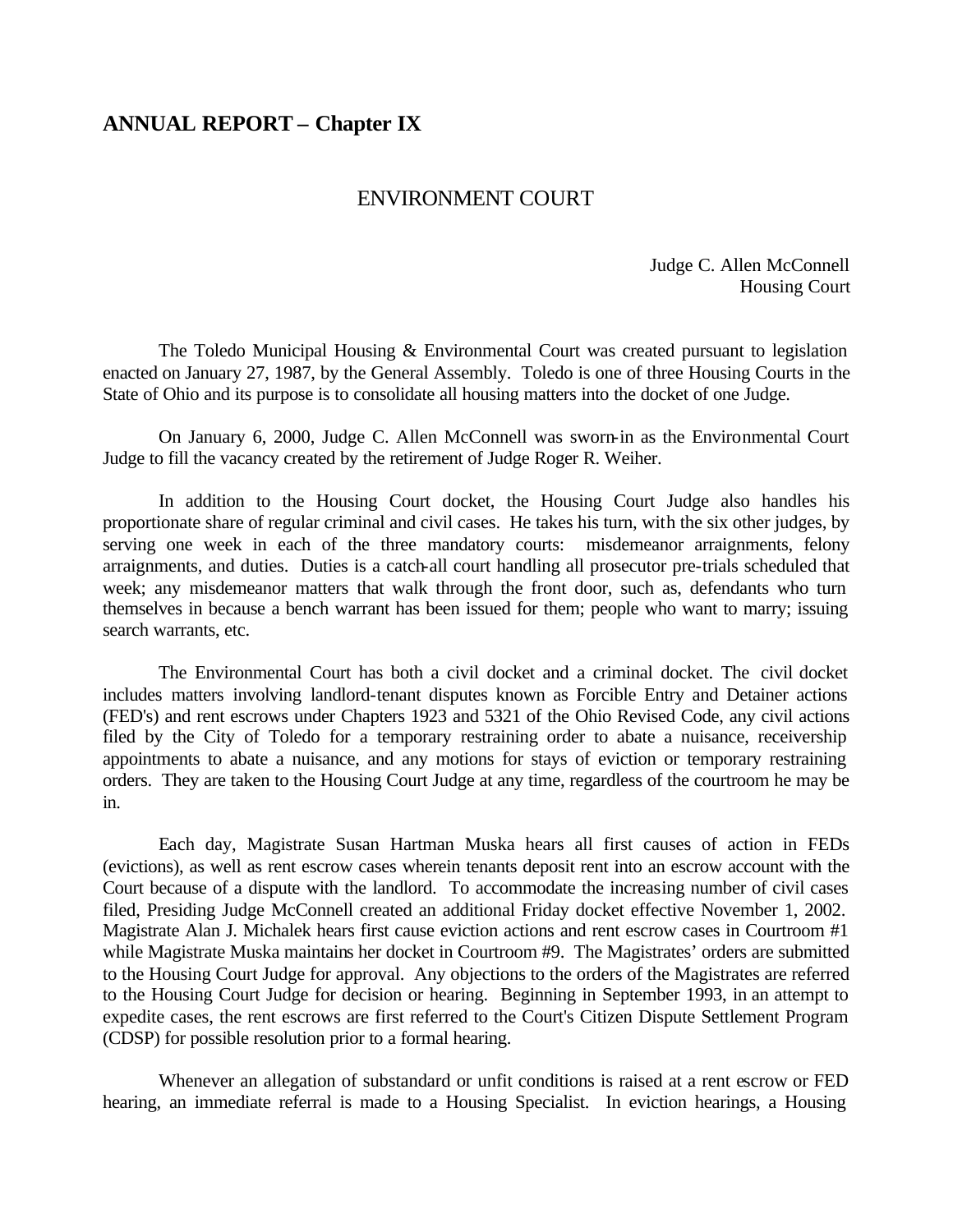Specialist may be appointed to investigate those specific conditions and other conditions constituting code violations. The property owner is ordered not to re-rent the unit until these conditions are corrected. Generally, Chapter 17 of the Toledo Municipal Code (The Health Code) is used as the basis for inspection. In rent escrow cases, one of the Court's three Housing Specialists verifies that the conditions of the rent escrow are corrected. The property owner is assisted in setting up time frames for correction of violations. Oftentimes, the Housing Specialist acts as a mediator between the property owner and the tenant to achieve a compromise for the particular problem.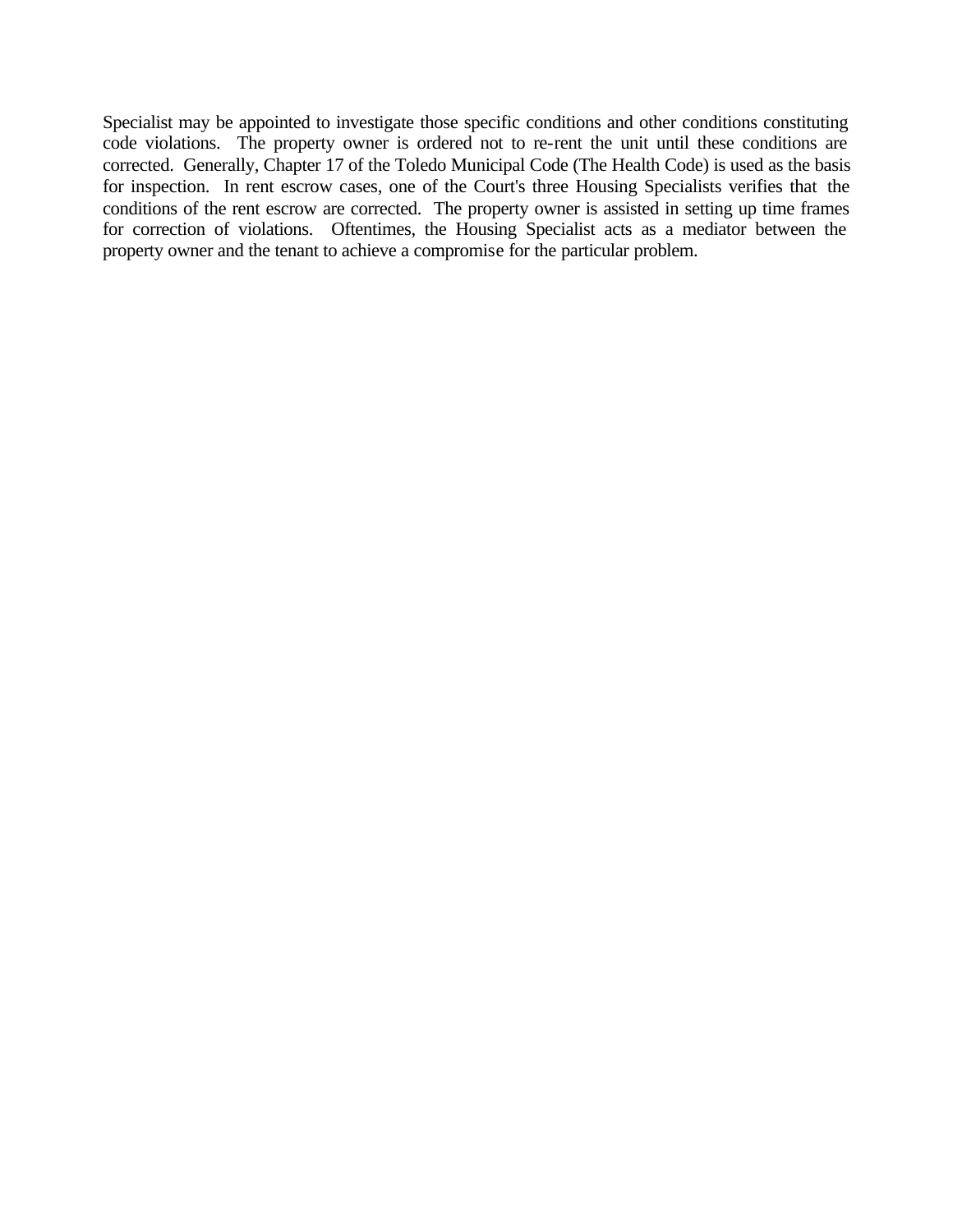In 2002, 6,211 civil cases were filed as FED actions. The Housing Specialists were responsible for monitoring those cases where code violations were cited. In some situations, the Housing Specialist called upon the expertise of other City and County inspection units to expedite compliance.

The criminal docket of the Environmental Court hears cases involving alleged violations of the Toledo Municipal Code Chapters 11, 13, 15 and 17 (Planning and Zoning, Building, Fire Prevention, and Health Codes). Defendants appear before the Court after charges have been brought by the City Health, Neighborhoods, and Inspection Departments seeking to enforce zoning, building, health, safety, and nuisance abatement codes. In addition, house stripping, fire prevention, dumping, littering, (and cases referred from the civil docket) are included in the criminal docket.

The principal objective of the Environmental Court is to achieve compliance with the Code. A defendant is expected to enter a plea at the arraignment stage of the proceeding. If the condition can be corrected in a short time, or the Inspector approves, sentencing may be reserved and the case continued for a reasonable period of time to allow the defendant to do what is necessary to comply with the Code.

Arraignments are set for Wednesday mornings. Continuances for compliance and prosecutor pretrials are set for Wednesday and Thursday afternoons. The Housing Court Judge has criminal trials scheduled on the Friday docket; civil trials are scheduled on Mondays and some Tuesdays; and jury trials are scheduled on Tuesdays and Thursdays.

The Housing Specialists are often called upon to offer assistance and guidance to the defendant seeking to remedy housing code violations. More often than not, the conditions for which the defendant was cited were caused by a lack of financial means to keep the property within City code standards. Direction of the case is determined by clarifying the intent of the defendant to repair, demolish, or market the property and determining ability to comply. Individual compliance plans with time frames are developed based on each defendant's circumstances to achieve compliance within a reasonable period of time. Networking with resources in the public and private sector is essential. Others simply require guidance and motivation. The Housing Specialist is required to personally visit each of these properties scattered throughout the City of Toledo on more than one occasion to establish repair plans and confirm progress. In addition to site visits, the Housing Specialist receives and responds to telephone calls, prepares reports corresponding to each case, and develops individual case files. A filing and tickler system is maintained within the office to track caseload. The Housing Specialist attempts to form a positive working relationship between defendants and the Court to seek resolution of these charges.

In 2002, 3,978 criminal cases were brought before the Housing Court for arraignment—282 of these cases were set for trial. Most of these cases were terminated either upon compliance having been achieved by those charged or some satisfactory result having been reached with the City Inspectors or Prosecutors. The rest were resolved after a trial.

The Housing Court Judge currently has a Senior Housing Specialist and two Housing Specialists on staff. The Senior Housing Specialist classification was established on April 15, 2002.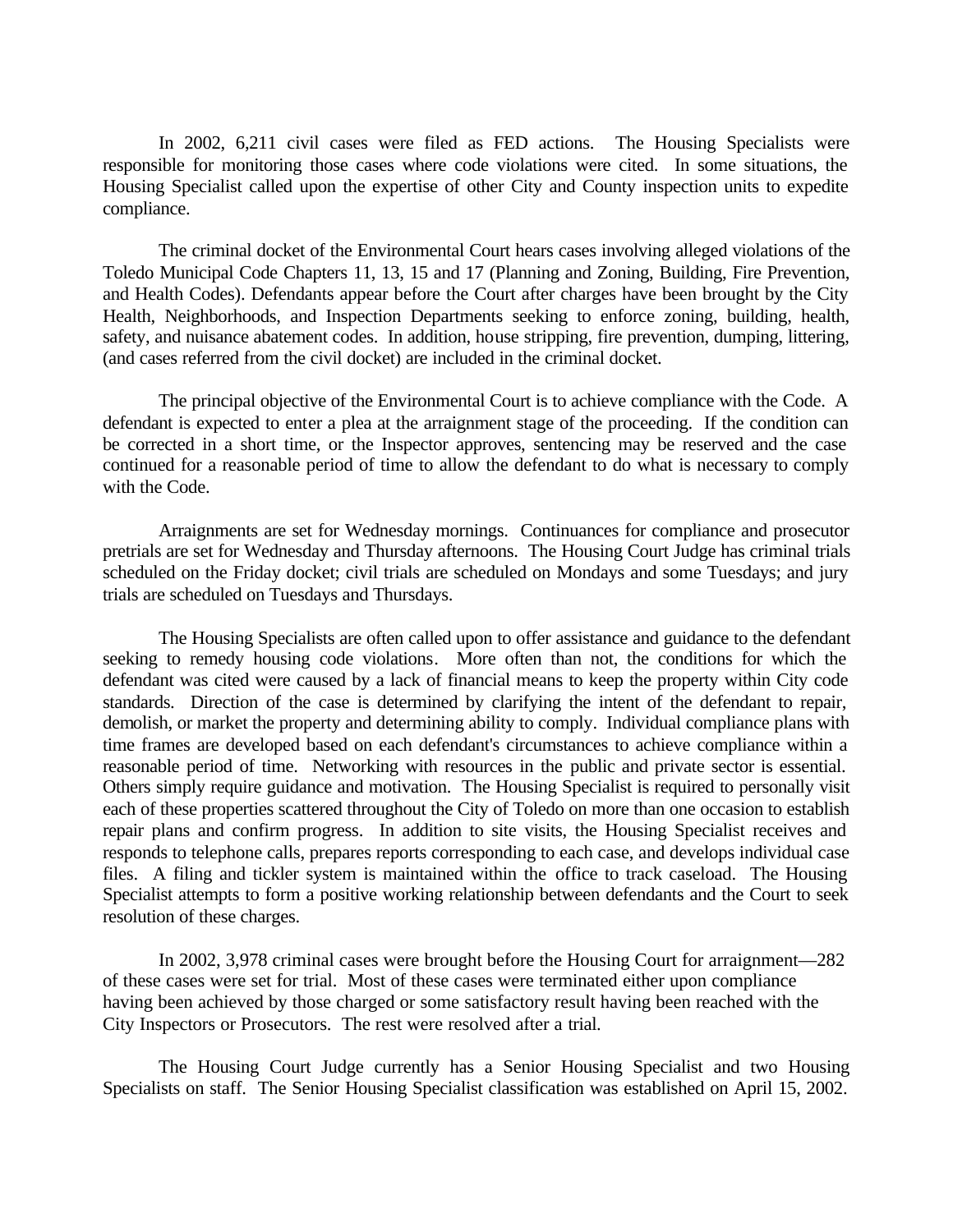Mrs. Gwen J. Wyse holds this position. Mrs. Wyse began employment with the Court in 1995 as a Housing Specialist. She previously worked for a community development corporation with a background in community networking, housing rehabilitation and client rapport. Mrs. Wyse holds a Home Improvement and Remodeling Contractor-A License.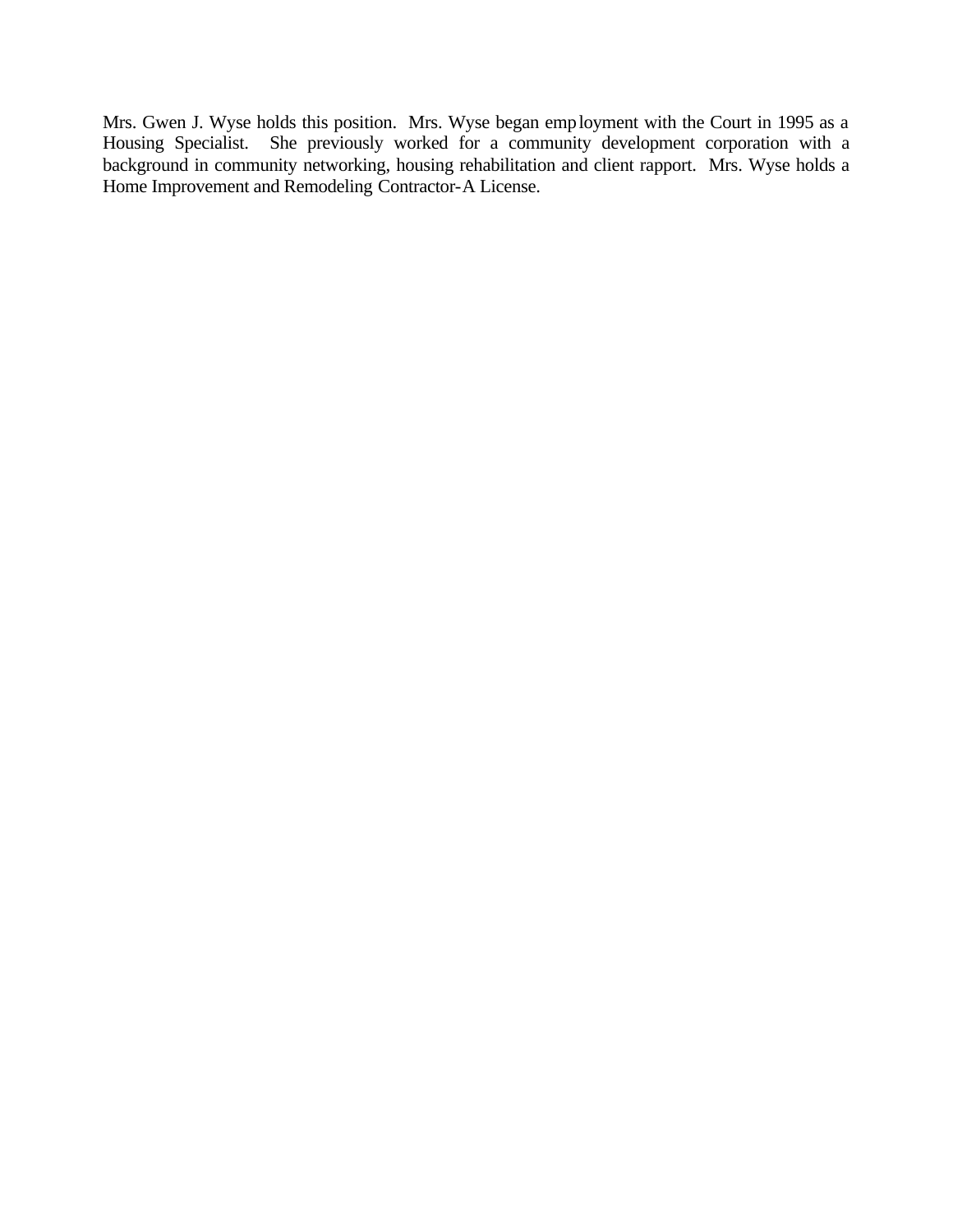The Senior Housing Specialist supervises and manages the activities of the Housing Specialists, oversees Housing Court programs, performs public relations duties and maintains a monitored probation docket of Housing Court defendants.

Housing Specialist Barbara Falls' employment with the Housing Court began in October of 2000. Ms. Falls brings with her over four years of public housing management experience and six years of private housing management experience. She is a certified Public Housing Manager.

Housing Specialist Rick Cutcher began employment with the Housing Court on May 1, 2002. Mr. Cutcher's background includes nearly three decades of working in residential and commercial construction industries in positions varying from a carpenter to a general manager to a business owner. Mr. Cutcher also has six years of experience as a Building Inspector with the City of Toledo.

The policy of the Housing Court Judge is to impose fines and costs in all cases in which full compliance has been achieved--even if there is full compliance at first appearance for arraignment. This policy was put in place to enable the City to recover costs expended to bring the case to Court due to the defendant's failure to comply within the regulation time. Larger fines and costs are imposed if the case is delayed by the defendant. Incarceration is imposed if the defendant is stalling or abusing the process or if convicted of illegal dumping, which is mandatory, or house stripping.

The following is a breakdown of Housing Court filings from 1987 through 2002:

| Year | Civil                | Criminal |                                           |
|------|----------------------|----------|-------------------------------------------|
| 1987 | 2,776                | 858      | $(78 \text{ trials})$                     |
| 1988 | 3,813                | 1,684    | $(109 \text{ trials})$                    |
| 1989 | 3,743                | 2,292    | $(154 \text{ trials})$                    |
| 1990 | 3,647                | 2,786    | $(148 \text{ trials}; 49 \text{ civil})$  |
| 1991 | 3,954                | 4,046    | $(167 \text{ trials}; 49 \text{ civil})$  |
| 1992 | 3,497                | 3,722    | $(186 \text{ trials}; 129 \text{ civil})$ |
| 1993 | 3,718                | 4,412    | $(137 \text{ trials}; 352 \text{ civil})$ |
| 1994 | 3,706                | 4,804    | $(192 \text{ trials}; 176 \text{ civil})$ |
| 1995 | 3,448                | 3,549    | $(148 \text{ trials}; 257 \text{ civil})$ |
| 1996 | 4,217                | 5,025    | $(172 \text{ trials}; 340 \text{ civil})$ |
| 1997 | 4,126                | 4,202    | $(101 \text{ trials}; 344 \text{ civil})$ |
| 1998 | 4,419                | 3,835    | $(96 \text{ trials}; 340 \text{ civil})$  |
| 1999 | 4,832                | 4,569    | $(203 \text{ trials}; 333 \text{ civil})$ |
| 2000 | $5,198$ <sup>*</sup> | 4,023    | $(108 \text{ trials}; 498 \text{ civil})$ |
| 2001 | 5,651                | 4,516    | $(206 \text{ trials}, 421 \text{ civil})$ |
| 2002 | 6,211                | 3,978    | $(282 \text{ trials}, 369 \text{ civil})$ |
|      |                      |          |                                           |

#### **ANNUAL CASELOAD COMPARISON**

\*This figure reflects a correction from last year's annual report.

 $\overline{a}$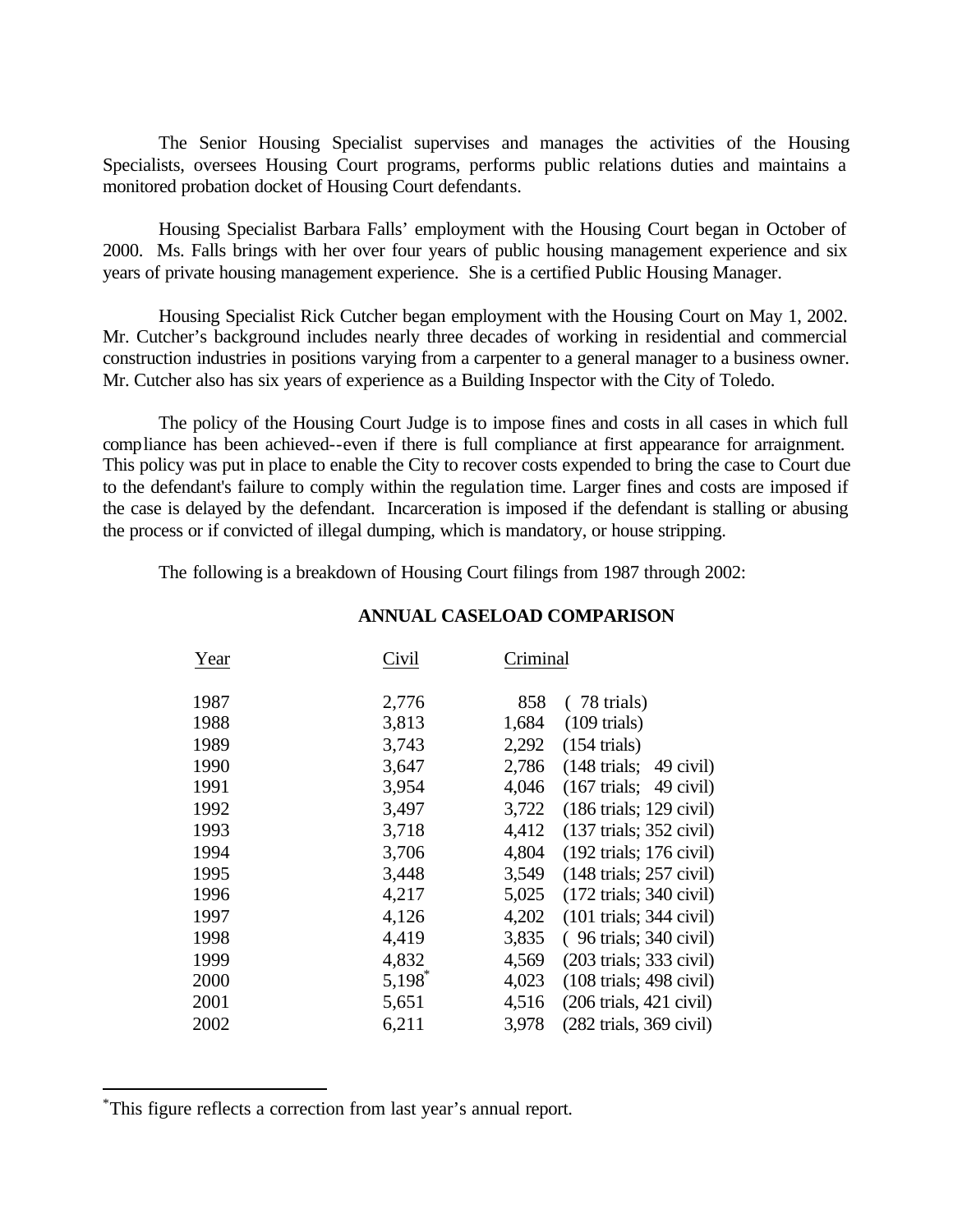The Housing Court staff has taken the following initiatives to improve and enhance the effectiveness of this Court and improve the quality of the community housing stock.

The Housing Court entered into its second successful year administrating the Code Violation Abatement Program (CVAP). This Community Development Block Grant (CDBG) funded program assisted eighteen (18) homeowners in abating nuisances and improving their living conditions. The entire community benefits from the repair and maintenance assistance CVAP has given to these homeowners by increasing curb appeal, neighborhood pride and property value. The Housing Court staff expends every effort to aid homeowners in qualifying for other assistance programs that may further improve their property and often coordinates efforts in tandem with those of CVAP.

Throughout 2002, the Housing Court worked diligently with NORIS (Northwestern Ohio Regional Information Systems) in the development and creation of an automated case management system. Currently, we are in Phase Two of implementation of the system. The case management system has proven to be a more efficient method of tracking monitored probation cases. In 2003, the pending implementation of Phase Three will allow for more effective tracking of all criminal and civil cases.

On April 27, 2002, The Toledo Municipal Court's Housing Division participated in "Raise the Roof Day" with over 400 volunteers representing the City of Toledo's Department of Neighborhoods, Neighborhoods In Partnership, trade unions, retail stores, construction crews, the United States Army Reserves, food vendors, friends and neighbors to improve twenty-two (22) houses and vacant lots in the Detroit/Central Avenue area.

On May 21, 2002, the Housing Court participated in the 25<sup>th</sup> Annual Senior Citizens' Day Program at the Lucas County Recreation Center. As an exhibitor, the Housing Court distributed cleanup supplies, paintbrushes, garbage bags and a host of helpful information on hiring a contractor. Over 5,000 seniors attended this event.

The Toledo Municipal Court's First Bench Warrant Resolution (amnesty) Week was held from June 24, 2002 to June 28, 2002. Presiding Judge C. Allen McConnell announced that any defendant with a Housing Court Bench Warrant could come in and appear before him without fear of being arrested. There are approximately 1,800 outstanding Housing Court Bench Warrants.

In the Fall of 2002, the First Offender's Program was instituted by the Housing Division of the Toledo Municipal Court. The program is designed to assist eligible and approved parties to correct the cited code violations at their property. Participants who successfully complete the program will have their cases dismissed by the Court and will avoid a criminal conviction in the matter. In determining a candidate's eligibility, a criminal history check must be made to verify their status as a first offender. Senior Housing Specialist Wyse and the Housing Specialists successfully completed Computerized Criminal History Training and became LEADS certified on October 9, 2002 in order to process the First Offender's Program applicants.

The Housing Court staff completed numerous other trainings in 2002 to increase their job performances:

 $\triangleright$  On July 29, 2002, the Housing Specialists completed Vicious Dog Training performed by Tom Skeldon, Lucas County Dog Warden.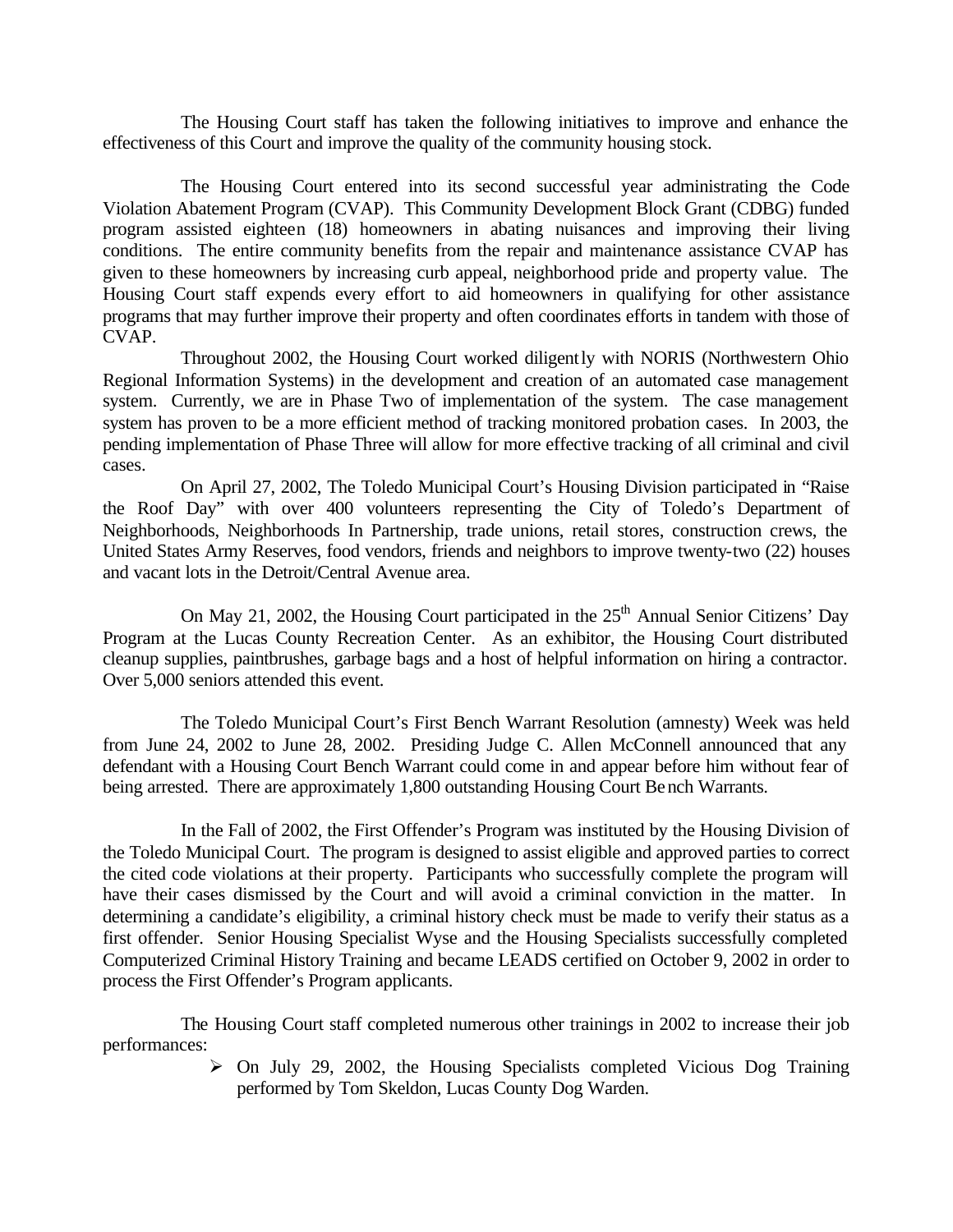- $\triangleright$  On July 31, 2002, the Housing Specialists completed Defensive Driving Training.
- $\triangleright$  On September 19, 2002, Senior Housing Specialist Wyse and Housing Specialist Falls attended a seminar entitled "From Treasures to Trash, Understanding the Dynamics of Hoarding" presented by the Ohio Coalition for Adult Protective Services. The program objectives include raising awareness of hoarding behaviors and identifying personal and environmental risk factors.
- $\triangleright$  On October 10, 2002, the Housing Specialists attended an Effective Writing Seminar.
- ÿ On November 4, 2002, Senior Housing Specialist Wyse attended "Developing Personal Leadership Abilities in the Justice and Service Systems" at Lourdes College.

The Year 2002 presented the Court with challenges that were very similar to 2001. The challenge regarding the number of failures to appear still looms very large. Continuing efforts are being put forth to correct and get this problem under control. It is expected that in 2003, drastic measures will be taken by the Court to address this concern. The concern of 2001 regarding not wanting to penalize individuals who appear in Housing Court on one occasion by incurring a criminal record has been solved by implementing the First Offender's Program.

Docket management remains our work-in-progress as we are implementing new software that will aid the Court in obtaining immediate information regarding status of pending and closed cases.

The Housing Court has been reviewing and addressing the concept of utilizing receivership to aid and assist community agencies in rehabilitating dilapidated houses in their neighborhoods. It is our belief that this program will rid many communities of eyesores that have been long standing if resources can be obtained to rehabilitate these homes. The impact of the economy upon this effort cannot be dismissed and may only achieve limited results.

The goal of the Housing Court remains to eliminate housing code violations in our neighborhoods and to assist homeowners in finding resources to bring their properties into compliance if they are unable to do so.

The Housing Court will continue to work with the appropriate agencies to bring about quality and consistent results in addressing the housing problems in our city.

In 2003, the Housing and Environmental Court will continue to strive to improve the quality of life for residents in the Court's jurisdiction. This effort will assist in the preservation, as well as, selective demolition of the housing stock that is not repairable or salvageable. All of the above contribute to the preservation of the tax base of the City.

The 2002 Housing Court staff consists of Judge C. Allen McConnell, Magistrate Susan Hartman Muska, backup Magistrates Catherine G. Hoolahan and Alan J. Michalak, Senior Housing Specialist Gwen J. Wyse, Housing Specialists Barbara Falls and Richard S. Cutcher, Law Clerk Gina Lewis, Court Reporter Deborah Bowen, Deputy Ralph Green and Judges' Secretary Judy Heslet.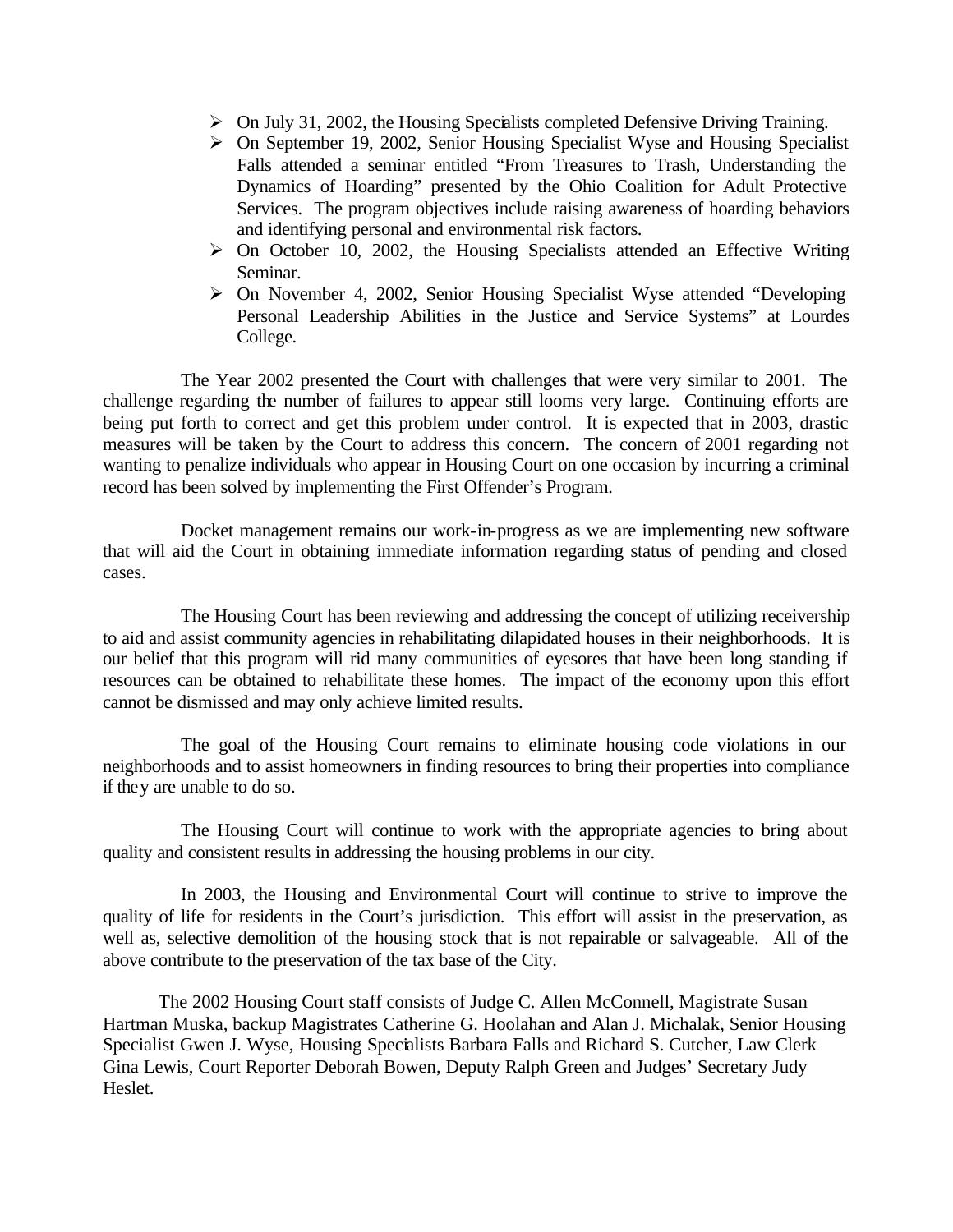# **ANNUAL REPORT – Chapter X**

#### IMMOBILIZATION OFFICE/RESPONSIBLE EDUCATED DRIVERS PROGRAM

Maggie Burmeister Immobilization Officer

The primary responsibility of the Immobilization Office is to implement vehicle immobilization and forfeiture penalties ordered by the courts in accordance with the Ohio Revised Code. There are two types of driving suspensions that will result in vehicle immobilization: driving without proper auto insurance (FRA), or driving while under the influence of drugs and alcohol (DUI).

When a judge immobilizes a vehicle, a \$30.00 immobilization fee is collected from the offender. The Immobilization Office receives a daily listing of the vehicles seized the night before from the Toledo Police Department. This list is used to give preliminary instructions to offenders who need to know how to get their vehicles released.

The Responsible Educated Drivers (RED) Program operates in conjunction with the Immobilization Office. Established in January 1998 by a grant through the Ohio Department of Public Safety, the purpose of the RED Program is to educate motorists without valid licenses on how to become valid drivers. In 2001, the Ohio Department of Public Safety grant that funded the RED Program ended. The Judges approved the RED Program position as a permanent, full-time position. Program clients are defendants referred from the court. Defendants' driving records are discussed in detail using a printout of pending infractions. These infractions are explained to the defendants. Defendants are informed of what specific steps they must take to obtain a valid driver's license.

During the 2002 calendar year, 199 vehicles were ordered immobilized and 249 vehicles were ordered released pending final disposition of the case without the club. In comparison, 191 vehicles were ordered immobilized and 136 vehicles were ordered released pending final disposition of the case without the club during the 2001 calendar year.

During the calendar year 2002, 1,350 defendants were referred to the RED Program from court and Probation Department. Of those referred, 188 completed the program and obtained a valid Ohio Operator's license. In comparison, 1,806 defendants were referred to the RED Program from court and 252 completed the program and obtained a valid Ohio Operator's license during 2001.

In 2002, a written description of the RED Program was given to the State of Ohio Bureau of Motor Vehicles to be part of their on-line information. In June of 2002, a presentation of the RED Program was given to the Lifesavers Conference that was held in Orlando, Florida. These